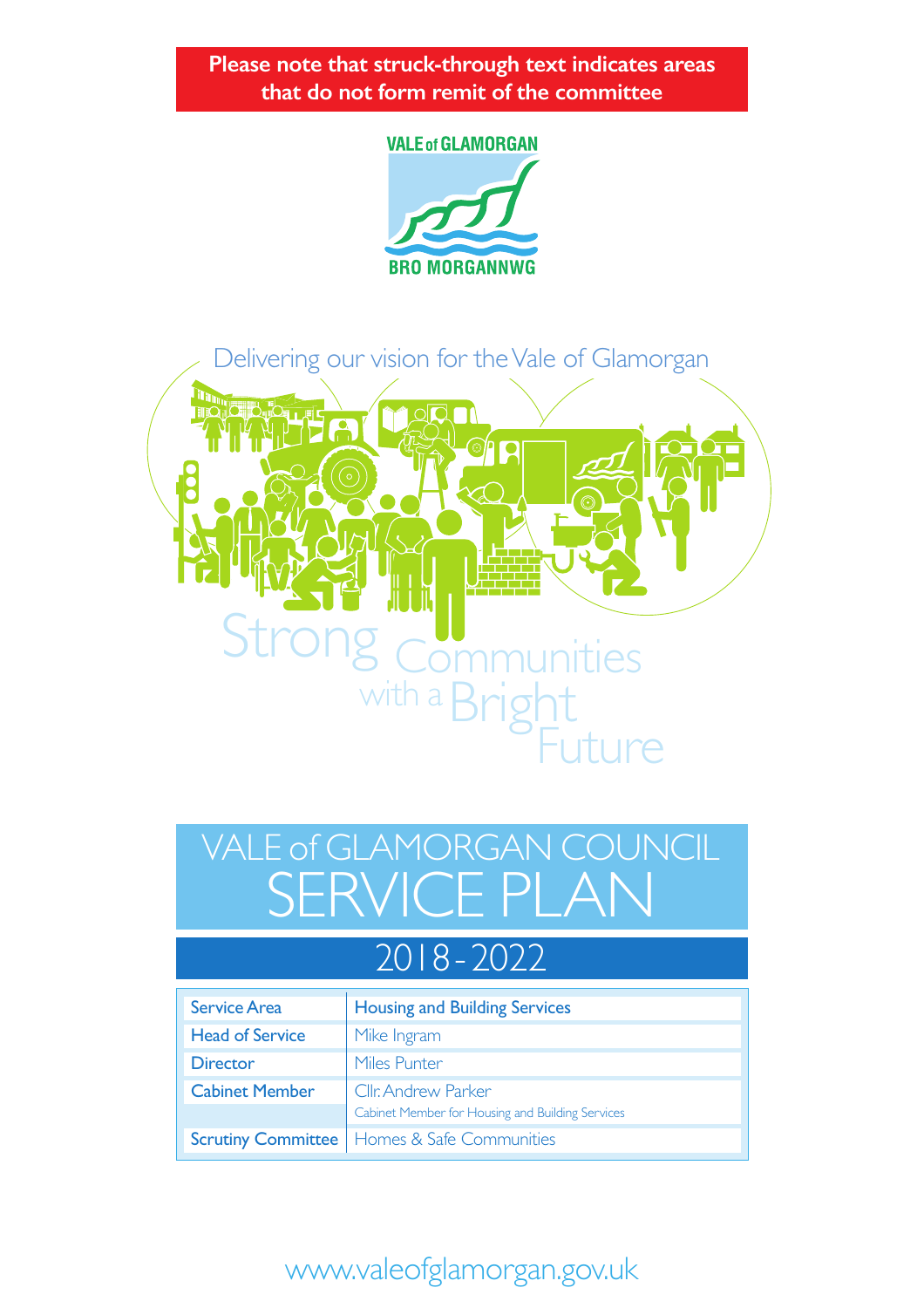#### **1. Introduction**

The Housing, Community Safety and Building Services Team deliver a range of customer focused services in the Vale. We have broadly defined our aims as:

- We respect and value our customers
- We know our customers and understand their needs
- We provide value for money services
- We work with partners to create sustainable communities
- Our staff are professional, know what is expected them and trained and supported to achieve their potential
- We create a culture whereby everyone has a positive 'can do' attitude taking ownership and responsibility
- We get things right first time every time
- We are innovators, seeking to go the extra mile, sustaining existing customer relations and developing new ones
- We are a listening and learning team

The team sit within the Environment and Housing Directorate together with Visible Services and Transport and the Shared Regulatory Service.

#### **1.1 About our Service – Housing & Building Services**

#### **Our broad functions are:**

- As the largest social landlord in the Vale of Glamorgan, maintaining and improving Council homes and other housing assets to a high standard; developing strategies and plans that support communities e.g. through initiatives focusing on skills and training and financial inclusion, community cohesion, digital inclusion and neighbourhood enhancement;
- Providing housing advice and preventing or mitigating homelessness;
- Administering a fair and transparent housing allocation policy through a multi-partner choicebased allocation system;
- Working with partners in establishing the 'vision' for housing in Vale and the strategy to deliver the vision;
- Providing building contractor services to corporately owned buildings for maintenance, improvement and remodelling of the Councils building portfolio.
- Developing new Council owned housing stock.
- Administering and monitoring the Supporting People programme in the Vale of Glamorgan;
- Facilitating through partners the provision of new social housing through innovative funding mechanisms and planning policy (in association with Planning colleagues);
- Undertaking capital building schemes for council housing, schools and public buildings;
- Providing a security and cleaning service to public buildings and schools;
- Managing and maintaining an internal stores facility;
- Co-ordinating the Safer Vale Partnership's plans and strategies associated with community safety in the Vale; and working with our partners to tackle community safety related issues including domestic violence, substance misuse, anti-social behaviour and crime prevention;
- Developing the local approach to community cohesion.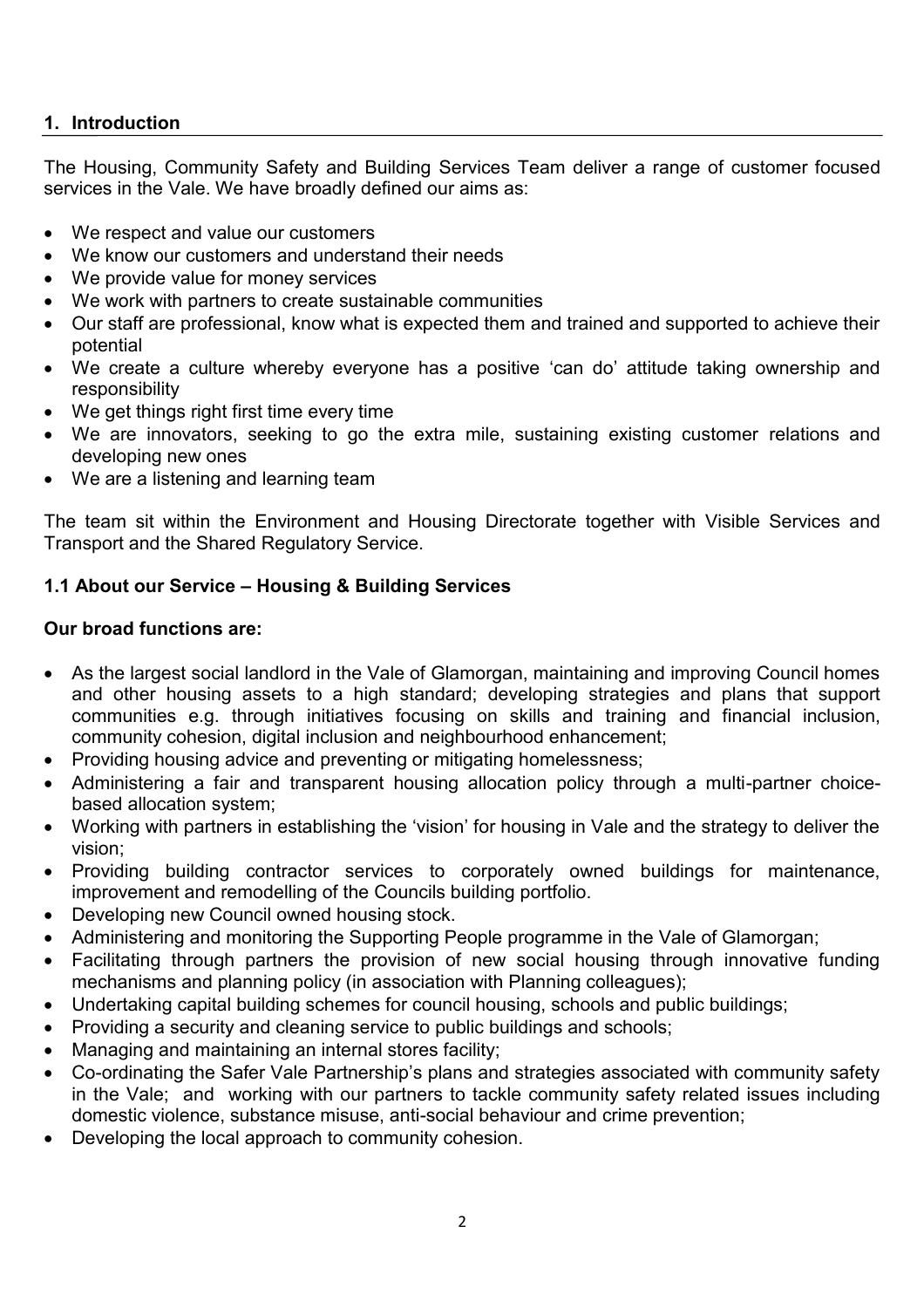#### **1.2 The Purpose of Our Service Plan**

This plan identifies how we will contribute towards achieving the Council's vision – **'Strong communities with a bright future'**.

Our service plan outlines our key priorities for the next four years and how we will manage our resources to deliver these. The plan gives an overview of our service, what we aim to achieve, why this is important, how we will achieve it, how we will monitor progress and what success will look like.

It is important that as a Council we have shared values and our service is committed to delivering its priorities within the context of the Council's core values:

- **Ambitious:** Forward thinking, embracing new styles of working and investing in our future.
- **Open:** Open to different ideas and being accountable for the decisions we take.
- **Together:** Working together as a team that engages with our customers and partners, respects diversity and is committed to quality services.
- **Proud:** Proud of the Vale of Glamorgan: proud to service our communities and to be part of the Vale of Glamorgan Council.

Our Council's priorities are contained in the Corporate Plan 2016-20 and are expressed as well-being outcomes and objectives. These have been decided upon following consultation with key stakeholders including citizens of the Vale of Glamorgan. Our well-being outcomes and objectives are:

| <b>Well-Being</b><br><b>Outcome</b>   | An Inclusive and<br><b>Safe Vale</b>              | <b>An Environmentally</b><br><b>Responsible and</b><br><b>Prosperous Vale</b> | An Aspirational and<br><b>Culturally Vibrant</b><br><b>Vale</b> | An Active and<br><b>Healthy Vale</b>                                             |
|---------------------------------------|---------------------------------------------------|-------------------------------------------------------------------------------|-----------------------------------------------------------------|----------------------------------------------------------------------------------|
| <b>Well-Being</b><br><b>Objective</b> | Reducing poverty and<br>social exclusion          | Promoting<br>regeneration,<br>economic growth and<br>employment.              | Raising overall<br>standards of<br>achievement.                 | Encouraging and<br>promoting active and<br>healthy lifestyles.                   |
| <b>Well-Being</b><br><b>Objective</b> | Providing decent<br>homes and safe<br>communities | Promoting<br>sustainable<br>development and<br>protecting our<br>environment. | Valuing culture and<br>diversity                                | Safeguarding those<br>who are vulnerable<br>and promoting<br>independent living. |

The well-being objectives illustrate the contribution Council services will make to achieving the Wellbeing Goals for Wales. The Well-being Goals have been established to ensure all relevant bodies in Wales are working towards the same vision as part of the Well-Being of Future Generations (Wales) Act 2015. The Act is about improving the social, economic, environmental and cultural well-being of Wales. The Act is intended to make public bodies think more about the long-term, work better with people and communities and each other, look to prevent problems and take a more joined-up approach. The contribution our service will make to the well-being goals is highlighted throughout our service plan.

#### **1.3 Developing Our Plan**

Our Service Plan is reviewed annually and is informed by and reflects the environment within which our service operates. As well as contributing to the well-being outcomes and objectives from our Corporate Plan, our service has taken the following into consideration when drafting our Plan: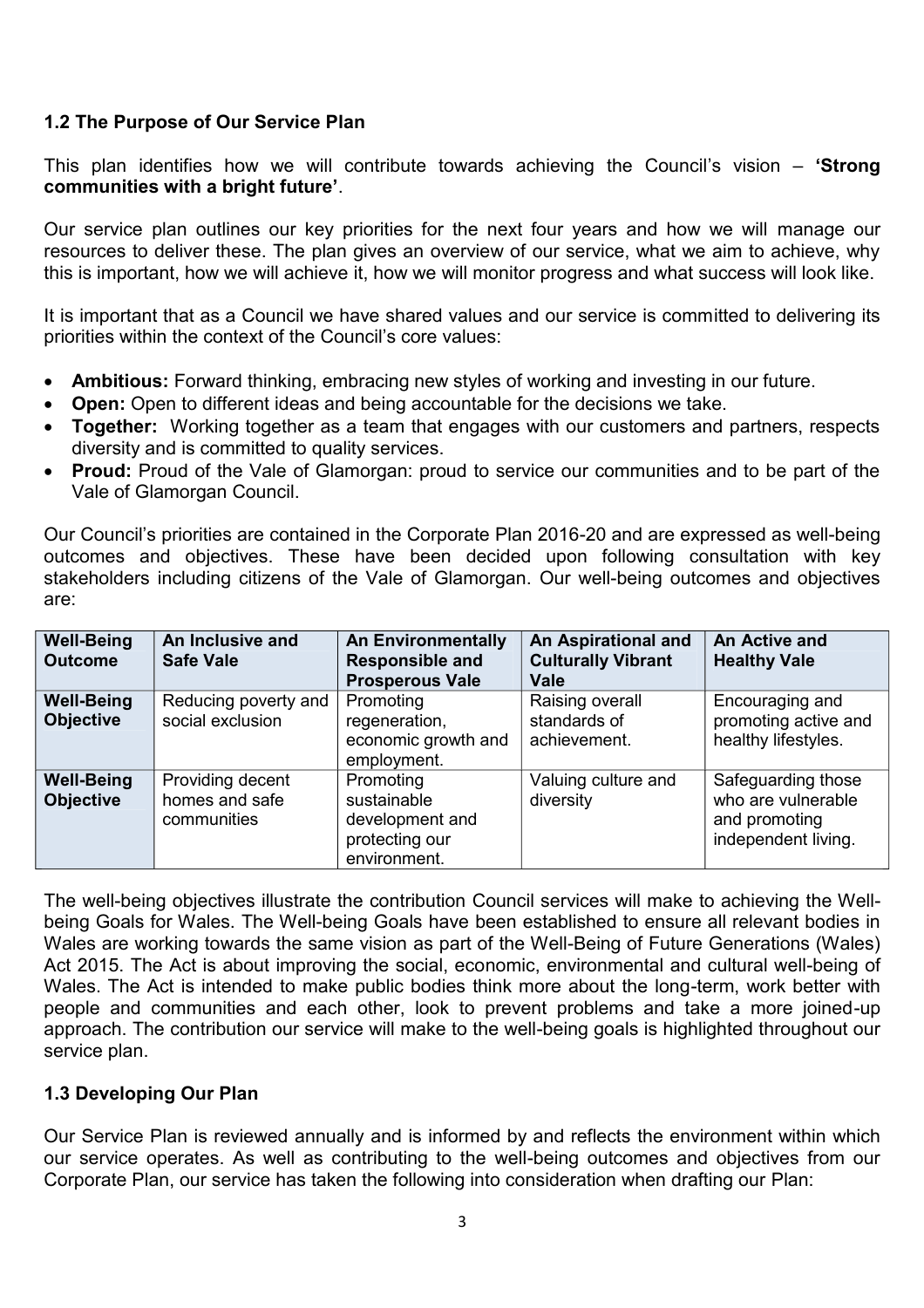- The Housing Service Annual Self-Assessment which provides an overall position statement for the year based on specific issues relating to performance, customer experience, and the use of resources (workforce, financial, ICT and assets);
- Our budget including planned service savings and efficiencies and the implementation of the Council's Reshaping Services Change Programme;
- Relevant Welsh Government and National Government legislative and policy changes:
- The Vale's Single Integrated Plan;
- The Council's Housing Business Plan providing information on the ability to deliver the service objectives including the building of new Council housing to meet the specific needs of the communities;
- Strategies and plans under which the service takes its direction including but not limited to the Local Housing Strategy, the Change Plan for Building Services, Financial Inclusion Strategy;
- Housing Revenue Account Business Plan;
- Team planning sessions held across the Division. The Division takes a holistic approach to service planning whereby team planning is not only driven by the objectives of the service plan but feed into the service planning process i.e. planning is integrated. Each of the following service areas have developed individual Team Plans which highlight service plan priorities:
	- Housing Solutions and Supporting People
	- Housing and Rents
	- Cleaning & Security
	- Project Team
	- Voids and WHQS
	- Community Safety
	- Housing Asset Management
	- Responsive Repairs
	- **Stores**
	- Corporate Compliance

The Team Plans contain more detailed operational and delivery information.

#### **1.4 How We Work - Sustainable Development**

The Well-being of Future Generations (Wales) Act puts in place a 'sustainable development principle' which tells organisations how to go about meeting their duty under the Act:

*"You must act in a manner which seeks to ensure that the needs of the present are met without compromising the ability of future generations to meet their own needs, by taking account of the sustainable development principle*".

The sustainable development principle means considering how actions are taken to support continuous improvement by:

- Looking to the **long term**  for us this means planning for the future and taking a strategic approach to ensure services are sustainable and that we understand the future need and demand for services.
- Taking an **integrated** approach for us this means thinking about the needs of our customers and working with our partners.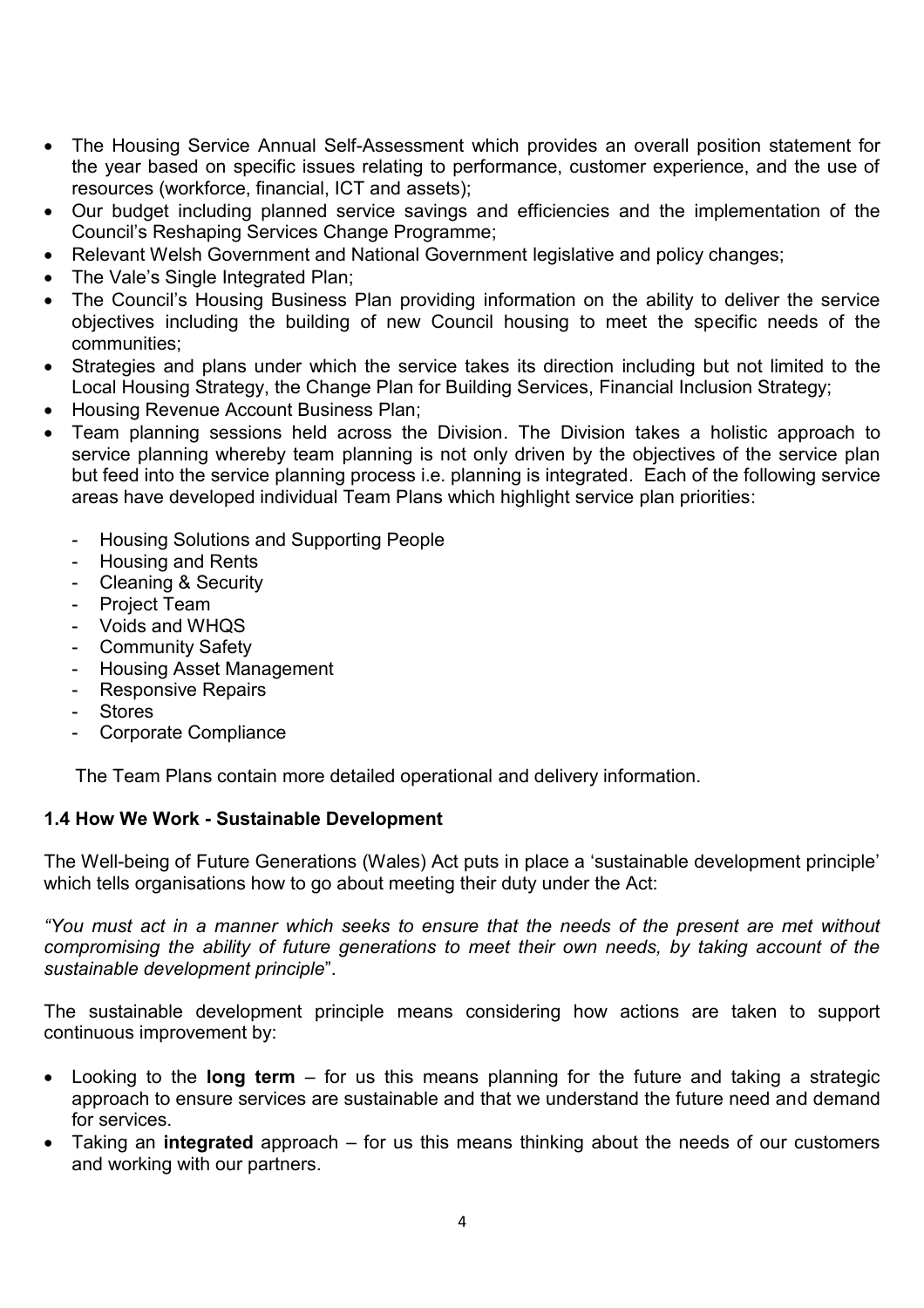- **Involving** the population in decisions for us this means engaging with our residents and customers, including the business community and ensuring that we are listening to a wide range of views to inform our thinking.
- Working in a **collaborative** way for us this means recognising we can achieve more and deliver better services by working as part of a team, for example by working with the Third Sector, Town and Community Councils and neighbouring authorities.
- Understanding the root causes of issues and **preventing** them for us this means being proactive in our thinking and understanding the need to tackle problems at source for example by undertaking needs assessments to inform our priorities.

In response our Corporate Plan 2016-20 has reflected on the ways of working ensuring that it is consistent with our approach to planning for the future. These considerations are also reflected in the actions we will take as a service to deliver the Council's priorities.

#### **2. Our Corporate Plan Priorities for 2018-22**

#### **2.1 Corporate Plan Priorities**

Over the next four years Housing & Building Services will take the actions outlined below to contribute to the Corporate Well-being Outcomes and Objectives.

| <b>Well-being</b><br><b>Outcome/ Scrutiny</b><br><b>Committee</b> | <b>Well-being</b><br>objective                              | <b>Ref</b>                                                                                           | <b>Action</b>                                                                                                                                                         |
|-------------------------------------------------------------------|-------------------------------------------------------------|------------------------------------------------------------------------------------------------------|-----------------------------------------------------------------------------------------------------------------------------------------------------------------------|
| WO1: An<br>Inclusive<br>Value  <br>Safe<br>and<br>(H&SC)          | $O1$ :<br>Reducing<br>Poverty and Social<br>Exclusion       | <b>IS002</b>                                                                                         | Work with partners to deliver the objectives<br>within Financial<br>Inclusion<br>stated<br>Strategy.<br>(2017/18)                                                     |
| WO1: An Inclusive<br>and Safe Vale<br>$(H\&SC)$                   | $O1$ :<br>Reducing<br>Poverty and Social<br>Exclusion       | <b>IS003</b>                                                                                         | Provide information and support to residents<br>affected by Welfare Reform and raise awareness<br>of staff and partners about the impact of the<br>changes. (2017/18) |
| WO1: An Inclusive<br>and Safe Vale<br>(H&SC)                      | O2:<br>Providing<br>decent homes and<br>safe communities    | <b>IS007</b>                                                                                         | Complete the delivery of the Council House<br>Improvement Programme in 2017.                                                                                          |
| WO1: An Inclusive<br>and Safe Vale<br>(H&SC)                      | $O2$ :<br>Providing<br>decent homes and<br>safe communities | <b>IS008</b><br>Work with partners to instigate a new Council<br>house building programme. (2016/17) |                                                                                                                                                                       |
| WO1: An Inclusive<br>and Safe Vale<br>(H&SC)                      | $O2$ :<br>Providing<br>decent homes and<br>safe communities | <b>IS009</b>                                                                                         | Provide appropriate accommodation and support<br>services for particular vulnerable<br>groups.<br>(2019/20)                                                           |
| WO1: An<br>Inclusive<br>and Safe Vale<br>(H&SC)                   | $O2$ :<br>Providing<br>decent homes and<br>safe communities | <b>IS011</b>                                                                                         | Increase the number of sustainable, affordable<br>homes. (2019/20)                                                                                                    |
| Inclusive<br>WO1: An<br>and Safe Vale<br>(H&SC)                   | $O2$ :<br>Providing<br>decent homes and<br>safe communities | <b>IS013</b>                                                                                         | Work with the Police and Crime Commissioner to<br>pilot a new approach to supporting victims of<br>domestic violence in Council Housing (2016/17)                     |
| Inclusive<br>WO1: An<br>and Safe Vale<br>$(H\&SC)$                | O2:<br>Providing<br>decent homes and<br>safe communities    | <b>IS014</b>                                                                                         | Prevent and tackle<br>incidents of<br>anti-social<br>behaviour including implementing restorative<br>justice approaches for young people. (2019/20)                   |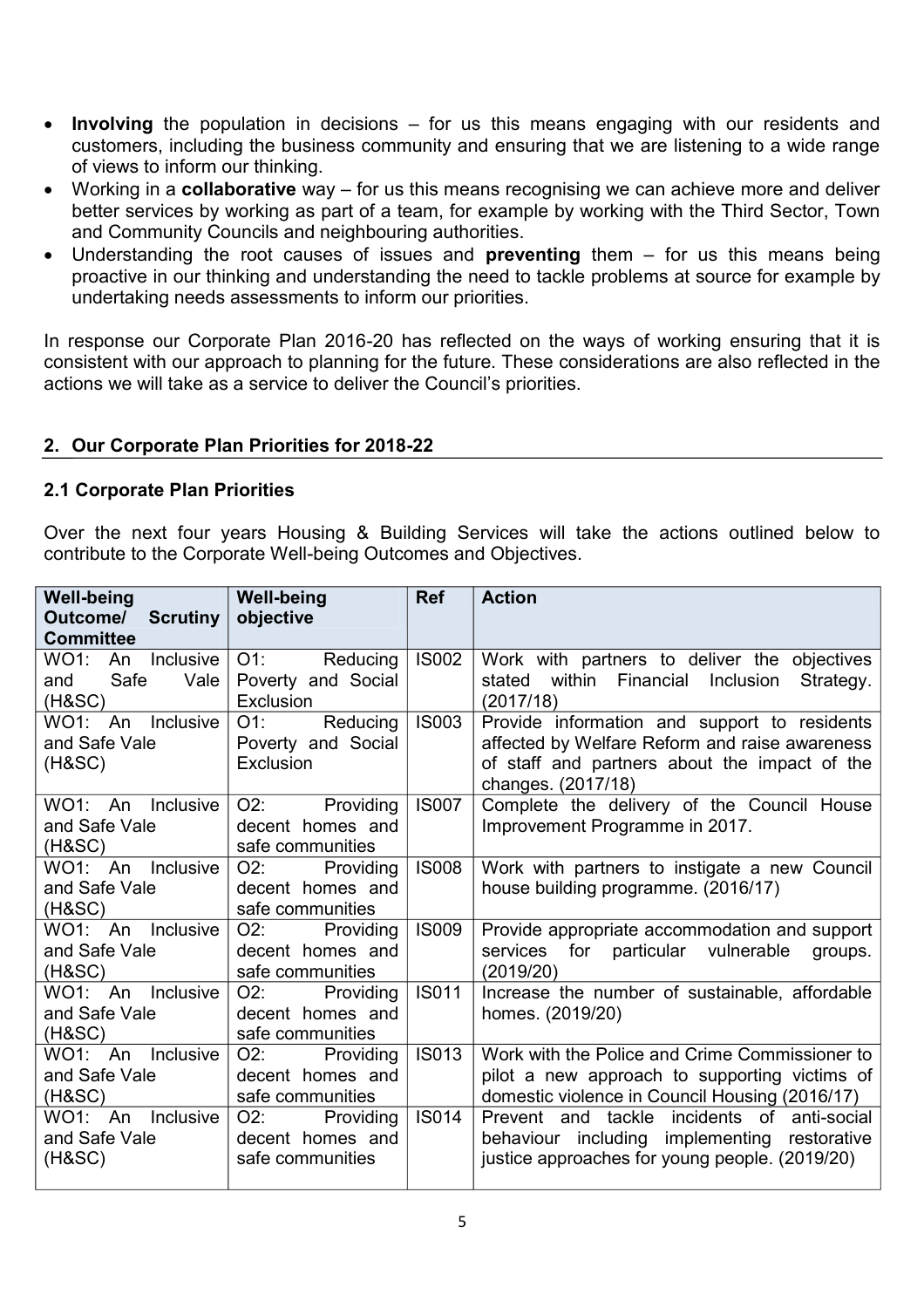| <b>Well-being</b><br>Outcome/<br><b>Scrutiny</b><br><b>Committee</b>                       | <b>Well-being</b><br>objective                                                         | Ref              | <b>Action</b>                                                                                                                                                                               |
|--------------------------------------------------------------------------------------------|----------------------------------------------------------------------------------------|------------------|---------------------------------------------------------------------------------------------------------------------------------------------------------------------------------------------|
| Inclusive<br>WO1:<br>An<br>and Safe Vale<br>(H&SC)                                         | $O2$ :<br>Providing<br>decent homes and<br>safe communities                            | <b>IS016</b>     | Work<br>with partners to<br>implement<br>new<br>a<br>Community Safety Strategy. (2016/17)                                                                                                   |
| WO4: An Active and<br><b>Healthy Vale-</b><br>(HLESC)                                      | <del>07 -</del><br>Encouraging<br>promoting<br>and<br>active and healthy<br>lifestyles | A <sub>H2</sub>  | Work with partners to deliver the Cardiff and Vale-<br>Substance Misuse<br>Commissioning<br>Strategy<br>2013-2018, providing support, information and<br>effective interventions. (2017/18) |
| <b>WO3: An Aspirational</b><br>and Culturally Vibrant-<br><del>Vale</del><br>( <b>48</b> ) | O6: Valuing culture<br>and diversity                                                   | AC <sub>10</sub> | Improve our knowledge of the diverse needs of<br>the community, so that groups of people<br>protected under the Equality Act 2010 can better<br>access Council services. (2019/20)          |
| <b>WO3: An Aspirational</b><br>and Culturally Vibrant-<br><del>Vale</del><br>(HAC)         | <del>O6: Valuing culture</del><br>and diversity                                        | AG12             | Implementing the Welsh Language Standards to<br>improve access to services and information.<br>(2019/20)                                                                                    |

#### **2.2. Integrated Planning Priorities**

Our service is committed to maximising the use of resources so that we can deliver sustainable and cost effective services that best meet people's needs. In order to achieve this, we have identified a series of priorities 'enabling actions' that will support us in delivering the key outcomes identified in our Corporate Plan. The key areas of focus for our service over the next four years will be:

| <b>Ref</b>      | <b>Action</b>                                                                                                                                                                                                                     |
|-----------------|-----------------------------------------------------------------------------------------------------------------------------------------------------------------------------------------------------------------------------------|
| CP <sub>1</sub> | Deliver the Council's transformational change programme, Reshaping Services, to enable it<br>to meet the future needs of citizens of the Vale of Glamorgan within the context of<br>unprecedented financial challenges. (2019/20) |
| CP <sub>2</sub> | Align the workforce plan to the Reshaping Services strategy ensuring staff have the<br>necessary skills and training to adapt to the changes in how services are planned and<br>delivered. (2017/18)                              |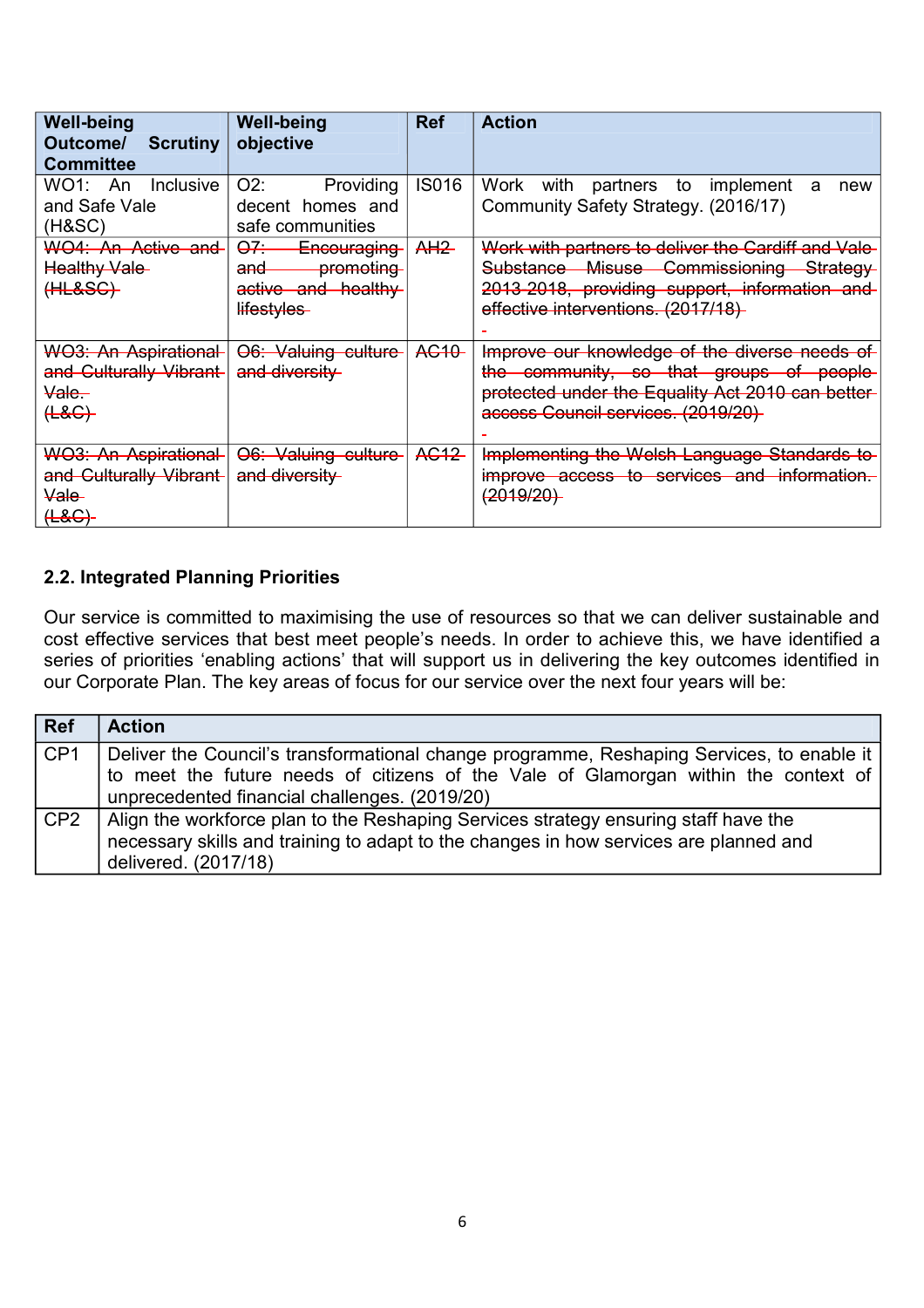#### **3. The Year Ahead (2018-19)**

#### **3.1. Our Annual Service Priorities for 2018-19**

During 2018-19 our service will undertake the actions outlined below to contribute to Year 3 of the Corporate Plan Well-being Outcomes and Objectives.

| <b>Well-being</b><br><b>Outcome/Scrutiny</b><br><b>Committee</b> | <b>Well-being</b><br>objective                        | <b>Ref</b>   | <b>Action</b>                                                                                                                                                                                                                                                                        | <b>During</b><br>2018/19<br>we<br>will:                                                                                                                                                                                                                                                                              |
|------------------------------------------------------------------|-------------------------------------------------------|--------------|--------------------------------------------------------------------------------------------------------------------------------------------------------------------------------------------------------------------------------------------------------------------------------------|----------------------------------------------------------------------------------------------------------------------------------------------------------------------------------------------------------------------------------------------------------------------------------------------------------------------|
| WO1: An Inclusive<br>and Safe Vale<br>(H&SC)                     | $O1$ :<br>Reducing<br>Poverty and Social<br>Exclusion | <b>IS002</b> | Work with partners to<br>deliver the objectives<br>stated<br>within<br>Financial<br>Inclusion<br>Strategy and enable<br>residents in and out<br>of work to overcome<br>barriers to financial<br>inclusion<br>by<br>improving access to<br>services, advice and<br>support. (2017/18) | Continue to work with<br>partners to deliver the<br>objectives stated within<br>Financial<br>Inclusion<br>Strategy, including the<br>establishment of a multi<br>landlords<br>group<br>to<br>mitigate<br>the negative<br>effects<br>of<br>Welfare<br>Reform<br>on all social<br>tenants<br>in the<br>living<br>Vale. |
|                                                                  |                                                       |              |                                                                                                                                                                                                                                                                                      | suitable<br>Identify<br>a<br>estate<br>based<br>regeneration project in<br>collaboration with the<br>local community<br>and<br>key stake holders.                                                                                                                                                                    |
|                                                                  |                                                       |              |                                                                                                                                                                                                                                                                                      | Work with partners to<br>increase the range of<br>projects and initiatives<br>which<br>support<br>employment, healthy<br>living,<br>financial<br>and<br>digital<br>inclusion<br>and<br>deliver<br>the objectives<br>within the Community<br><b>Investment Strategy.</b>                                              |
| WO1: An Inclusive<br>and Safe Vale<br>(H&SC)                     | $O1$ :<br>Reducing<br>Poverty and Social<br>Exclusion | <b>IS003</b> | Provide<br>information<br>and<br>support<br>to<br>residents affected by<br>Welfare Reform and<br>raise awareness of<br>staff<br>and<br>partners<br>about the impact of<br>the<br>changes.<br>(2017/18)                                                                               | Provide information and<br>residents<br>support<br>to<br>affected<br>Welfare<br>by<br>Reform<br><b>Universal</b><br>$\sqrt{ }$<br>Credit<br>raise<br>and<br>awareness of staff and<br>partners<br>about<br>the<br>impact of the changes.                                                                             |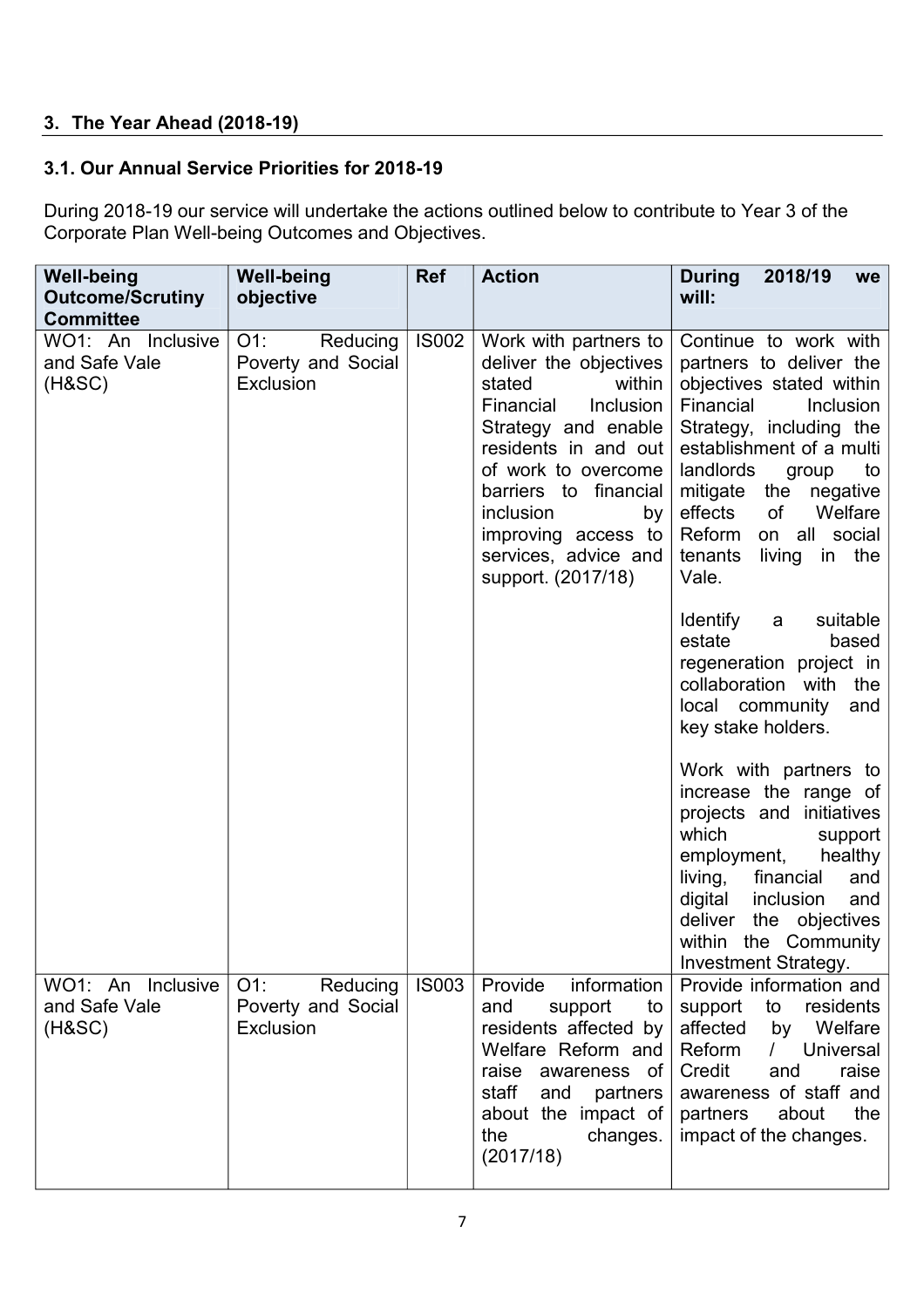| <b>Well-being</b><br><b>Outcome/Scrutiny</b><br><b>Committee</b> | <b>Well-being</b><br>objective                              | <b>Ref</b>   | <b>Action</b>                                                                                          | <b>During</b><br>2018/19<br>we<br>will:                                                                                                                                   |
|------------------------------------------------------------------|-------------------------------------------------------------|--------------|--------------------------------------------------------------------------------------------------------|---------------------------------------------------------------------------------------------------------------------------------------------------------------------------|
| WO1: An Inclusive<br>and Safe Vale<br>(HASC)                     | O2:<br>Providing<br>decent homes and<br>safe communities    | <b>IS007</b> | Complete the delivery<br>of the Council House<br>Improvement<br>Programme by 2017.                     | Develop and deliver the<br>life cycle renewals /<br>replacement<br>programme to ensure<br><b>WHQS</b><br>stock<br>compliance<br>is<br>maintained<br>during<br>2018/19.    |
|                                                                  |                                                             |              |                                                                                                        | Maintain a focus on the<br>management of empty<br>achieve<br>homes<br>and<br>efficiencies<br>greater<br>the<br>through reducing<br>time taken to re<br>let<br>properties. |
|                                                                  |                                                             |              |                                                                                                        | Implement<br>the<br>new<br>Tenant<br>Participation<br>Strategy.                                                                                                           |
|                                                                  |                                                             |              |                                                                                                        | Improve the quality and<br>of<br>information<br>range<br>provided<br>the<br>by<br>Housing section on the<br>external website.                                             |
|                                                                  |                                                             |              |                                                                                                        | Complete the Buttrill's<br>Environmental<br>Improvement project.                                                                                                          |
| WO1: An Inclusive<br>and Safe Vale<br>(HASC)                     | $O2$ :<br>Providing<br>decent homes and<br>safe communities | <b>IS008</b> | Work with partners to<br>instigate<br>new<br>a<br>council<br>house<br>building programme.<br>(2016/17) | Continue<br>develop<br>to<br>identify<br>and<br>the<br>opportunities<br>for<br>Council<br>House<br>development<br>programme.                                              |
|                                                                  |                                                             |              |                                                                                                        | Produce<br>Housing<br>a<br>Development Strategy.                                                                                                                          |
|                                                                  |                                                             |              |                                                                                                        | Continue to develop an<br>Management/<br>Asset<br>Investment Strategy for<br><b>Council Owned Homes.</b>                                                                  |
|                                                                  |                                                             |              |                                                                                                        | <b>Review</b><br>the<br>existing<br>Council Rent Policy to                                                                                                                |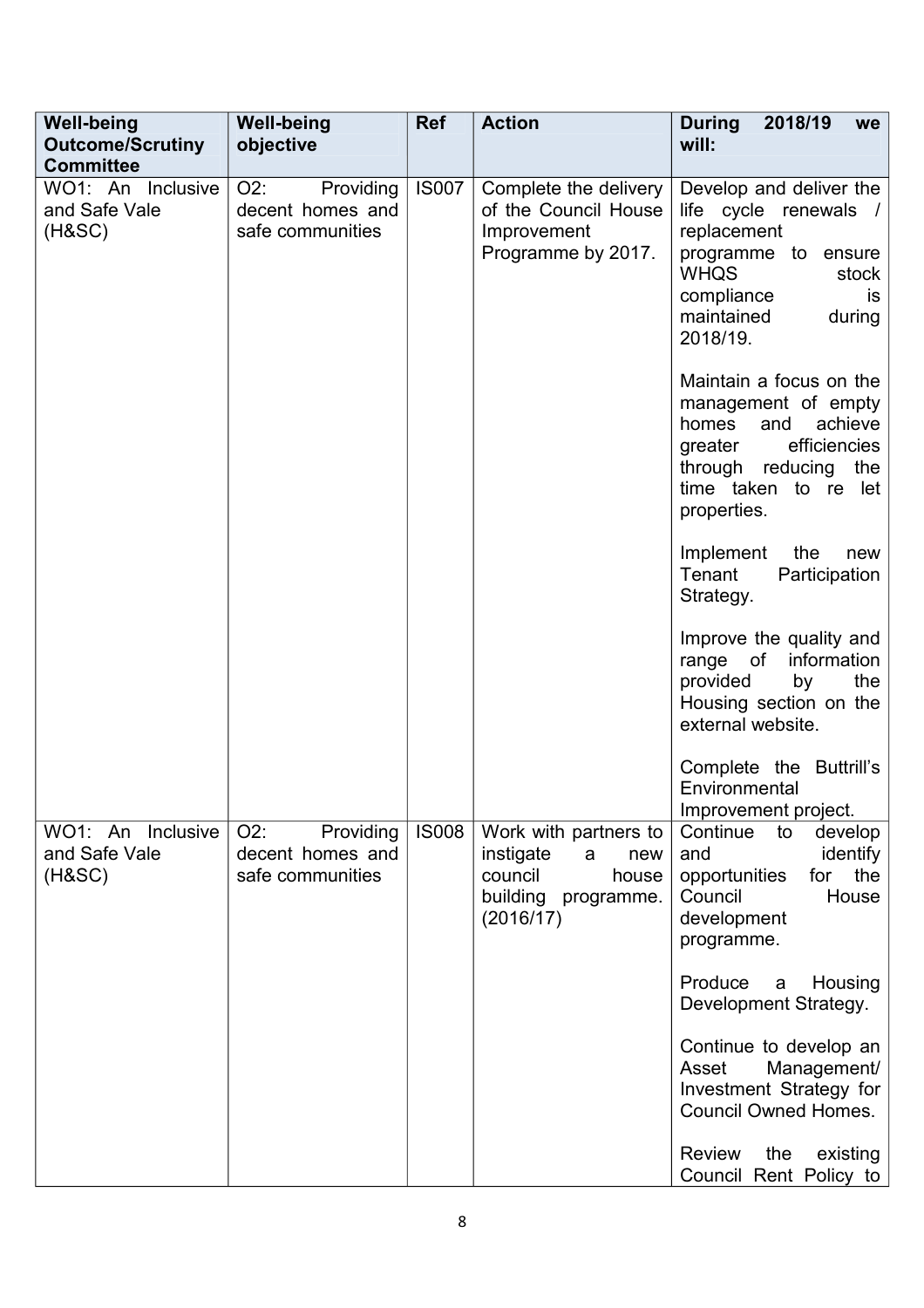| <b>Well-being</b><br><b>Outcome/Scrutiny</b><br><b>Committee</b> | <b>Well-being</b><br>objective                              | <b>Ref</b>   | <b>Action</b>                                                                                                     | <b>During</b><br>2018/19<br>we<br>will:                                                                                                                                                         |
|------------------------------------------------------------------|-------------------------------------------------------------|--------------|-------------------------------------------------------------------------------------------------------------------|-------------------------------------------------------------------------------------------------------------------------------------------------------------------------------------------------|
|                                                                  |                                                             |              |                                                                                                                   | accommodate the new<br>council<br>Housing<br>Development<br>Properties.                                                                                                                         |
| WO1: An Inclusive<br>and Safe Vale<br>(HASC)                     | $O2$ :<br>Providing<br>decent homes and<br>safe communities | <b>IS009</b> | Provide<br>appropriate<br>accommodation and<br>support services for<br>particular vulnerable<br>groups. (2019/20) | Continue our work with<br>partners<br>provide<br>to<br>appropriate<br>accommodation<br>and<br>for<br>support<br>services<br>vulnerable<br>particular<br>groups.                                 |
|                                                                  |                                                             |              |                                                                                                                   | Upon identification of a<br>suitable site for Gypsy<br>Travellers,<br>make<br>application for<br>Gypsy<br><b>Traveller</b><br>site<br>capital<br>funding.                                       |
|                                                                  |                                                             |              |                                                                                                                   | Complete<br>the<br>modernisation<br>of<br>communal<br>at<br>areas<br>sheltered<br>housing<br>complexes.                                                                                         |
|                                                                  |                                                             |              |                                                                                                                   | Work with our partners<br>regionally and lead on<br>the development of the<br>Housing with Care and<br>for<br>Older<br>Support<br>People<br>Strategy<br>to<br>promote<br>independent<br>living. |
|                                                                  |                                                             |              |                                                                                                                   | the<br>General<br><b>Review</b><br>Fund Housing Service<br>to identify measures to<br>mitigate<br>the<br>funding<br>reduction<br>and<br>associated risks.                                       |
| WO1: An Inclusive<br>and Safe Vale<br>(H&SC)                     | $O2$ :<br>Providing<br>decent homes and<br>safe communities | <b>IS011</b> | Increase the number<br>οf<br>sustainable,<br>affordable<br>homes.<br>(2019/20)                                    | Work with partners to<br>increase the number of<br>number of sustainable,<br>affordable homes in the<br>Vale.                                                                                   |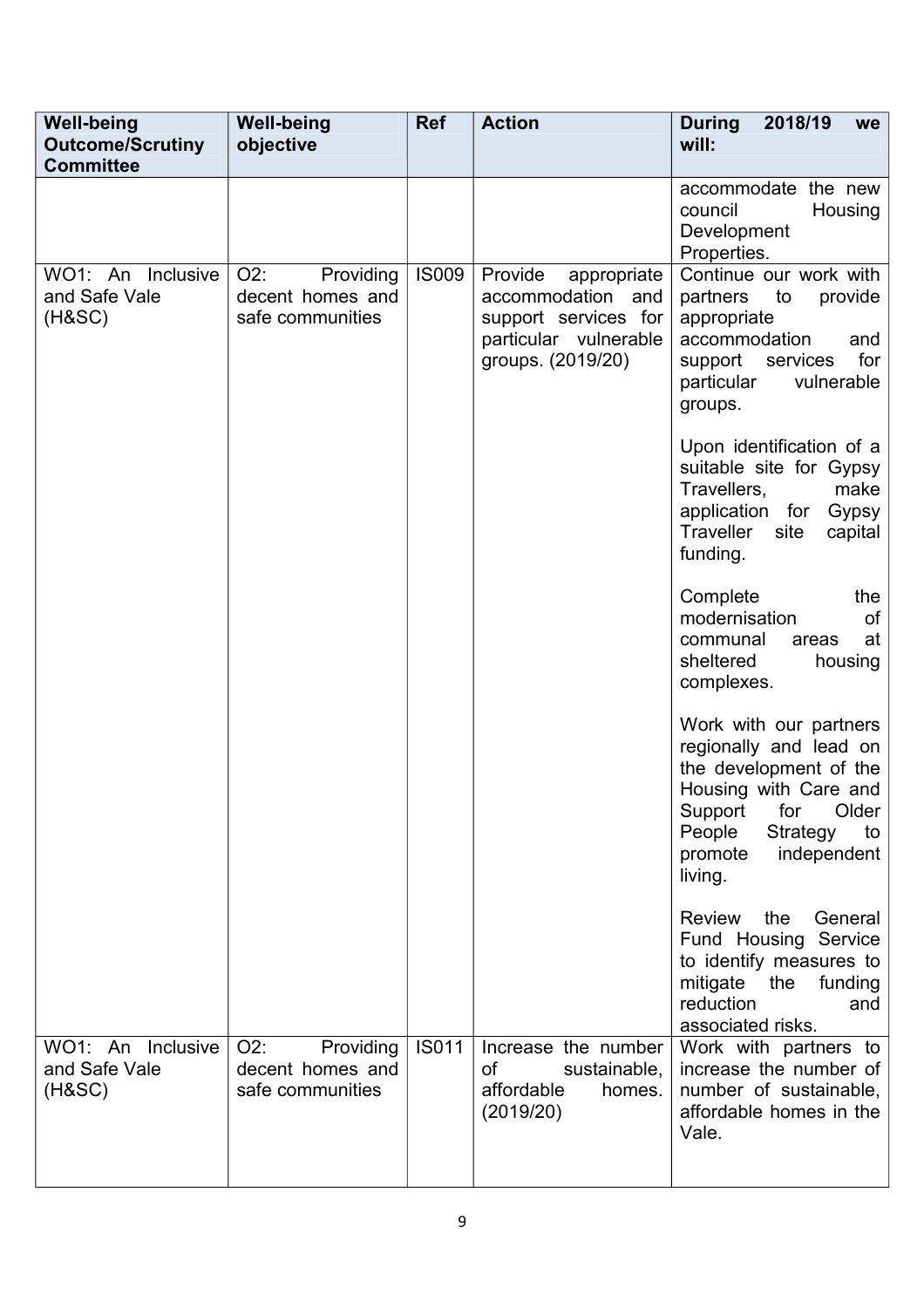| <b>Well-being</b><br><b>Outcome/Scrutiny</b><br><b>Committee</b> | <b>Well-being</b><br>objective                              | <b>Ref</b>   | <b>Action</b>                                                                                                                                                                       | 2018/19<br><b>During</b><br><b>we</b><br>will:                                                                                                                                               |
|------------------------------------------------------------------|-------------------------------------------------------------|--------------|-------------------------------------------------------------------------------------------------------------------------------------------------------------------------------------|----------------------------------------------------------------------------------------------------------------------------------------------------------------------------------------------|
| WO1: An Inclusive<br>and Safe Vale<br>$(H\&SC)$                  | $O2$ :<br>Providing<br>decent homes and<br>safe communities | <b>IS013</b> | Work with the Police<br>Crime<br>and<br>Commissioner to pilot<br>a new approach to<br>supporting victims of<br>domestic violence in<br>Council<br>Housing<br>(2016/17)              | local<br>Develop<br>a<br>domestic abuse toolkit<br>for council housing. To<br>pilot a domestic abuse<br>referral and assessment<br>service (DARAC).<br>Focus on delivering a                 |
|                                                                  |                                                             |              |                                                                                                                                                                                     | strategic<br>more<br>with<br>our<br>approach<br>partners to how<br>we<br>tackle violence against<br>domestic<br>women,<br>abuse<br>and<br>sexual<br>violence.                                |
|                                                                  |                                                             |              |                                                                                                                                                                                     | To implement a regional<br>Violence<br>Against<br>Women,<br>Domestic<br>Abuse<br>Sexual<br>and<br>(VAWDASV)<br>Violence<br>with Cardiff<br>Strategy<br>and Cardiff and Vale<br>Health Board. |
|                                                                  |                                                             |              |                                                                                                                                                                                     | Continue the roll out of<br>National<br>the<br>Training<br>Framework for violence<br>against<br>women,<br>domestic<br>abuse<br>and<br>sexual violence.                                       |
|                                                                  |                                                             |              |                                                                                                                                                                                     | Develop links with our<br>vulnerable<br>residents<br>and<br>hard<br>to<br>reach<br>groups in line with our<br>Community<br>Cohesion<br>Plan.                                                 |
| WO1: An Inclusive<br>and Safe Vale<br>(H&SC)                     | O2:<br>Providing<br>decent homes and<br>safe communities    | <b>IS014</b> | Prevent and<br>tackle<br><b>of</b><br>incidents<br>anti-<br>social<br>behaviour<br>including<br>implementing<br>restorative<br>justice<br>approaches for young<br>people. (2019/20) | Continue to prevent and<br>tackle incidents of anti-<br>social<br>behaviour<br>including implementing<br>restorative<br>justice<br>approaches for young<br>people.                           |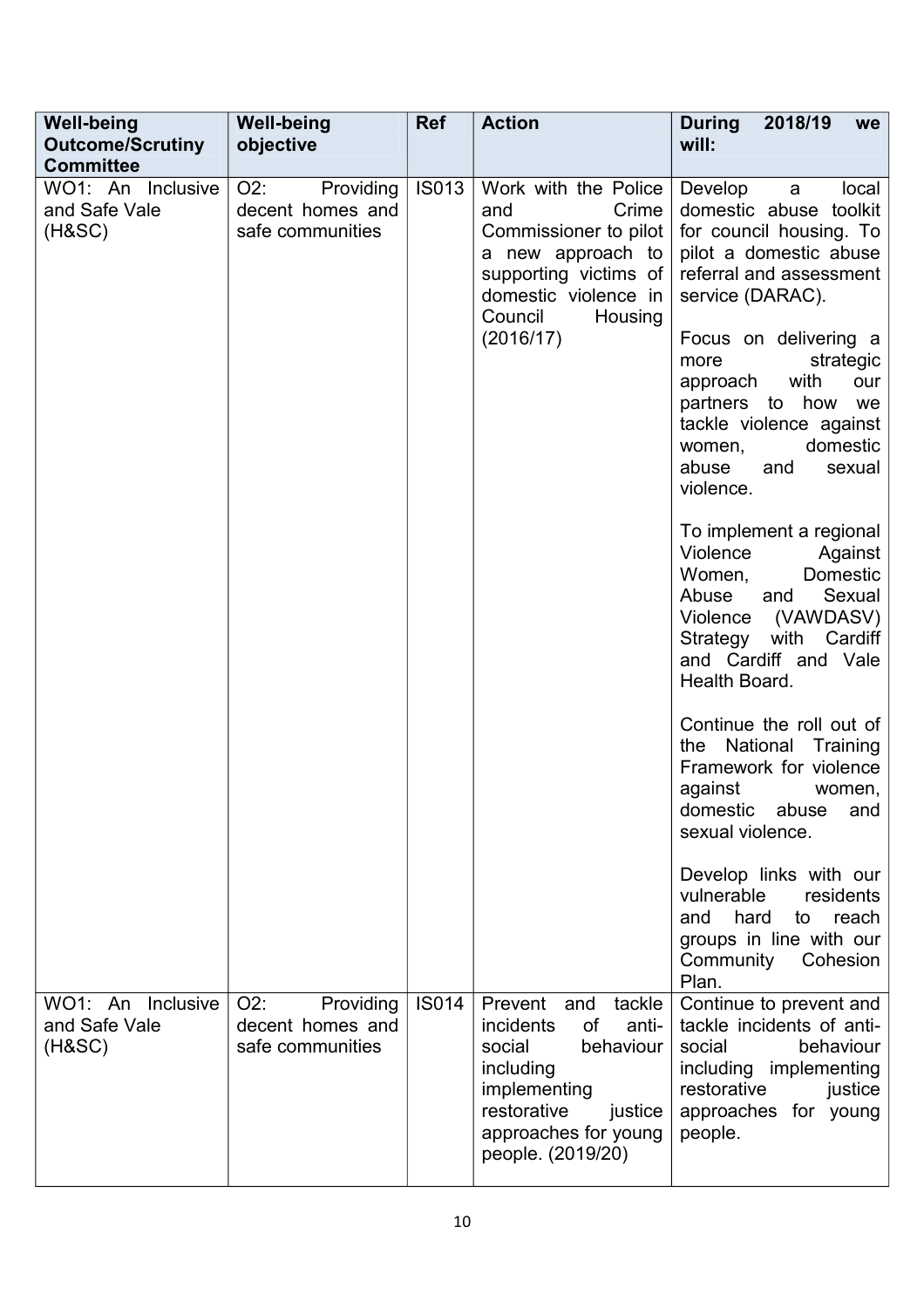| <b>Well-being</b><br><b>Outcome/Scrutiny</b><br><b>Committee</b>                                                        | <b>Well-being</b><br>objective                                       | <b>Ref</b>      | <b>Action</b>                                                                                                                                                                                                   | <b>During</b><br>2018/19<br>we<br>will:                                                                                                                           |
|-------------------------------------------------------------------------------------------------------------------------|----------------------------------------------------------------------|-----------------|-----------------------------------------------------------------------------------------------------------------------------------------------------------------------------------------------------------------|-------------------------------------------------------------------------------------------------------------------------------------------------------------------|
| WO1: An Inclusive<br>and Safe Vale<br>$(H\&SC)$                                                                         | O2:<br>Providing<br>decent homes and<br>safe communities             | <b>IS016</b>    | Work with partners to<br>implement<br>a<br>new<br>Community<br>Safety<br>Strategy. (2016/17)                                                                                                                    | Develop<br>new<br>a<br>Community<br>Safety<br>Strategy in line<br>with<br>new WG guidance.                                                                        |
| <b>WO3-</b><br>An <sup>2</sup><br><b>Aspirational</b><br><del>and</del><br>Culturally Vibrant<br>Vale-<br>( <b>48</b> ) | O6: Valuing culture<br>and diversity                                 | <b>AG10</b>     | Improve-<br>$-\theta$ uf<br>knowledge of the<br>diverse needs of the<br>community, so that<br>groups of people<br>protected under the<br>Equality Act 2010 can-<br>better access Council<br>services. (2019/20) | equality<br>Improve<br>monitoring data to<br>enable more informed<br>decisions about service<br>delivery-                                                         |
| <b>WO3</b><br>Ar<br>Aspirational<br><del>and</del><br>Culturally Vibrant<br><b>Vale</b><br>( <b>4.8</b> )               | O6: Valuing culture<br>and diversity                                 | <b>AG12</b>     | Implementing the<br>Welsh Language<br>Standards to improve<br>access to services<br>and information.<br>(2019/20)                                                                                               | Ensure service delivery<br>complies with Welsh-<br>language standards.<br>Promote and provide<br>opportunities for staff to-<br>access Welsh language<br>courses. |
| WO4: An Active and<br><b>Healthy Vale-</b><br>(HLESG)                                                                   | O7: Encouraging<br>and promoting<br>active and healthy<br>lifestyles | A <sub>H2</sub> | Work with partners to<br>deliver the Cardiff<br>and Vale Substance<br>Misuse-<br>Commissioning<br>Strategy 2013-2018,<br>providing support,<br>information and<br>effective<br>interventions.<br>(2017/18)      | Continue to work with<br>partners to deliver the<br>Cardiff & Vale<br>Misuse<br>Substance<br>Commissioning<br>Strategy 2013-2018.                                 |

| <b>Ref</b>      | <b>Action</b>                                                                                                                                                                                                                                    | During 2018/19 we will:                                                                                                                                                                                                                                                                                     |
|-----------------|--------------------------------------------------------------------------------------------------------------------------------------------------------------------------------------------------------------------------------------------------|-------------------------------------------------------------------------------------------------------------------------------------------------------------------------------------------------------------------------------------------------------------------------------------------------------------|
| CP <sub>1</sub> | Deliver the Council's transformational change<br>programme, Reshaping Services, to enable it<br>to meet the future needs of citizens of the<br>Vale of Glamorgan within the context of<br>unprecedented<br>financial<br>challenges.<br>(2019/20) | Restructure the Building Services team to<br>ensure the service remains fit for purpose and<br>is able to respond to the change in priority as<br>the major WHQS investment programme<br>concludes.<br>Complete a business review of Building<br>Services.<br>Explore<br>business<br>opportunities<br>wider |
|                 |                                                                                                                                                                                                                                                  | and externally within Building<br>internally<br>Services.                                                                                                                                                                                                                                                   |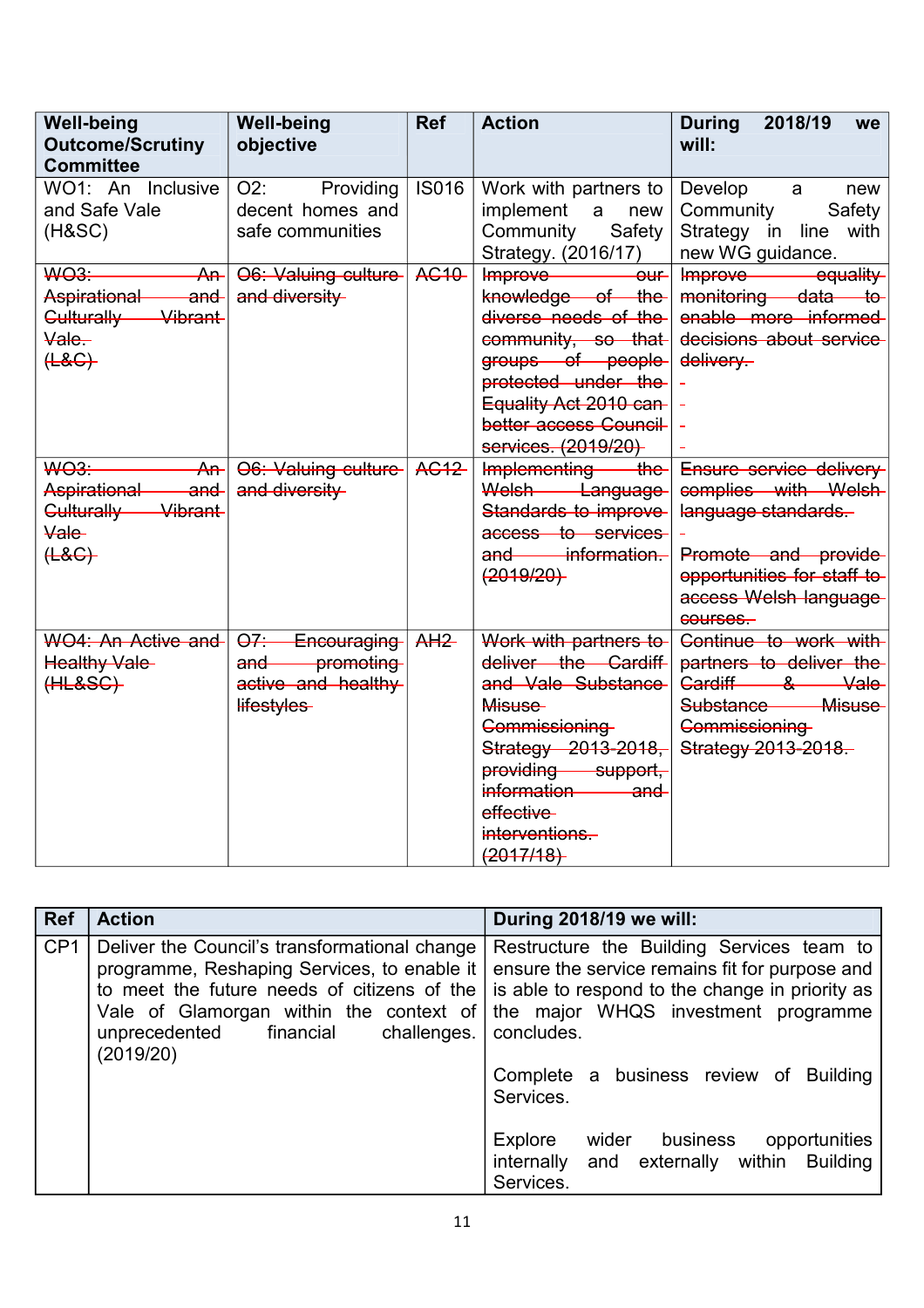| CP <sub>2</sub> | Align the workforce plan to the Reshaping<br>Services strategy ensuring staff have the<br>necessary skills and training to adapt to the<br>changes in how services are planned and<br>delivered. (2017/18) | Work towards recruiting graduates, trainees<br>and apprentices across the Housing and<br><b>Building Services division.</b><br>Continue to develop the workforce to enable<br>career progression and fill critical roles. |
|-----------------|------------------------------------------------------------------------------------------------------------------------------------------------------------------------------------------------------------|---------------------------------------------------------------------------------------------------------------------------------------------------------------------------------------------------------------------------|
|                 |                                                                                                                                                                                                            | Review and strengthen the performance<br>management and support arrangements in<br>relation to sickness absence within the<br>service.                                                                                    |
|                 |                                                                                                                                                                                                            | Deliver our key workforce development<br>priorities for the coming year as outlined in<br>Appendix B.                                                                                                                     |

**Appendix A** contains the detailed plan which outlines the actions we will undertake in the coming year to deliver our Year 3 (2018/19) priorities for the Corporate Plan.

**Appendix B** outlines the 'enabling' actions we will undertake to maximise the use of our resources to enable us to deliver our priorities for the same year.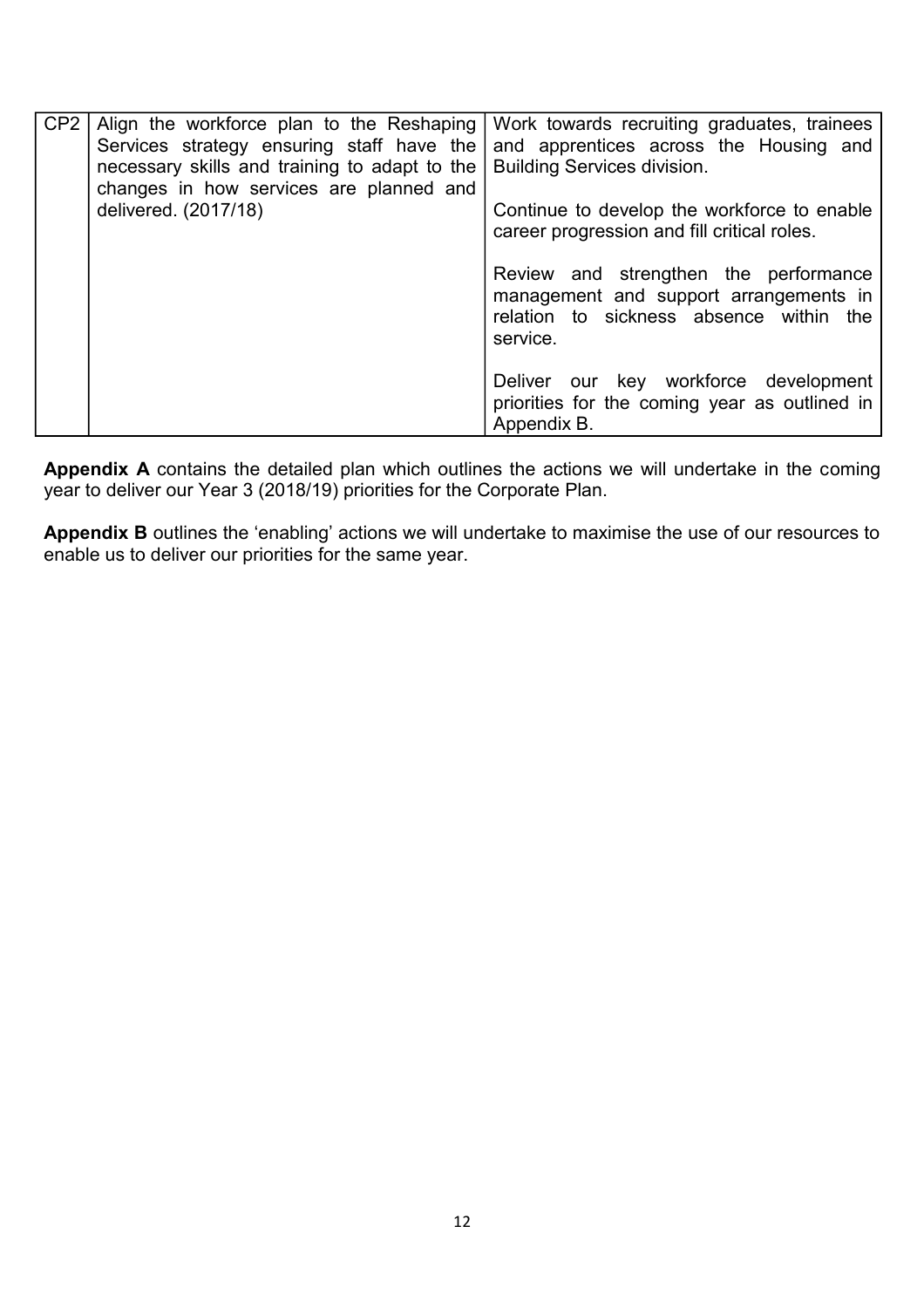#### **3.2. Managing Our Resources to Deliver Our Priorities**

The following sets out how we will manage our resources to achieve the actions in our Service Plan and support our service.

#### **Integrated Planning**

We are committed to maximising the use of our resources so that we can deliver sustainable and cost effective services that best meet people's needs. For 2018-19, we have identified a series of 'enabling actions' that will support us to deliver our priorities for Year 3 of the Corporate Plan and contribute towards the Corporate Plan Well-being Outcomes.

This section provides a summary of these actions, outlining how we will use our resources (including our workforce, ICT, finance, assets and customer insight) and manage identified risks in order to deliver planned improvement.

#### **Workforce Development**

| <b>Key Service Statistics 2016/17</b> |           |         |                   |       |              |             |                 |  |
|---------------------------------------|-----------|---------|-------------------|-------|--------------|-------------|-----------------|--|
| Service                               | Average   | FTE     | Average days sick |       | Average      | Turnover    | #itsaboutme     |  |
|                                       | headcount | 2016/17 | Long              | Short | days         | (no of      | completion rate |  |
|                                       | 2016/17   |         | term              | term  | sickness per | leavers)    |                 |  |
|                                       |           |         |                   |       | <b>FTE</b>   |             |                 |  |
| Housing                               | 68.5      | 63.62   | 2.67              | 2.99  | 5.66         |             |                 |  |
| <b>Services</b>                       |           |         |                   |       |              | $(10.22\%)$ | 100%            |  |
| <b>Building</b>                       | 285.5     | 171.24  | 10.30             | 3.15  | 13.45        | 31          |                 |  |
| Services                              |           |         |                   |       |              | $(10.86\%)$ |                 |  |

During 2016/17 100% of #itsaboutme staff appraisals have been completed for Housing and Building Services.

The key workforce issues impacting on the service are:

#### **Housing**

- Managing sickness absence rates continues to be an area of development across the service. Based on current data at Q2, Housing Services has lost 6.54 days per full time employee due to sickness which is almost double the amount of sickness when compared with the same period last year (3.28 per FTE) however this performance is within the directorate target of 11.7 FTE and within the corporate target of 8.9 FTE.
- The age profile of staff is a cause for concern for Housing Services. As at September 2017 the age profile within the service was as follows: [0% (65+); 21% (55-64); 23% (45-54); 23% (35- 44); 32% (25-34) and 1% (16-24)]. To ensure succession planning for the future, we have recognised the need to recruit more 16-24 year olds and we are investigating opportunities.

#### **Building Services**

- Buildings Services has lost 11.46 days per full time employee against a directorate target of 11.7 FTE. Sickness has increased slightly when compared with the same period last year (10.01 days per FTE).
- The age profile of staff is a cause for concern for Building Services. As at September 2017 the age profile of the service was as follows: [6% (65+); 28% (55-64); 33% (45-54); 16% (35-44);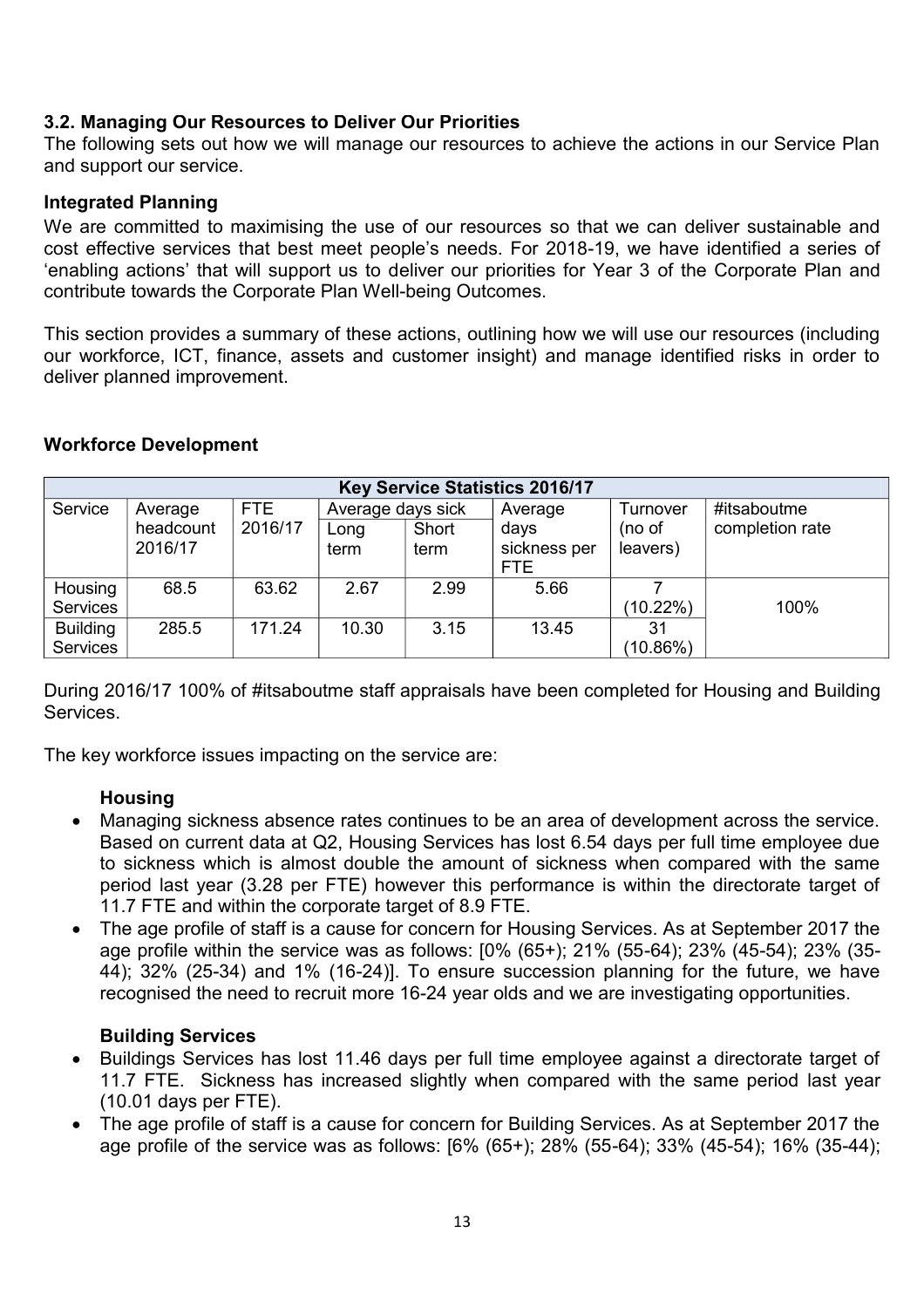13% (25-34) and 4% (16-24)]. In order to address this disparity, we are working towards recruiting graduates, trainees and apprentices across the division.

• There continues to be a need to focus on developing skillsets within the division that enables us to effectively support the change management process of the Reshaping Services agenda.

It is important for that we continue to maintain and develop the workforce to meet future service needs, both in terms of the numbers employed and the skills and competencies required of those employees. It remains a priority for the Housing & Building Service to continue to support staff development and succession planning despite the pressures of budget and staffing reductions. Our key workforce development priorities for the coming year are:

- Restructuring the Building Services team to ensure the service remains fit for purpose and is able to respond to the change in priority as the major WHQS investment programme concludes.
- Undertake a small restructure in Housing Strategy and Supporting People to enhance resilience in line with the Council's Reshaping agenda.
- Continue to develop the workforce to enable career progression and fill critical roles.
- In order to address the disparity in the age profile of Housing and Building Services, we will work towards recruiting graduates, trainees and apprentices across the division.
- Development of an enhanced talent succession programme.

#### **ICT**

In line with corporate direction we continue to use ICT to work smarter and more flexibly through exploring new ways of working digitally and investing in new technologies. Our ICT priorities for 2018/19 outlined below reflect our continuing commitment to working smarter and more flexibly in line with the Council's Digital Strategy.

- Continue to invest in the Keystone asset management system as the primary programme planning tool and ensure that compliance data is up to date.
- Identify necessary resources to maintain quality of data held in Keystone as life cycle renewals programme continues to be delivered to maintain Housing Stock WHQS Compliance.
- Identify a new system to manage the new Supporting People Gateway process.
- To develop an Agile Working Strategy for Housing and Neighbourhood Services.
- To pilot to a Housing rent self service module.
- Explore the market to identify a replacement contractor repairs module.
- Develop a Business Management reporting tool for Building Services.

A new IT Strategy has been developed which will assist in delivering significant service improvements prioritising digital and online services to our tenants and we continue to identify opportunities for efficiency and potential savings.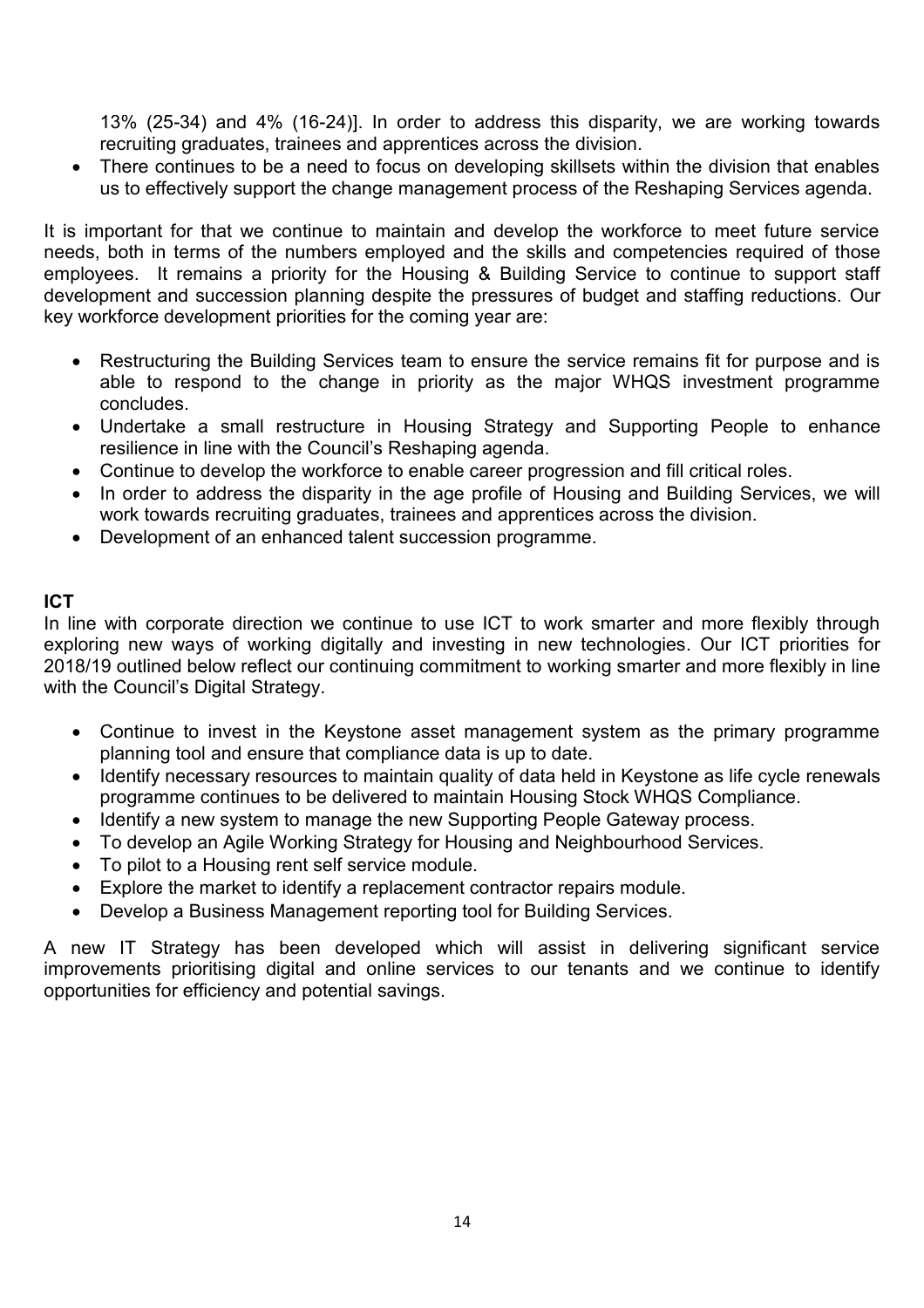#### **Finance**

The base budget for Council Fund Housing for 2018/19 is £1,367,000 and for Building Services is £35,000. The planned improvement activities for 2018/19 focus on delivering the in-year savings identified for the service. However, over the following two years, we are also required to support further savings which are outlined below.

| <b>Scheme</b>                  | 2018/19<br>(£000) | 2019/20<br>(E000) | <b>Total</b><br>(E000) |
|--------------------------------|-------------------|-------------------|------------------------|
| Reshaping Services – Tranche 2 | 100               |                   | 100                    |
| <b>Total</b>                   | 100               |                   | 100                    |

In addition, the Housing & Building Service will also be contributing to the delivery of general policy and council-wide savings. For 2018/19 these are:

- Review of the Procurement (Reshaping Tranche 3)- £1m
- Income and Commercial Opportunities (Reshaping Tranche 3)- £550k
- $\bullet$  Digital Strategy (Reshaping Tranche 3) £250k
- Establishment Review (Reshaping Tranche 3) £250k
- Minimum Revenue Provision £1.5m

#### **The Housing Revenue Account**

Profiled expenditure for 2018/19 is budgeted at £19,788,000.

| <b>Expenditure</b>                                  |        |  |  |  |  |
|-----------------------------------------------------|--------|--|--|--|--|
|                                                     |        |  |  |  |  |
| Supervision & Management - General                  | 3,471  |  |  |  |  |
| <b>Special Services</b>                             | 1,256  |  |  |  |  |
| <b>Repairs and Maintenance</b>                      | 4,043  |  |  |  |  |
| <b>Capital Financing Costs</b>                      | 4,977  |  |  |  |  |
| Rent, Rates, Taxes & Other Charges                  | 211    |  |  |  |  |
| Increase in Provision for Bad Debts                 | 1,203  |  |  |  |  |
| Contribution from Revenue Account to Capital (CERA) | 4,585  |  |  |  |  |
| <b>Total expenditure</b>                            | 19,746 |  |  |  |  |

#### *Council Fund Housing and Community Safety*

The new budget for 2018/19 is awaiting approval. The anticipated net budget is approximately £1.35m.

#### *Supporting People*

On behalf of Welsh Government the Housing Strategy team administer a £.3.5Million grant for Supporting People services across the Vale of Glamorgan Council. However Welsh Government are planning on removing the ring fence from the grant from 2019/20 onwards and planning on amalgamating it with other funding streams.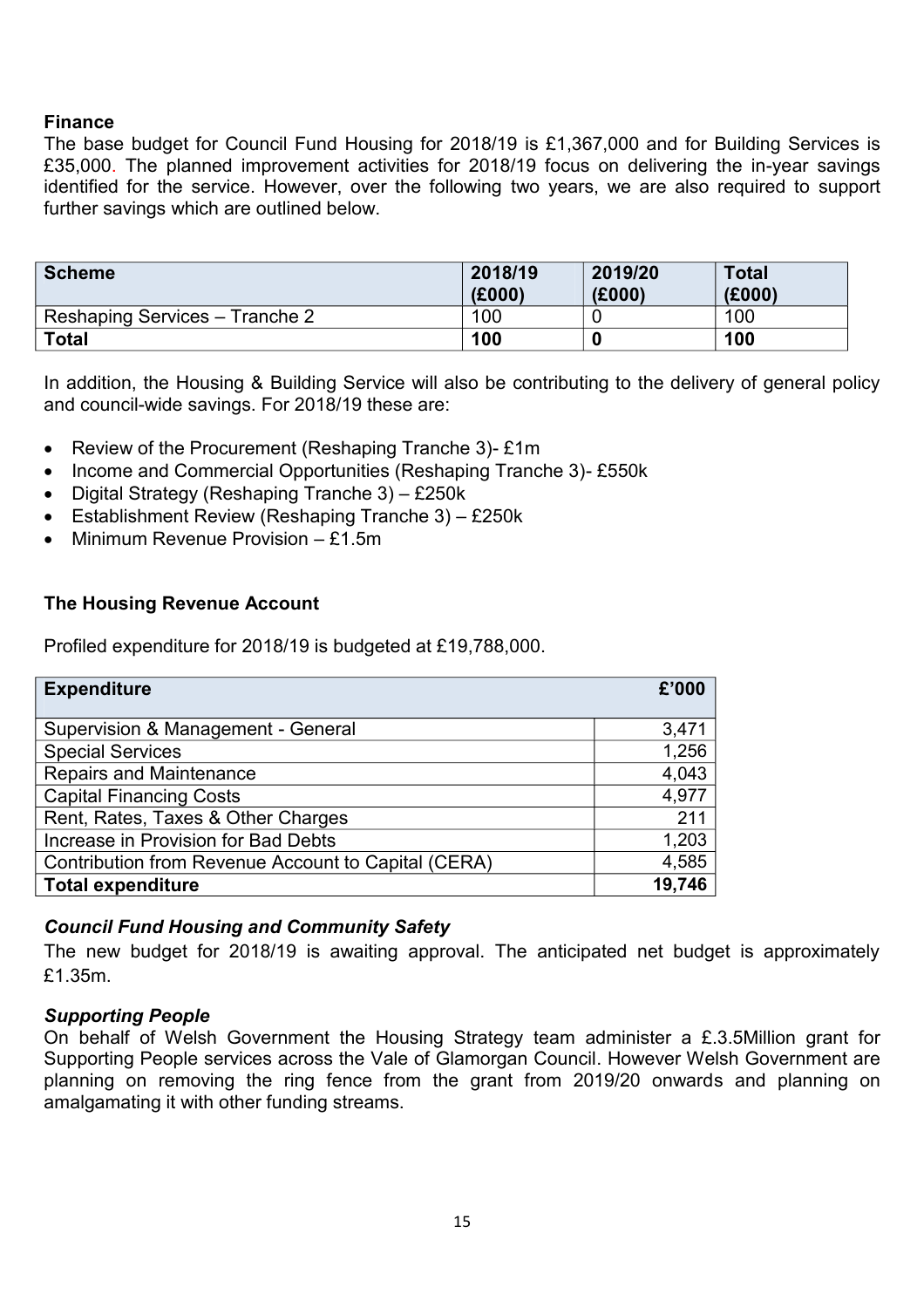#### *Direct Labour Organisation - Building Services Trading Account*

The following details the trading account costs and income associated with both the building and security and the building teams.

| <b>Summary</b>                 | 2018/19 Budget                             |                                    |                                   |  |  |  |
|--------------------------------|--------------------------------------------|------------------------------------|-----------------------------------|--|--|--|
|                                | <b>Building Cleaning</b><br>& Security (£) | <b>Building</b><br>Maintenance (£) | <b>Building Twin</b><br>Hat $(E)$ |  |  |  |
| <b>Employees</b>               | 2,417,929                                  | 1,350,051                          | 805,652                           |  |  |  |
| <b>Transport</b>               | 69,821                                     | 268,083                            | 76,817                            |  |  |  |
| <b>Supplies &amp; Services</b> | 193,360                                    | 3,084,800                          | 31,535                            |  |  |  |
| <b>Support</b>                 | 186,540                                    | 709,879                            | 485,488                           |  |  |  |
| <b>Income</b>                  | $-2,867,650$                               | $-5,412,813$                       | $-1,390,458$                      |  |  |  |
| <b>Total</b>                   | 0                                          | 0                                  | 9,034                             |  |  |  |

#### *Major Capital Schemes*

The Capital budget for the Housing Improvement Programme for 2018/19 totals £20,221.

The team will continue to seek to lever in additional capital investment to improve Council owned homes and support the Councils' objective of mitigating and preventing fuel poverty. An allocation has been identified within the Housing Investment Plan to improve the thermal efficiency of the Gibbonsdown area which will be completed during this financial year.

#### **Assets**

In line with the Corporate Strategy, we are focussing on ensuring the suitability and sufficiency of our assets to meet service and corporate objectives by targeting any underperforming assets; reducing the amount of accommodation used to deliver services; and identifying opportunities to provide multiple service delivery from an asset (co-location). Our key areas of focus for 2018/19 are:

- Improve the management of compliance, and in particular, 'compliance data' for our Corporate Building stock. Work is currently being undertaken to identify the full compliance position for of the Council's corporate buildings. After this work has been undertaken the next stage of the project will be determined.
- Continue to develop and identify opportunities for the Council House development programme. The Council's challenge is to continue to build new social housing to meet housing need which will require exploring land opportunities and property acquisition.
- From 2018/19 the Council enters the WHQS maintenance phase and will continue to significantly invest in maintaining and improving our homes and neighbourhoods.
- Continue to develop an Asset Management Strategy / Investment Strategy for Council owned homes.

Asset maximisation is an important aspect of the asset management function and the stock is constantly reviewed to ensure it meets the current demands placed on the service at key locations throughout the Vale.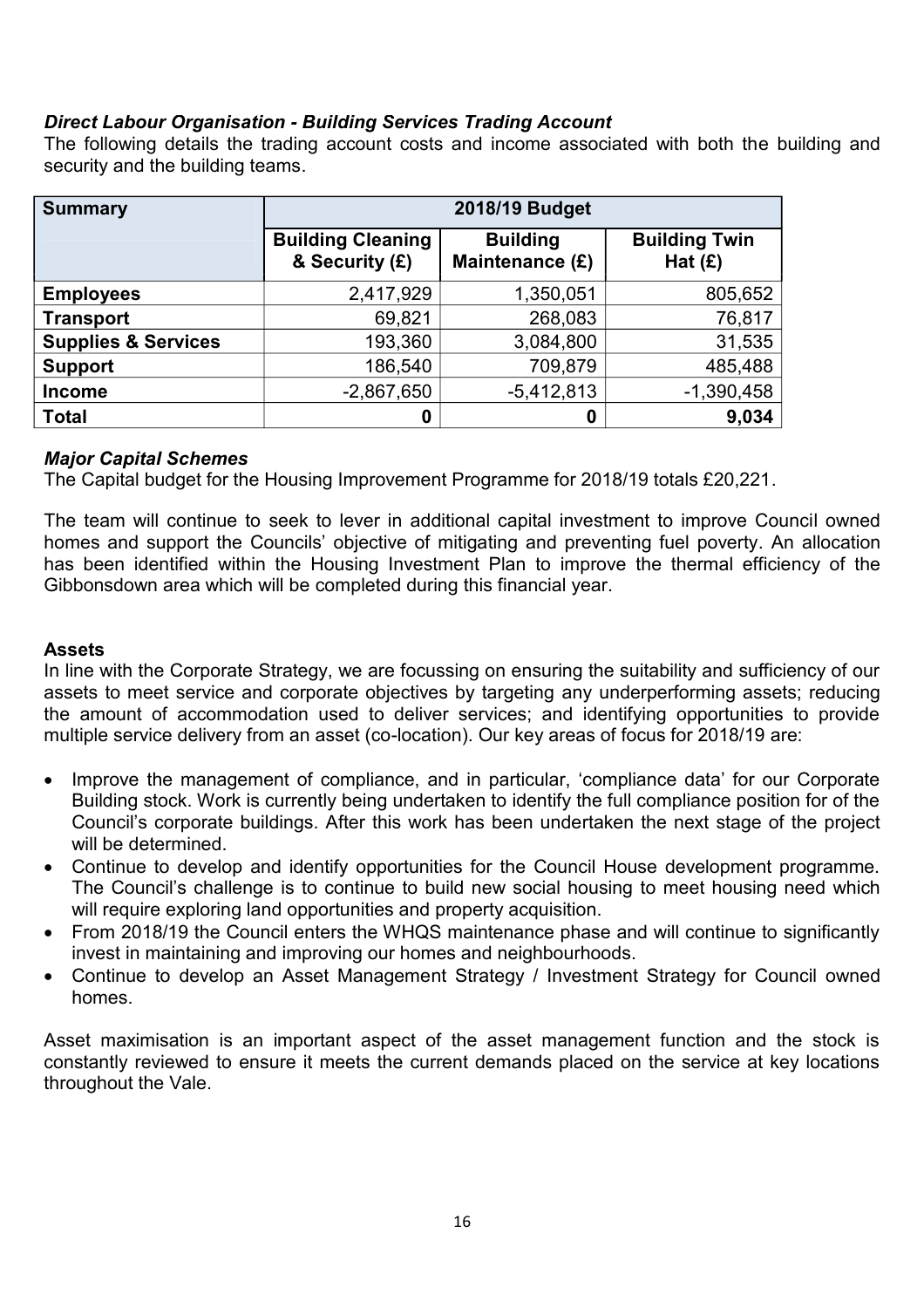#### **Procurement**

In line with corporate guidance we are committed to promoting effective procurement using innovative, sustainable and modern practices to deliver value for money and contribute to the achievement of corporate well-being outcomes. Our significant projects for 2018/19 are:

- Gibbonsdown external wall refurbishment scheme;
- Rebuild 3 Hawksley Bungalows;
- Delivery of the annual investment programme;
- Housing Communal area refurbishment;
- A programme of new Council homes at Brecon Court;
- Housing Adaptations OT services framework;
- Procurement of £1 million of private sector housing to meet identified housing needs.

#### **Consultation and Engagement**

We proactively engage with our key stakeholders with a particular focus on our key partners, residents and internal client departments. Highlighted below are our planned activities for the coming year.

| <b>Consultation Activity Planned</b><br>2018/19              | <b>Brief Description of the Purpose of the Consultation</b>                                                                                                                                                                                                                                         |
|--------------------------------------------------------------|-----------------------------------------------------------------------------------------------------------------------------------------------------------------------------------------------------------------------------------------------------------------------------------------------------|
| <b>Draft Estate Action Plans</b>                             | Separate neighbourhood consultations around the draft<br>estate action plans- the aim being to identify key issues for<br>residents living in different areas and to agree an action plan<br>which will address these concerns and drive service<br>improvements.                                   |
| <b>Sheltered Housing review</b>                              | To gather feedback from tenants living in sheltered housing<br>about services they receive and from partner agencies<br>regarding how housing solutions could meet the increasingly<br>complex needs of older people.                                                                               |
| <b>WHQS Satisfaction Survey</b>                              | This is to ascertain what tenants experience has been like<br>during the undertaking of the WHQS improvement works,<br>along with what their views are regarding the standard /<br>quality of the finished product. This information will enable us<br>to inform the outcomes to tenants in future. |
| Investment Programme Satisfaction<br>Surveys                 | To gather the views of tenants in relation to the impact the<br>improvement works have had on their lives.                                                                                                                                                                                          |
| Satisfaction with Housing adaptation<br>works                | To ascertain the tenants experience of the housing<br>adaptation service. This will inform future service delivery and<br>improvements.                                                                                                                                                             |
| <b>Housing Development Programme</b>                         | This is to ascertain the views of residents in the vicinity of<br>new development schemes. Consultation will be used as part<br>of the planning process and to support further engagement.                                                                                                          |
| Capital<br>project<br>services<br>and<br>procurement process | This is to ensure tenant representatives from the Quality<br>Design Forum are involved in the development<br>0f<br>specifications and in the procurement and identification of<br>contractors.                                                                                                      |
| Renting Homes (Wales) Act 2016                               | This key legislation have yet to be implemented but may<br>factor in statutory consultation if introduced in 2018/19.                                                                                                                                                                               |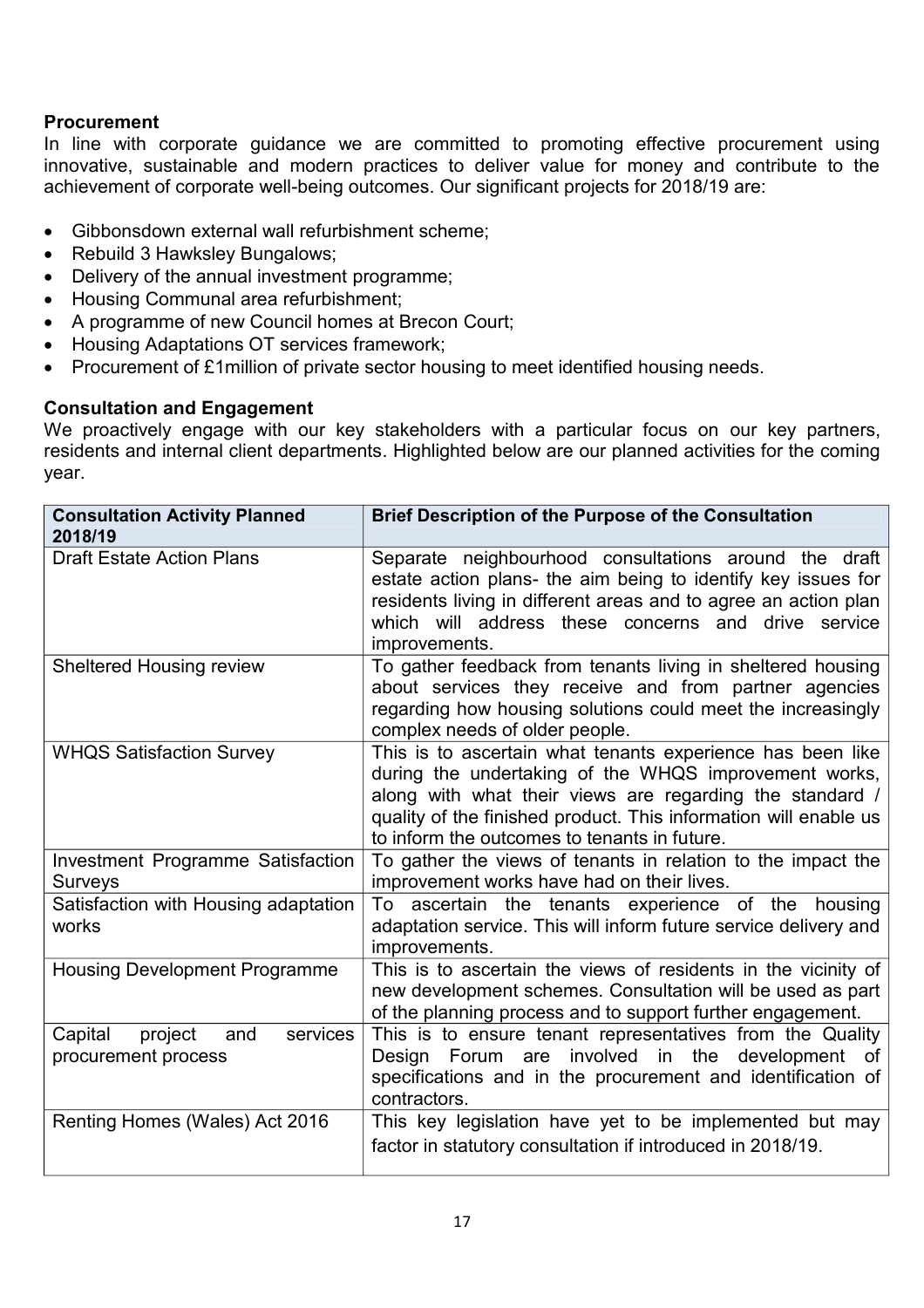#### **Collaboration and Partnerships**

We continue to explore and promote opportunities for working collaboratively locally and regionally in order to deliver improved services for customers and deliver savings. Highlighted below are our planned activities for the coming year.

| <b>Activity Planned 2018/19</b>                                                                                                                                                                       | <b>Brief description of</b><br>purpose and intended<br>outcomes from the<br>collaboration                                                                                                                                                                                                                        | <b>Governance</b><br>arrangements and details<br>of partners                                                                                              |
|-------------------------------------------------------------------------------------------------------------------------------------------------------------------------------------------------------|------------------------------------------------------------------------------------------------------------------------------------------------------------------------------------------------------------------------------------------------------------------------------------------------------------------|-----------------------------------------------------------------------------------------------------------------------------------------------------------|
| To finalise the CCTV contract<br>between BCBC and Vale of<br>Glamorgan Council and monitor<br>performance<br>0f<br>the<br>the<br>arrangement.                                                         | To have a more resilient<br>and cost effective CCTV<br>service.                                                                                                                                                                                                                                                  | Joint arrangement between<br>Bridgend County Borough<br>Council and the Vale of<br>Glamorgan Council.                                                     |
| Review the arrangement of the<br>Financial Inclusion Group under<br>the wider review of the Public<br>Services Board in light of the<br>Well-being Plan.                                              | Continue our work with<br>the<br>deliver<br>partners to<br>objectives<br>stated<br>within<br>Financial<br><b>Inclusion</b><br>including<br>the<br>Strategy,<br>establishment of a multi<br>landlords group to mitigate<br>the negative effects of<br>welfare reform on all social<br>tenants living in the Vale. | Vale of Glamorgan Council<br><b>Citizens Advice Bureau</b><br><b>Credit Union</b><br><b>DWP</b><br>Registered<br>Social<br>Landlords                      |
| To develop joint working with<br>implement<br>Cardiff<br>to<br>a<br>CONTEST response to tackle<br>and prevent terrorism.                                                                              | To improve multi agency<br>working and information<br>sharing in order to reduce<br>the opportunity of terrorist<br>attack.                                                                                                                                                                                      | Vale of Glamorgan Council<br><b>Cardiff City Council</b><br><b>South Wales Police</b>                                                                     |
| Work with Cardiff City Council<br>and Cardiff and Vale Health<br>Board to<br>implement<br>joint<br>a<br>Violence<br>Against<br>Women,<br>Domestic Abuse and<br>Sexual<br>Violence (VAWDASV) Strategy. | Welsh<br>Government<br>requires us to work with<br>partners to implement a<br>joint<br>Violence<br>Against<br>Women, Domestic Abuse<br>Sexual<br>Violence<br>and<br>(VAWDASV)<br>Strategy.<br>The Vale will<br>have a<br>separate delivery plan.                                                                 | Vale of Glamorgan Council<br><b>Probation Service</b><br><b>Fire and Rescue Service</b><br>South Wales Police<br>Her Majesty's Prison<br>Voluntary sector |
| explore the<br>potential<br>for<br>To<br>collaboration with Cardiff and<br>Vale College to develop a joint<br>apprentice training programme<br>for construction.                                      | Work with Cardiff and Vale<br>College<br>to<br>encourage<br>apprentices<br>and<br>trainees<br>into<br>the<br>construction industry using<br>site<br>to<br>assist<br>and<br>a<br>develop skills.                                                                                                                  | Vale<br>Cardiff<br>and<br>the<br>College<br><b>Careers Wales</b><br>Vale of Glamorgan Council<br>(to be confirmed).                                       |
| Housing with Care and Support-<br>Research-                                                                                                                                                           | To inform the development-<br>of a regional strategy for<br>older —<br>persons<br>accommodation.                                                                                                                                                                                                                 | <b>Vale of Glamorgan Council</b><br><b>Cardiff Council</b><br>University Health Board-<br>RSL-                                                            |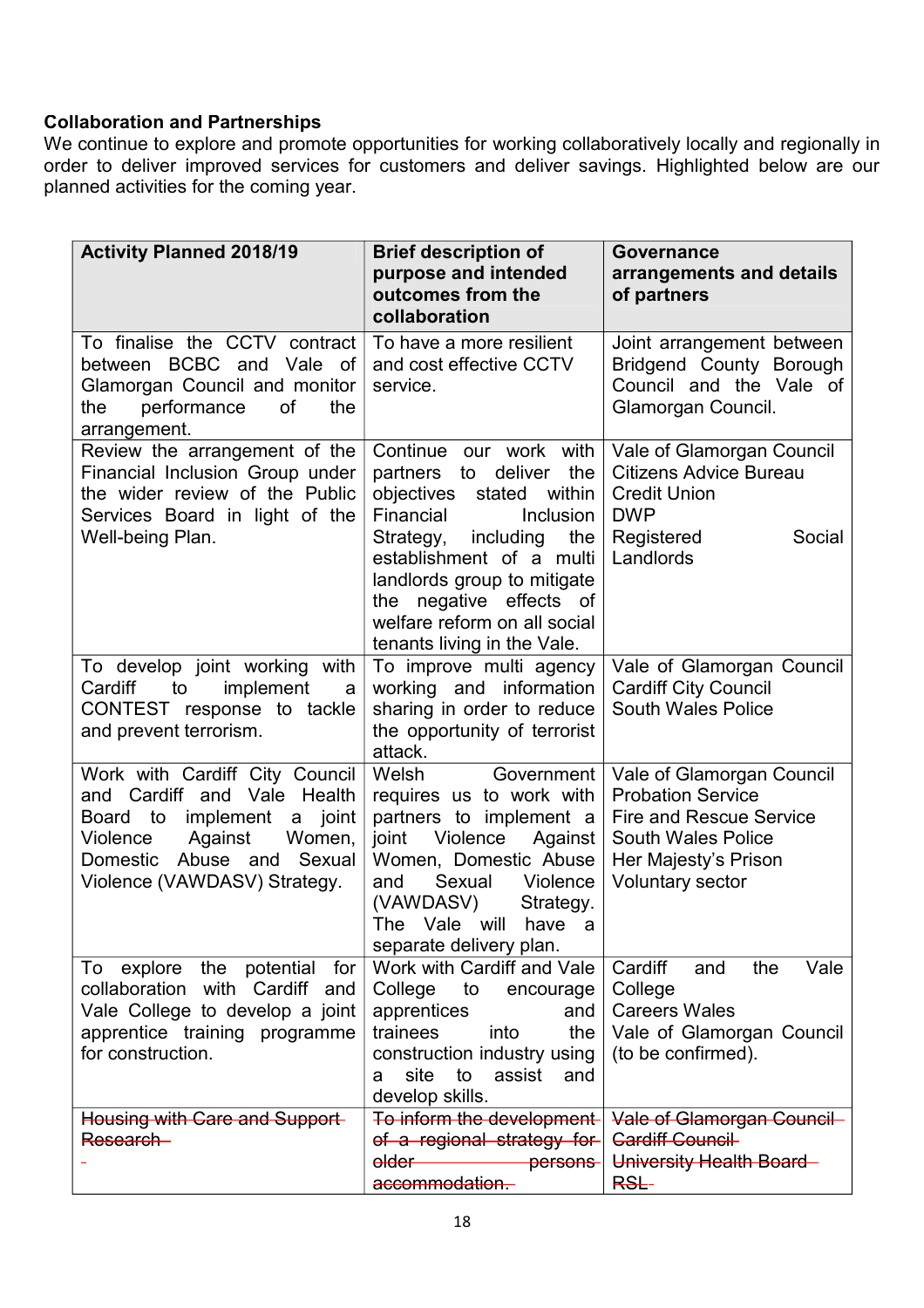| <b>Activity Planned 2018/19</b> | <b>Brief description of</b><br>purpose and intended<br>outcomes from the<br>collaboration | Governance<br>arrangements and details<br>of partners |
|---------------------------------|-------------------------------------------------------------------------------------------|-------------------------------------------------------|
|                                 |                                                                                           | <b>Private Sector</b>                                 |
| To pilot a domestic abuse       | multi_agonev<br>mnrove<br><del>mprove</del><br><del>mara agonoy</del>                     | <b>Vale of Glamorgan Council</b>                      |
| referral and assessment service | working<br>information<br>ond<br><del>working</del><br>anu                                | <b>Probation Service</b>                              |
| ADADAC<br><del>DARAO I</del>    | sharing to identify victims                                                               | <b>Fire and Rescue Service</b>                        |
|                                 | of domestic abuse earlier                                                                 | <b>South Wales Police</b>                             |
|                                 | <del>provide</del><br>ond -<br>$\sim$<br><del>a more</del><br>माप<br>᠊ᢆᢅᢅ                 | Her Majesty's Prison                                  |
|                                 | effective support service.                                                                | Voluntary sector                                      |

#### **Risk Evaluation**

Highlighted below are our key risks as a service over the coming year. In addition to our service specific risks, there are a number of corporate level risks which impact on our service and these are identified below. In identifying these risks we have also shown how we are managing them.

| <b>Risk Description</b>                                                                                                                                                                                                      | <b>Residual Risk</b> |                | <b>Mitigating controls</b>                                                                                                                                                                                                                                                                                                                                                         | <b>Forecast</b>        |
|------------------------------------------------------------------------------------------------------------------------------------------------------------------------------------------------------------------------------|----------------------|----------------|------------------------------------------------------------------------------------------------------------------------------------------------------------------------------------------------------------------------------------------------------------------------------------------------------------------------------------------------------------------------------------|------------------------|
|                                                                                                                                                                                                                              | Likelihood           | Impact         |                                                                                                                                                                                                                                                                                                                                                                                    | direction of<br>travel |
| <b>CR1: Reshaping Services</b>                                                                                                                                                                                               |                      |                |                                                                                                                                                                                                                                                                                                                                                                                    |                        |
| Political & Legislative:<br>legislative<br>Political and<br>repercussions of failing to<br>priority/statutory<br>provide<br>services.                                                                                        | $\overline{2}$       | $\overline{2}$ | Effective<br>challenge is<br>in<br>place to identify project work<br>with a mixed economy model<br>Reshaping<br>approach<br>to<br>approved.<br>Tranche 3 projects of a<br>corporate nature lessen the<br>impact on front line services.<br>Risk management processes<br>are embedded into project<br>management to identify and<br>mitigate the<br>impacts<br>on<br>service users. |                        |
| Failure<br><b>Resources:</b><br>to<br>maximise and mobilise our<br>existing resources in terms<br>skillsets, technology<br>of<br>and assets to deliver the<br>Reshaping<br>Programme<br>make<br>financial<br>and<br>savings. | $\overline{1}$       | $\overline{2}$ | Development<br>Management<br>Programme<br>and<br>Competency<br>Framework<br>aligned<br>with<br>the<br>requirements<br>0f<br>the<br>Reshaping Programme. An<br>Organisational Development<br>Work stream is in place to<br>support the programme.<br>Programme<br><b>Board</b><br>and<br>Manager<br>with<br>places<br>in                                                            |                        |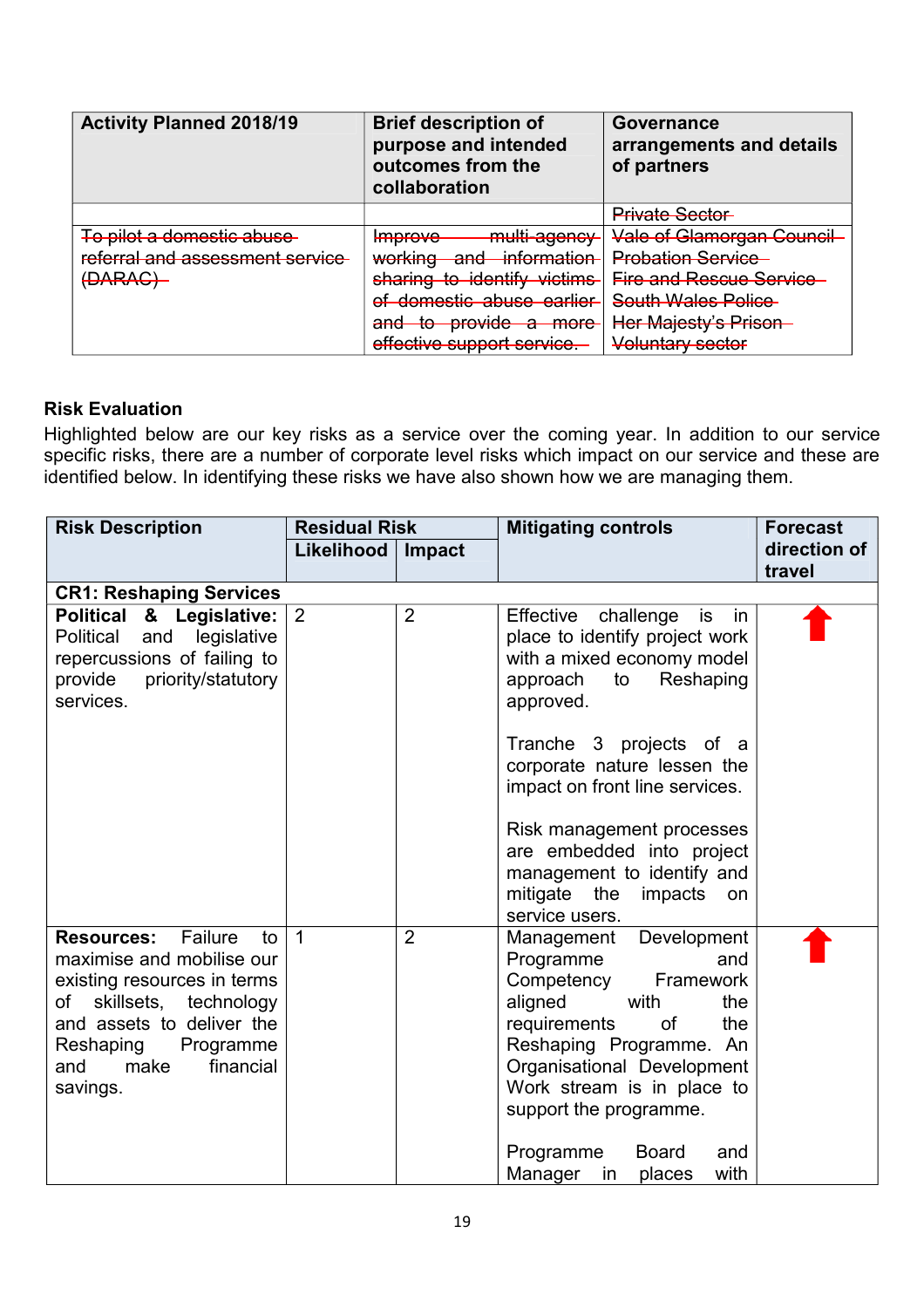| <b>Risk Description</b>                                                                                                                                                                                                                                                                                                                                                     | <b>Residual Risk</b> |                | <b>Mitigating controls</b>                                                                                                                                                                                                                                                                                                                                                 | <b>Forecast</b>        |
|-----------------------------------------------------------------------------------------------------------------------------------------------------------------------------------------------------------------------------------------------------------------------------------------------------------------------------------------------------------------------------|----------------------|----------------|----------------------------------------------------------------------------------------------------------------------------------------------------------------------------------------------------------------------------------------------------------------------------------------------------------------------------------------------------------------------------|------------------------|
|                                                                                                                                                                                                                                                                                                                                                                             | Likelihood           | Impact         |                                                                                                                                                                                                                                                                                                                                                                            | direction of<br>travel |
|                                                                                                                                                                                                                                                                                                                                                                             |                      |                | project<br>team<br>resources<br>considered for each project.<br>Business cases developed<br>for all projects and guidance<br>in place.<br>Management Development<br>Programme<br>and<br>Competency<br>Framework<br>with<br>aligned<br>the<br>requirements<br>of<br>the<br>programme<br>and<br>an<br>organisational work stream is<br>in place to support the<br>programme. |                        |
| <b>Service</b><br>&<br><b>Delivery</b><br><b>Wellbeing:</b><br>Failure<br>to<br>effectively<br>and<br>engage<br>communicate<br>with<br>our<br>partners and service user<br>to identify new ways of<br>and<br>working<br>maximise<br>opportunities<br>deliver<br>to<br>alternative service models<br>that best meet the diverse<br>needs<br>0f<br>the<br>local<br>community. | $\overline{2}$       | $\overline{2}$ | <b>Business</b><br>consider<br>cases<br>non-financial implications of<br>any proposed changes.<br>Equality<br>Impact<br>embedded<br>Assessments<br>overall<br>within<br>the<br>programme's<br>management<br>approach.<br>Communications<br>and<br>engagement activities inform<br>project development.                                                                     |                        |
| <b>Reputation:</b> Reputational 2<br>damage as a result of<br>failing to deliver<br>the<br>Reshaping programme's<br>aims and objectives and<br>the negative criticism this<br>could attract from both<br>residents and our external<br>regulators.                                                                                                                          |                      | 2              | Risk management contained<br>within project documentation.<br>Regular updates to Cabinet<br>and Programme Board on<br>status of the programme.<br>Consultation on the Council's<br>budget annually includes<br>questions relating to<br>the<br>approach being taken on<br><b>Reshaping Services.</b><br>Programme Board includes<br>representatives of partners.           |                        |
| <b>CR4: Home Improvement Programme</b>                                                                                                                                                                                                                                                                                                                                      |                      |                |                                                                                                                                                                                                                                                                                                                                                                            |                        |
| Political & Legislative: 2<br>Failure to comply with                                                                                                                                                                                                                                                                                                                        |                      | $\overline{2}$ | Project governance structure<br>place<br>including<br>the<br>in                                                                                                                                                                                                                                                                                                            |                        |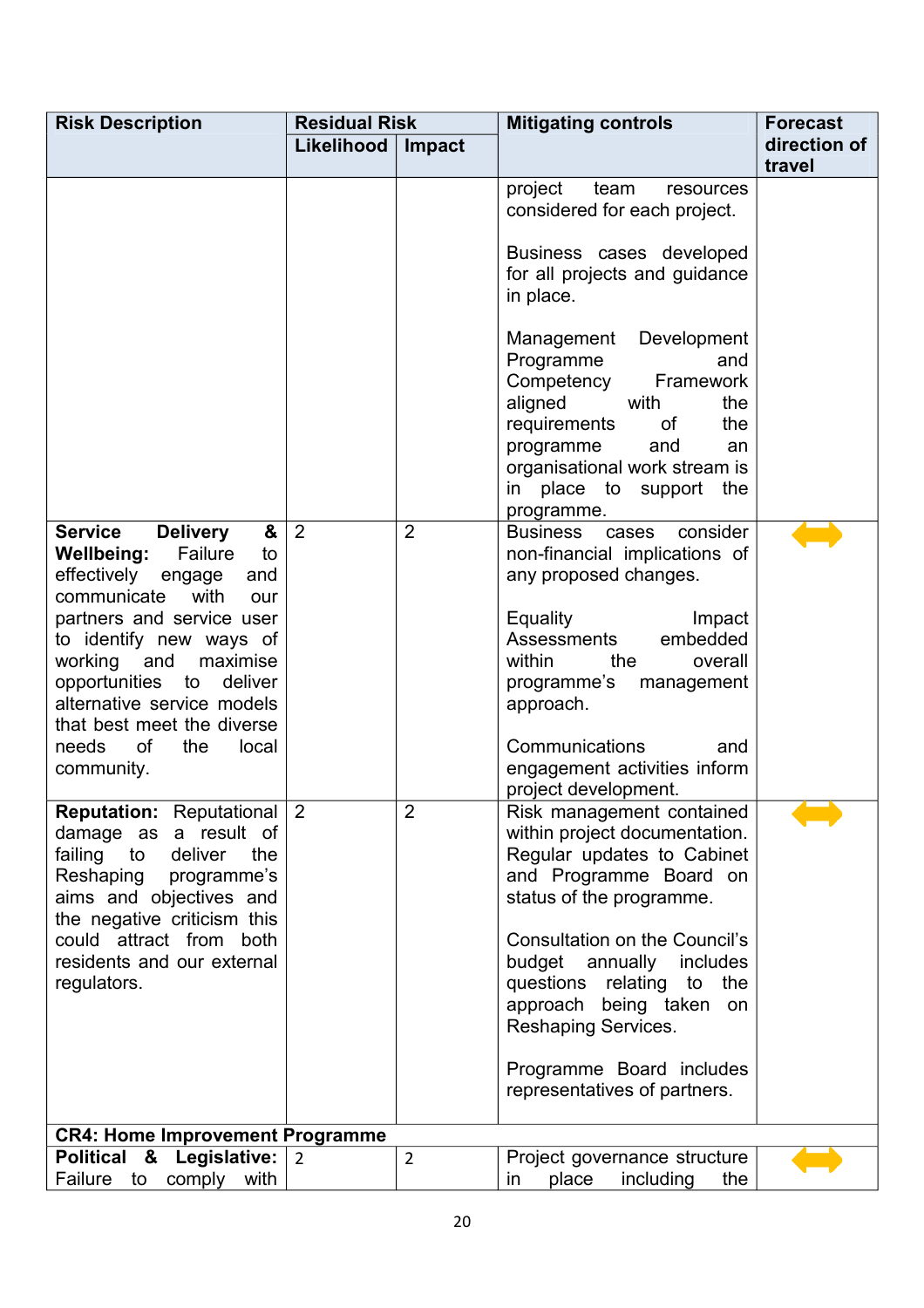| <b>Risk Description</b>                                                                                                                                                               | <b>Residual Risk</b> |                | <b>Mitigating controls</b>                                                                                                                                                                                                                                                                                                                                                                                                                                                                                                                                                                                                                                                                                                                                                                                                                                    | <b>Forecast</b>        |
|---------------------------------------------------------------------------------------------------------------------------------------------------------------------------------------|----------------------|----------------|---------------------------------------------------------------------------------------------------------------------------------------------------------------------------------------------------------------------------------------------------------------------------------------------------------------------------------------------------------------------------------------------------------------------------------------------------------------------------------------------------------------------------------------------------------------------------------------------------------------------------------------------------------------------------------------------------------------------------------------------------------------------------------------------------------------------------------------------------------------|------------------------|
|                                                                                                                                                                                       | Likelihood           | Impact         |                                                                                                                                                                                                                                                                                                                                                                                                                                                                                                                                                                                                                                                                                                                                                                                                                                                               | direction of<br>travel |
| requirements of the Local<br>Authority Housing Act<br>2014 to achieve WHQS<br>within<br>standards<br>the<br>agreed timescales with<br>Welsh Government could<br>result in litigation. |                      |                | Housing<br>Improvement<br>Group, the Quality and<br>Design Forum and the Hard<br>to Treat Working Group that<br>produces regular update<br>reports to the Homes and<br>Safe<br>Communities<br>Committee and Cabinet.<br>Annual report submitted to<br>Welsh Government<br>on<br>with<br>Housing<br>progress<br>Improvement Programme.                                                                                                                                                                                                                                                                                                                                                                                                                                                                                                                         |                        |
| <b>Resources:</b> Failure<br>to<br>meet WHQS timescales<br>could result in a claw black<br>of grant funding and re-<br>profiling<br>of the control<br>budget<br>priorities            | $\overline{2}$       | $\overline{2}$ | Produced<br>Housing<br>a a<br>Business Plan that outlines<br>detailed<br>financial<br>the<br>a<br>forecast in the form of a 30<br>year model taking into<br>account all assets within the<br>Council's HRA.<br>Appointment of additional<br>staff such as a Housing<br>Improvement Supervisor and<br>a Leasehold Officer.<br>Adopted a<br>project<br>management approach to<br>delivering the improvement<br>works<br>with<br>robust<br>a<br><b>Investment Plan.</b><br>Asset<br>An<br>Management<br>Strategy is in the process of<br>being developed to guide<br>future<br>investment<br>and<br>underpin<br>the<br>Housing<br>Business Plan.<br>Undertaken a restructure of<br>the service to ensure that we<br>have the correct staff skills<br>and expertise in place to<br>manage delivery of the<br>improvement programme.<br>Produced a Stock Condition |                        |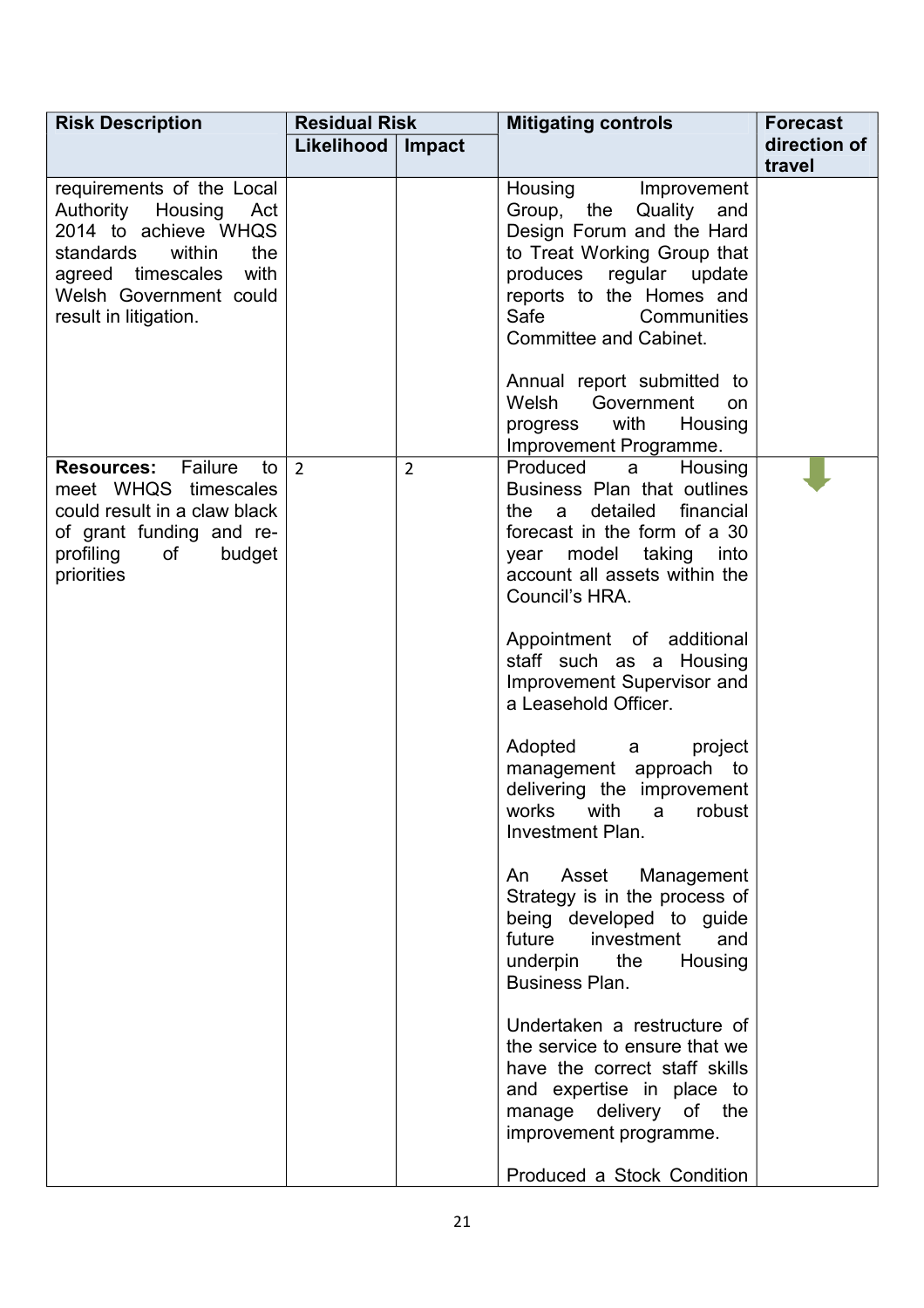| <b>Risk Description</b>                                                                                           | <b>Residual Risk</b> |                | <b>Mitigating controls</b>                                                                                                                                                                                                                                                                                             | <b>Forecast</b> |
|-------------------------------------------------------------------------------------------------------------------|----------------------|----------------|------------------------------------------------------------------------------------------------------------------------------------------------------------------------------------------------------------------------------------------------------------------------------------------------------------------------|-----------------|
|                                                                                                                   | Likelihood           | Impact         |                                                                                                                                                                                                                                                                                                                        | direction of    |
|                                                                                                                   |                      |                | report and undertaken                                                                                                                                                                                                                                                                                                  | travel          |
|                                                                                                                   |                      |                | a<br>Surplus Land Review to<br>assess the current condition<br>0f<br>properties<br>and<br>opportunities that<br>surplus<br>land presents.<br>Ongoing stock<br>condition<br>surveys.<br>Asset<br>management<br>database, Keystone, in place                                                                             |                 |
|                                                                                                                   |                      |                | to map investment levels/<br>compliance on a property by<br>property basis.                                                                                                                                                                                                                                            |                 |
| <b>Service</b><br>Delivery and<br>Failure to<br>Wellbeing:<br>with<br>engage<br>and<br>safeguard the wellbeing of | $\overline{2}$       | $\overline{2}$ | Asset<br>management<br>Keystone,<br>database,<br>in<br>place.                                                                                                                                                                                                                                                          |                 |
| Council tenants.                                                                                                  |                      |                | Robust<br>approach<br>to<br>performance management in<br>place.                                                                                                                                                                                                                                                        |                 |
|                                                                                                                   |                      |                | Effective mechanisms<br>for<br>communicating with tenants<br>established<br>been<br>have<br>throughout the<br><b>WHQS</b><br>improvement<br>process<br>including satisfaction surveys<br>for<br>every<br>household<br>undergoing works<br>and<br>Tenant Liaison Officers on<br>hand to deal with any tenant<br>issues. |                 |
|                                                                                                                   |                      |                | The Quality Design Forum<br>has been set up to engage<br>with tenants to monitor the<br>performance<br>0f<br>all<br>contractors working on the<br>framework.                                                                                                                                                           |                 |
|                                                                                                                   |                      |                | A needs assessment has<br>been completed with tenants<br>to align the contractors'<br>service delivery mechanisms<br>with tenants needs.                                                                                                                                                                               |                 |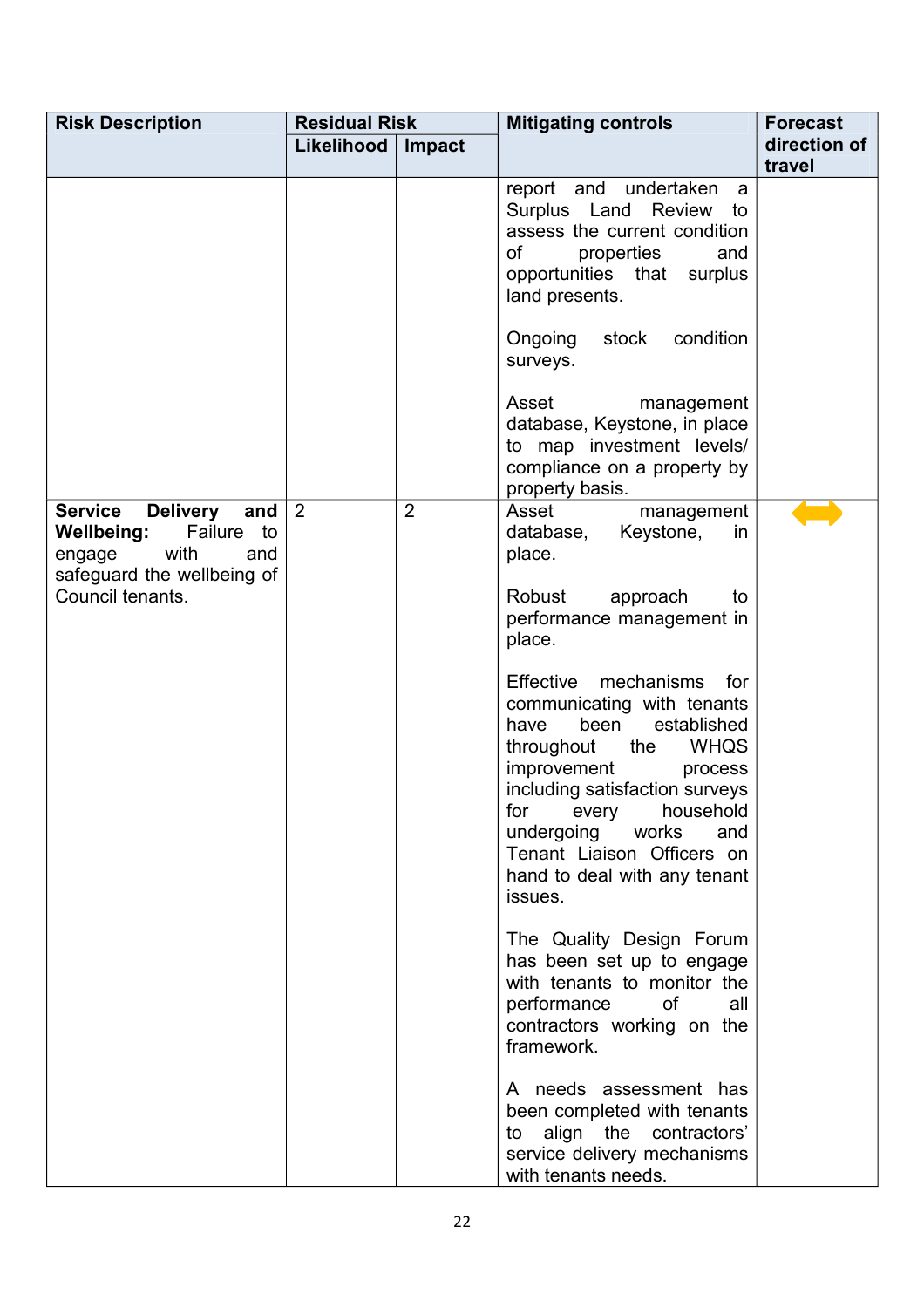| <b>Risk Description</b>                                                                                                                                                                                                                                | <b>Residual Risk</b> |                | <b>Mitigating controls</b>                                                                                                                                                                                                                                                                                                                                                                                                                                                                                                                       | <b>Forecast</b> |
|--------------------------------------------------------------------------------------------------------------------------------------------------------------------------------------------------------------------------------------------------------|----------------------|----------------|--------------------------------------------------------------------------------------------------------------------------------------------------------------------------------------------------------------------------------------------------------------------------------------------------------------------------------------------------------------------------------------------------------------------------------------------------------------------------------------------------------------------------------------------------|-----------------|
|                                                                                                                                                                                                                                                        | Likelihood           | Impact         |                                                                                                                                                                                                                                                                                                                                                                                                                                                                                                                                                  | direction of    |
|                                                                                                                                                                                                                                                        |                      |                |                                                                                                                                                                                                                                                                                                                                                                                                                                                                                                                                                  | travel          |
| <b>Reputation:</b><br>Failure<br>to<br>deliver the programme of<br>works to the standards<br>required within<br>the<br>designated<br>timescales<br>could<br>attract negative<br>publicity and criticism from<br>tenants and regulators.                | $\overline{2}$       | $\overline{2}$ | Project governance structure<br>in place including<br>the<br>Housing<br>Improvement<br>Group, the Quality and<br>Design Forum and the Hard<br>to Treat Working Group.<br>The framework contract in<br>place does not guarantee<br>any work to any of the five<br>selected contractors so poor<br>performance can be tackled<br>through the reduction in work<br>allocation.<br>Regular meetings with Welsh<br>Government to provide<br>updates on the Housing<br>Improvement Programme.<br>We also submit quarterly<br>monitoring reports to WG. |                 |
| <b>CR6: Workforce</b><br><b>Political &amp; Legislative:</b><br>Political and legislative<br>repercussions of failing to<br>implement the Council's<br>Workforce Plan and the<br>ability to ensure<br>our<br>workforce needs are met<br>in the future. | $\overline{2}$       | $\overline{2}$ | CMT/Cabinet receive regular<br>reports on a range of HR<br>issues and developments<br>across service areas.<br>Robust<br>performance<br>management arrangements<br>in place across the service.                                                                                                                                                                                                                                                                                                                                                  |                 |
| <b>Resources:</b> Inability<br>to<br>anticipate and plan future<br>workforce needs and to<br>recruit and retain suitably<br>qualified staff and leaders<br>with the appropriate skills<br>in the right areas to deliver<br>services effectively.       | $\vert 2 \vert$      | $\overline{2}$ | Management Development<br>Programme<br>and<br>Competency Framework is<br>supporting our managers to<br>skill<br>enhance<br>and<br>up<br>succession planning.<br><b>Staff</b><br>Developed<br>a<br>Engagement Strategy<br>and<br>launched an effective staff<br>engagement programme.<br><b>Managers</b><br>supported<br>are<br>through the management of<br>change through training and<br>ongoing advice from HR<br>Officers.                                                                                                                   |                 |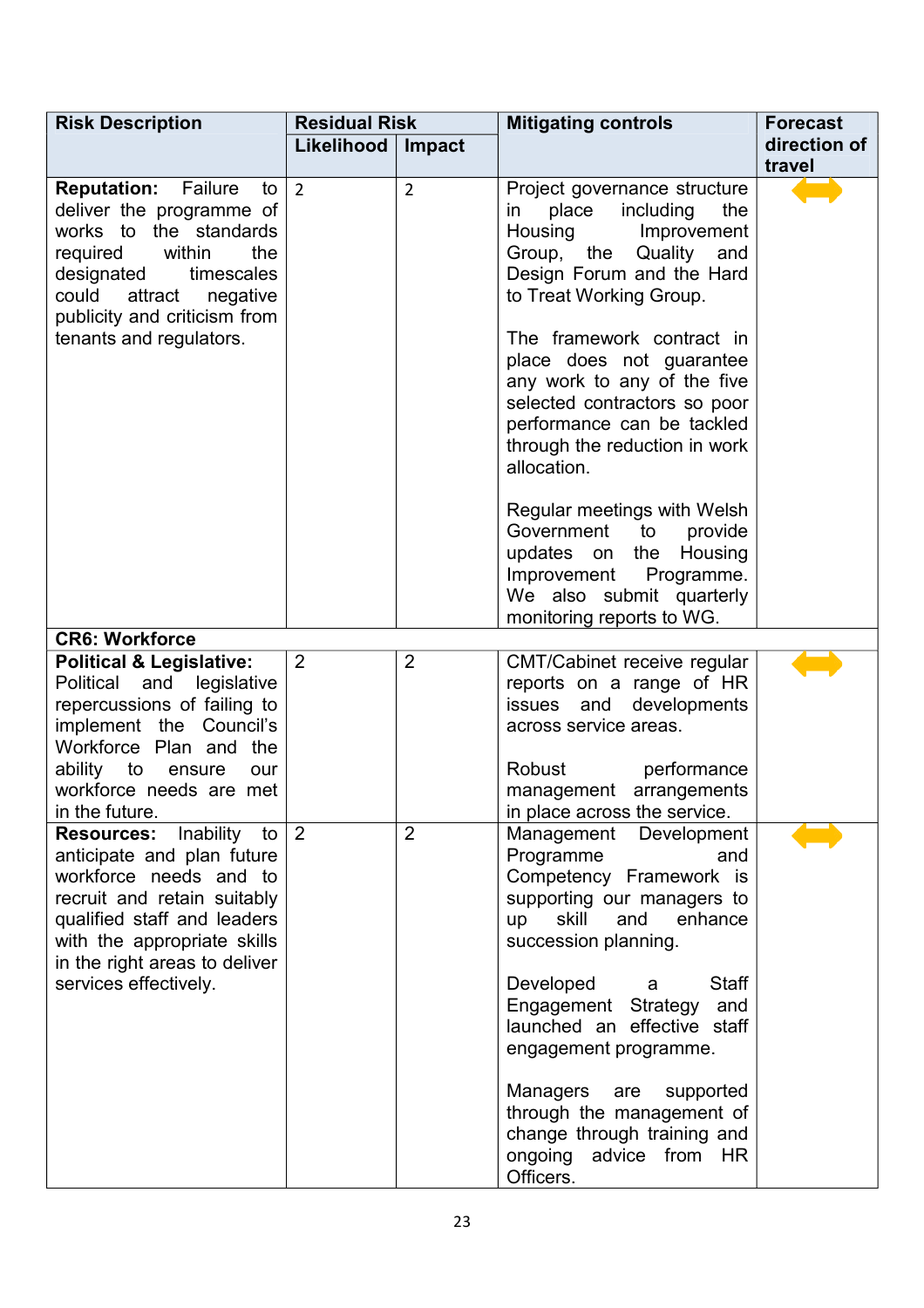| <b>Risk Description</b>                                                                                                                                                                                                                                                           | <b>Residual Risk</b> |                | <b>Mitigating controls</b>                                                                                                                                                                                                                     | <b>Forecast</b>        |
|-----------------------------------------------------------------------------------------------------------------------------------------------------------------------------------------------------------------------------------------------------------------------------------|----------------------|----------------|------------------------------------------------------------------------------------------------------------------------------------------------------------------------------------------------------------------------------------------------|------------------------|
|                                                                                                                                                                                                                                                                                   | Likelihood           | Impact         |                                                                                                                                                                                                                                                | direction of<br>travel |
|                                                                                                                                                                                                                                                                                   |                      |                |                                                                                                                                                                                                                                                |                        |
|                                                                                                                                                                                                                                                                                   |                      |                | made<br>Improvements<br>to<br>workforce<br>planning<br>processes.                                                                                                                                                                              |                        |
|                                                                                                                                                                                                                                                                                   |                      |                | Leadership Café established<br>succession<br>support<br>to<br>planning and<br>leadership<br>development<br>the<br>across<br>Council.                                                                                                           |                        |
|                                                                                                                                                                                                                                                                                   |                      |                | Workforce<br>Planning<br>delivered with a focus on<br>alternative service delivery<br>and workforce implications.                                                                                                                              |                        |
| <b>Service</b><br><b>Delivery</b><br>&<br><b>Wellbeing:</b><br>Inability<br>to<br>anticipate and plan<br>for<br>workforce<br>needs<br>and<br>mange<br>and<br>support<br>organisational change in<br>order<br>deliver<br>to<br>sustainable services both<br>now and in the future. | $\overline{1}$       | 1              | Workforce<br>planning<br>is<br>delivered with a focus on<br>alternative service delivery<br>and workforce implications.                                                                                                                        |                        |
| <b>Reputation:</b><br>Negative<br>perception of the Council<br>amongst citizens as an<br>employer impacting on our<br>recruitment and retention<br>rates across the service.                                                                                                      | $\overline{2}$       | $\overline{2}$ | New Staff Charter has been<br>launched.<br>Development of the Staff<br>Engagement Strategy<br>and<br>launched an effective staff<br>engagement programme.<br>Recruitment adverts promote<br>the Council as an equal<br>opportunities employer. |                        |
| <b>CP7: Information Security</b>                                                                                                                                                                                                                                                  |                      |                |                                                                                                                                                                                                                                                |                        |
| <b>Political &amp; Legislative:</b><br>Political and legislative<br>repercussions as a result<br>of failing to put in place<br>information<br>effective<br>security safeguards.                                                                                                   | 2                    | $\overline{2}$ | DPA/ICT Code of Conduct in<br>place together with Access<br>Information Procedures<br>to to<br>that is signed for by all staff<br>and Members.<br>Online<br>training<br>made<br>available to staff on DPA and<br>introduction<br>their<br>to   |                        |
|                                                                                                                                                                                                                                                                                   |                      |                | an<br>information<br>security<br>responsibilities.                                                                                                                                                                                             |                        |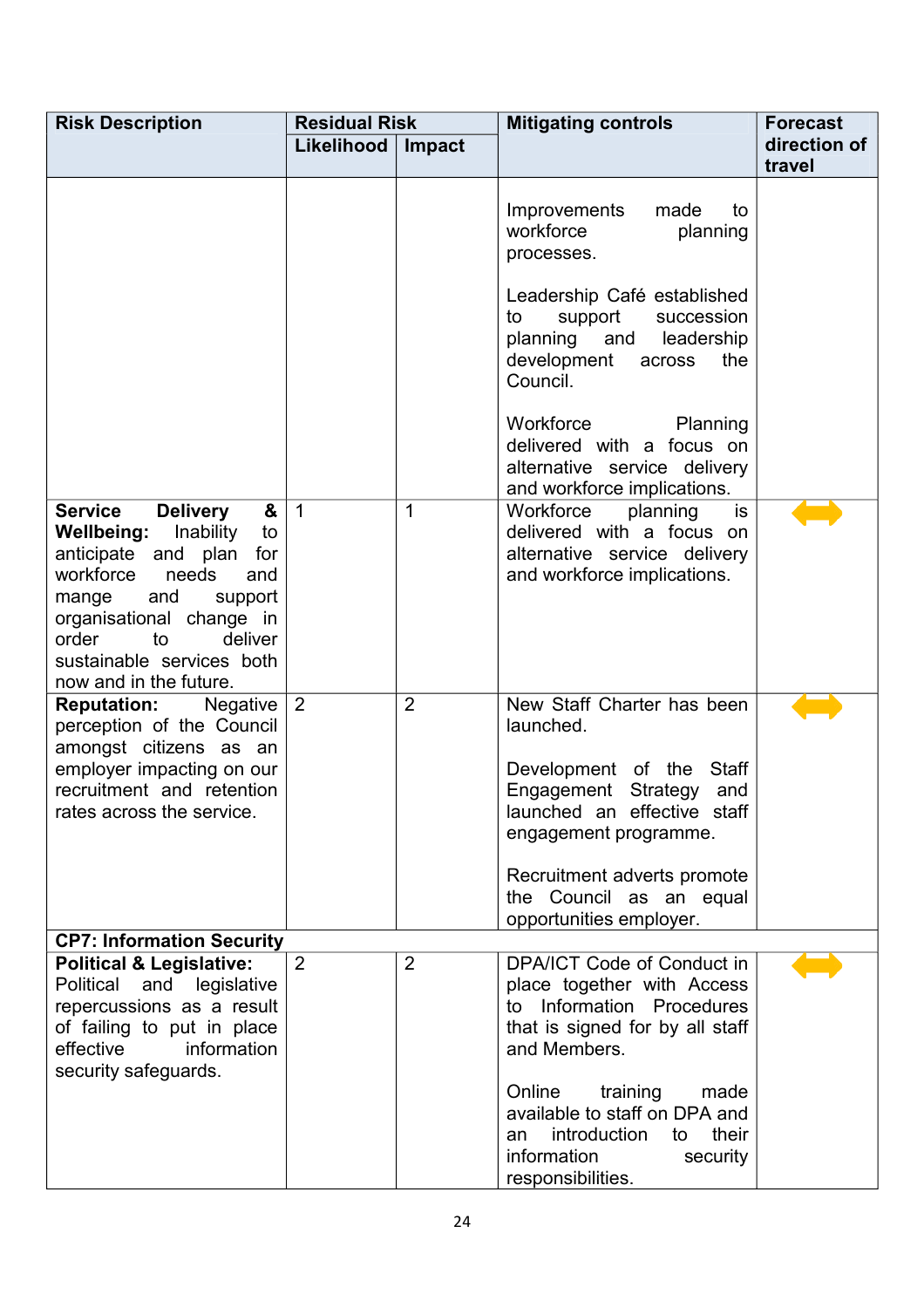| <b>Risk Description</b>                                                                                                                                                                                                                                          | <b>Residual Risk</b> |                | <b>Mitigating controls</b>                                                                                                                                                                                                                                                                                                                 | <b>Forecast</b> |
|------------------------------------------------------------------------------------------------------------------------------------------------------------------------------------------------------------------------------------------------------------------|----------------------|----------------|--------------------------------------------------------------------------------------------------------------------------------------------------------------------------------------------------------------------------------------------------------------------------------------------------------------------------------------------|-----------------|
|                                                                                                                                                                                                                                                                  | Likelihood           | Impact         |                                                                                                                                                                                                                                                                                                                                            | direction of    |
|                                                                                                                                                                                                                                                                  |                      |                |                                                                                                                                                                                                                                                                                                                                            | travel          |
| <b>Resource:</b> Failure<br>to<br><b>ICT</b><br>implement adequate<br>management systems and<br>financial<br>the<br>cost<br>associated<br>with<br>data<br>breaches and/or<br>cyber-<br>attacks.                                                                  | $\overline{2}$       | $\overline{2}$ | of<br>Implementation<br>new<br>security software (Veronis<br>and Clear Swift) to give us<br>improved data security.<br>Secure e-mail solution in<br>place.<br>Use of encrypted laptops.<br>Nominated<br>systems<br>administrators and system<br>audit<br>trails/admin<br>logs<br>maintained.<br>Regular penetration testing<br>of systems. |                 |
| <b>Service</b><br><b>Delivery</b><br>&                                                                                                                                                                                                                           | $\overline{2}$       | $\overline{2}$ | Robust Information Security                                                                                                                                                                                                                                                                                                                |                 |
| Wellbeing: Loss of data<br>impacting on the delivery<br>of key services and the<br>impact of a data breach on<br>our service users and their<br>ability to access<br>our                                                                                         |                      |                | and Governance Framework<br>is in place.<br>Information<br>Sharing<br>Protocols in place with our<br>key partners.                                                                                                                                                                                                                         |                 |
| services readily.                                                                                                                                                                                                                                                |                      |                |                                                                                                                                                                                                                                                                                                                                            |                 |
| of<br><b>Reputation:</b><br>Loss<br>confidence and trust by<br>the public as a result of<br>data breaches and<br>the<br>lack of credibility<br>and<br>criticism from our external<br>the<br>regulators<br>and<br>Information Commissioner<br>this would attract. | $\overline{2}$       | $\overline{2}$ | We always gain consent for<br>recording<br>and<br>sharing<br>information. We publish and<br>highlight through our fair<br>data processing statements<br>how<br>personal<br>information/data we collect<br>on individuals is used, stored<br>and shared.                                                                                    |                 |
| <b>CR9: Welfare Reform</b>                                                                                                                                                                                                                                       |                      |                |                                                                                                                                                                                                                                                                                                                                            |                 |
| Political & Legislative:<br>Failure to ensure service<br>continuity<br>during<br>the<br>transitional period due to<br>project planning<br>poor<br>resulting in political and<br>legislative repercussions.                                                       | $\overline{2}$       | $\overline{2}$ | Identification<br>and<br>prioritisation<br>key<br>risks<br>of<br>associated<br>with<br>welfare<br>reform.<br>MOU in place with DWP on<br>delivering support associated<br>with welfare reform changes<br>e.g. USDL.<br>Communications<br>Plan<br><i>in</i><br>place.                                                                       |                 |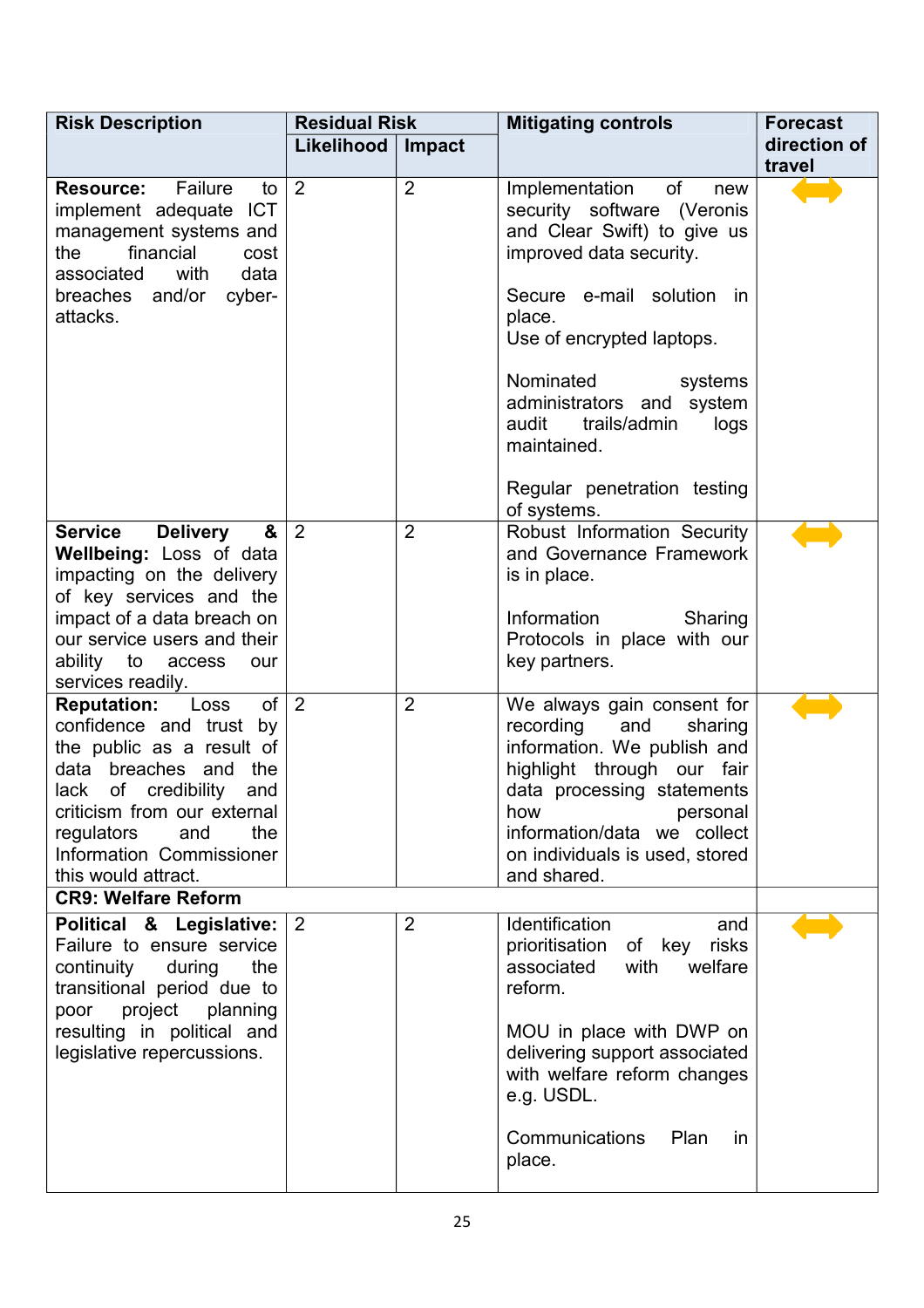| <b>Risk Description</b>                                                                                                                                             | <b>Residual Risk</b> |                | <b>Mitigating controls</b>                                                                                                                                                                                                                              | <b>Forecast</b> |
|---------------------------------------------------------------------------------------------------------------------------------------------------------------------|----------------------|----------------|---------------------------------------------------------------------------------------------------------------------------------------------------------------------------------------------------------------------------------------------------------|-----------------|
|                                                                                                                                                                     | Likelihood           | Impact         |                                                                                                                                                                                                                                                         | direction of    |
|                                                                                                                                                                     |                      |                | Progress<br>reports<br>are<br>monitored<br>by Corporate<br>Performance and Resources                                                                                                                                                                    | travel          |
| Failure<br><b>Resources:</b><br>to<br>mobilise<br>resources<br>effectively<br>and<br>work<br>collaboratively<br>across<br>Council departments and                   | $\overline{2}$       | $\overline{2}$ | <b>Scrutiny Committee.</b><br>Budgets have been allocated<br>to deal with expected impact<br>of homelessness and rent<br>arrears.                                                                                                                       |                 |
| organisational boundaries<br>implement<br>Welfare<br>to<br>Reform in a<br>seamless<br>manner.                                                                       |                      |                | <b>Budgets</b><br>are reviewed<br>annually<br>and<br>monitored<br>monthly<br>as part of the<br>council's standard budgetary<br>control processes.                                                                                                       |                 |
|                                                                                                                                                                     |                      |                | Impact of Welsh Government<br>reforms of the Discretionary<br>Assistance Fund reviewed.<br>Impact of the Council Tax<br>Reduction<br>Scheme<br>and<br>future WG funding reviewed.<br>Strengthened how welfare-                                          |                 |
|                                                                                                                                                                     |                      |                | reform risks are managed by<br>developing<br>a<br>more<br>corporate-level<br>approach<br>co-ordinates<br>that<br>activity<br>across the Council<br>(with<br>presented<br>to<br>reports<br>Performance<br>&<br>Corporate<br><b>Resources</b><br>Scrutiny |                 |
|                                                                                                                                                                     |                      |                | Committee).<br>Impact of the introduction of<br>the benefits cap reviewed.                                                                                                                                                                              |                 |
| <b>Service</b><br><b>Delivery</b><br>&<br><b>Wellbeing:</b><br>Failure<br>to<br>safeguard principles<br><b>of</b><br>social inclusion and meet<br>equalities<br>our | $\overline{1}$       | $\overline{2}$ | Improved the management<br>and access to and use of<br>Discretionary<br>Housing<br>Payments.                                                                                                                                                            |                 |
| commitments as a result of<br>welfare reform changes.                                                                                                               |                      |                | Improved engagement with<br>affected<br>tenants<br>by<br>the<br>removal of the spare-room<br>subsidy<br>through:<br>the<br>provision of regular advice<br>information<br>the<br>and<br>on<br>options open to them to<br>address the financial impact    |                 |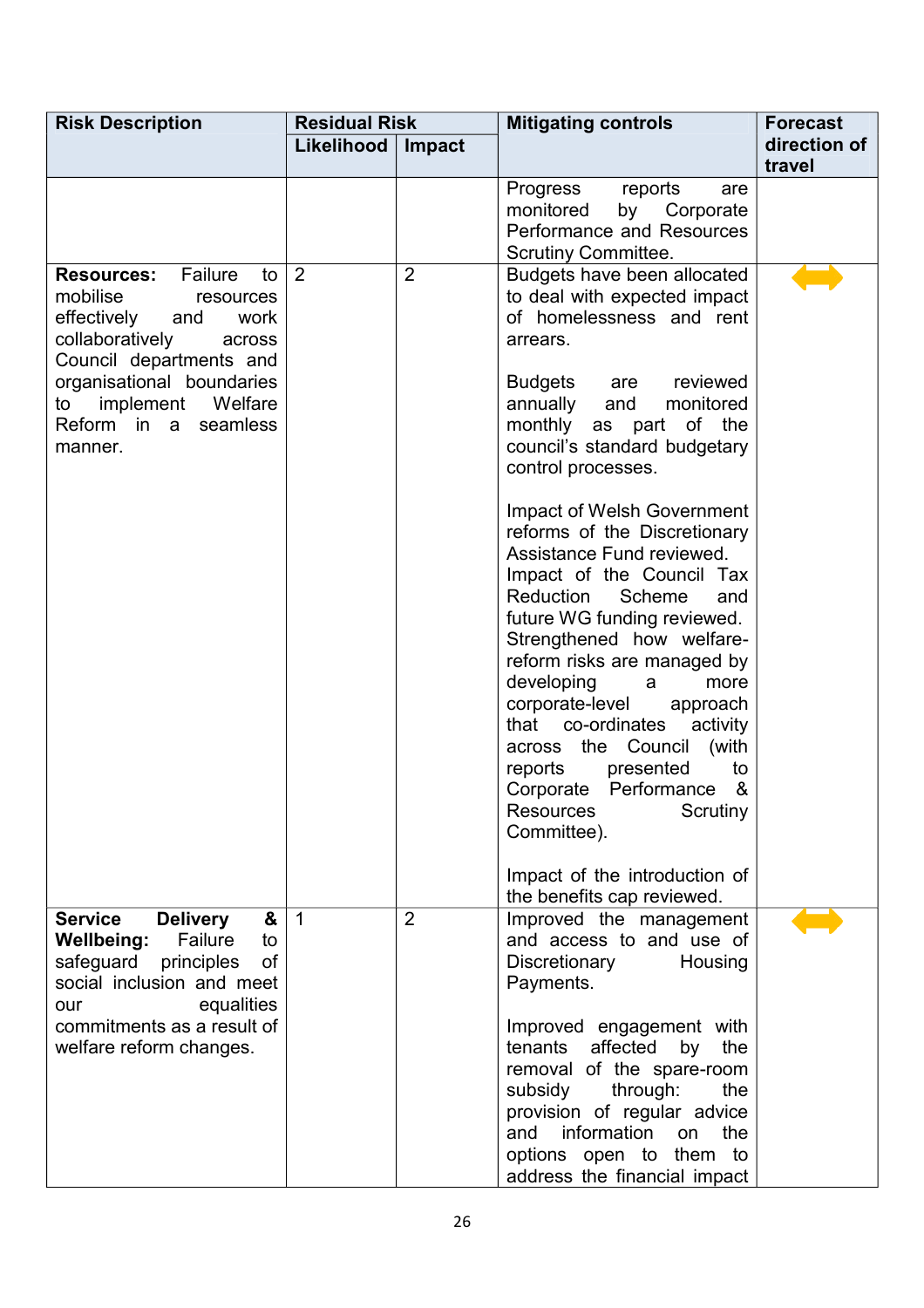| <b>Risk Description</b>                                                                                                                                                                                                                                         | <b>Residual Risk</b> |                | <b>Mitigating controls</b>                                                                                                                                                                                                                                                                                                                                                                                                                                             | <b>Forecast</b>        |
|-----------------------------------------------------------------------------------------------------------------------------------------------------------------------------------------------------------------------------------------------------------------|----------------------|----------------|------------------------------------------------------------------------------------------------------------------------------------------------------------------------------------------------------------------------------------------------------------------------------------------------------------------------------------------------------------------------------------------------------------------------------------------------------------------------|------------------------|
|                                                                                                                                                                                                                                                                 | Likelihood           | Impact         |                                                                                                                                                                                                                                                                                                                                                                                                                                                                        | direction of<br>travel |
|                                                                                                                                                                                                                                                                 |                      |                | the change in<br>of<br>their<br>circumstances;<br>the<br>'Your<br>promotion<br>of<br>the<br>benefits<br>are<br>changing'<br>helpline; and the provision of<br>support<br>to<br>tenants<br>specifically affected by the<br>removal of the spare-room<br>subsidy to participate<br>in<br>regional/national<br>employment schemes.<br>Supported the effective roll<br>out of Universal<br>Credit<br>the<br>Vale<br>0f<br>across<br>Glamorgan.                             |                        |
| <b>Reputation:</b> Failure<br>to<br>effectively communicate<br>and manage delivery of<br>welfare reform changes<br>could damage the client's<br>relationship and trust of<br>the Council and ultimately<br>its reputation.                                      | $\overline{2}$       | $\overline{2}$ | Council's website is updated<br>with information guides on<br>Welfare Reform for Vale<br>residents.<br>Working with key partners to<br>effective<br>ensure<br>implementation in line with<br>national timetable.<br>Improved engagement with<br>affected residents including<br>specific<br>where<br>support<br>appropriate.                                                                                                                                           |                        |
| <b>CR10: Corporate Building Compliance</b>                                                                                                                                                                                                                      |                      |                |                                                                                                                                                                                                                                                                                                                                                                                                                                                                        |                        |
| Political & Legislative:<br>legislative<br>Political<br>and<br>repercussions of failing to<br>statutory<br>meet<br>our<br>responsibilities in relation<br>Public<br><b>Building</b><br>to<br>associated<br>compliance<br>with health and safety<br>legislation. | 2                    | $\overline{4}$ | <b>Identification</b><br>and<br>risks<br>prioritisation<br>of key<br>associated<br>with<br>building<br>compliance.<br>Governance arrangements<br>established:<br>Project<br>Sponsor, Project Board and<br>place. Project<br>Team in<br>Sponsor is the Director of<br>Environment<br>&<br>Housing<br>Project<br>Services<br>and<br>Manager is the Head of<br>Housing & Building Services.<br>Project Board<br>meets<br>bi-<br>monthly. Corporate Building<br>Compliance |                        |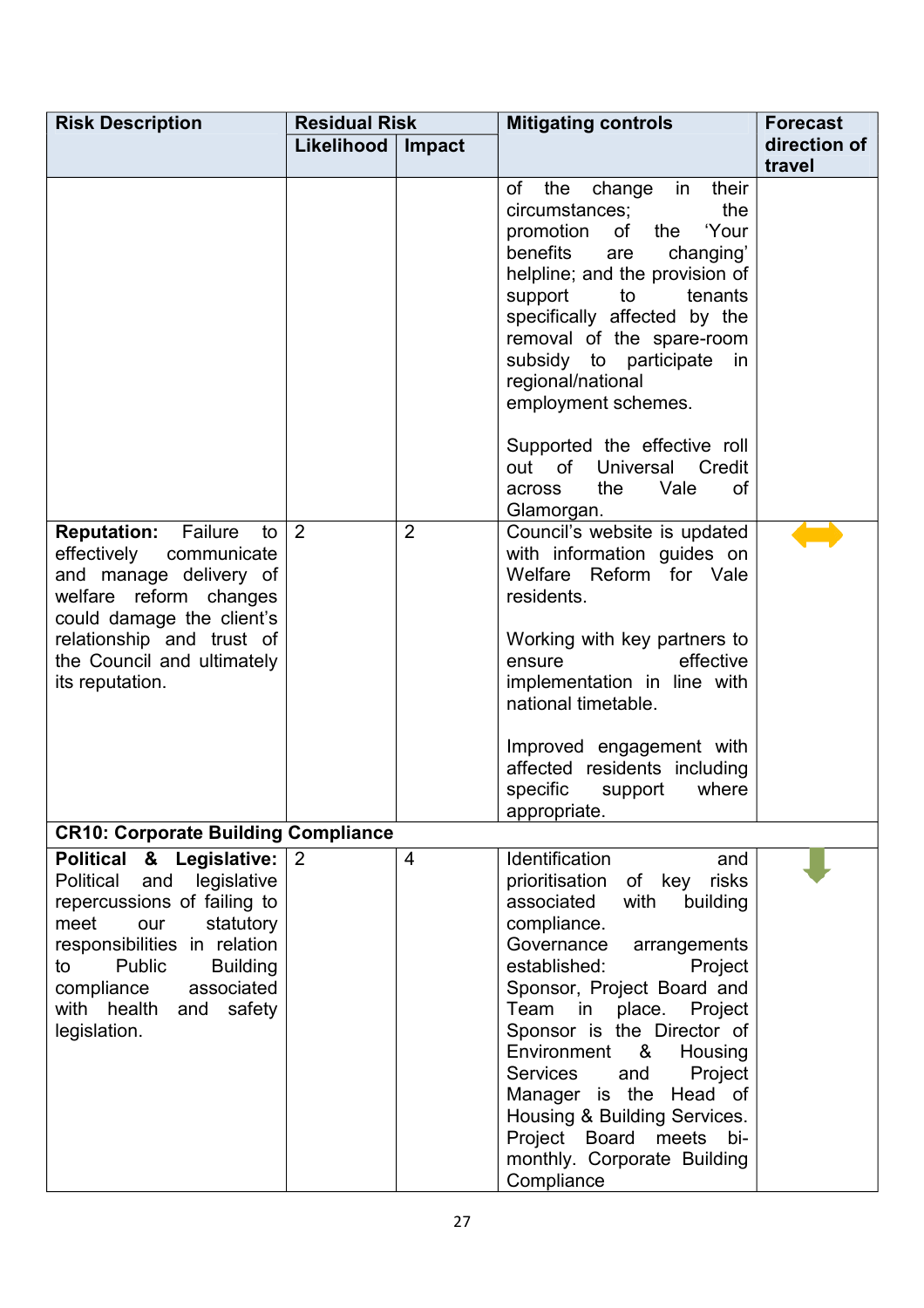| <b>Risk Description</b>                                                                                                                                                                                                                                                                                                                                | <b>Residual Risk</b> |                | <b>Mitigating controls</b>                                                                                                                                                                                                                                                                                                                                          | <b>Forecast</b>        |
|--------------------------------------------------------------------------------------------------------------------------------------------------------------------------------------------------------------------------------------------------------------------------------------------------------------------------------------------------------|----------------------|----------------|---------------------------------------------------------------------------------------------------------------------------------------------------------------------------------------------------------------------------------------------------------------------------------------------------------------------------------------------------------------------|------------------------|
|                                                                                                                                                                                                                                                                                                                                                        | Likelihood           | Impact         |                                                                                                                                                                                                                                                                                                                                                                     | direction of<br>travel |
|                                                                                                                                                                                                                                                                                                                                                        |                      |                | Project team established<br>which meets monthly, and<br>comprises<br>officers<br>from<br>across the Council<br>with<br>building<br>compliance<br>responsibilities.                                                                                                                                                                                                  |                        |
|                                                                                                                                                                                                                                                                                                                                                        |                      |                | GAP analysis undertaken on<br>Council's<br>building<br><b>MSS</b><br>compliance<br>by<br>consultancy and the findings<br>of the review is being used to<br>inform the Council's revised<br>The<br>approach.<br>new<br>approach also responds to<br>the WAOs proposal for<br>improvement in relation to<br>asset<br>management<br>(Corporate<br>Assessment<br>2016). |                        |
| <b>Resources:</b> Failure to put $ 2 $<br>place<br>appropriate<br>in<br>systems, processes and<br>resources in order to<br>monitor<br>building<br>compliance and address<br>shortfalls<br>any<br>in.<br>this<br>compliance,<br>also<br>applies to the contracting<br>out/commissioning<br>οf<br>services to be delivered by<br>a Third Party provider. |                      | $\overline{2}$ | Asset<br>Corporate<br>Management Plan in place,<br>reviewed<br>annually.<br>and<br>Asset renewal funding is<br>prioritised to address areas<br>of highest risk.<br>Operational<br>Manager<br>Property is on the Building<br>Compliance Project Board<br>which meets every<br>two<br>months.                                                                         |                        |
|                                                                                                                                                                                                                                                                                                                                                        |                      |                | Compliance database (IPF)<br>in place and updated as at<br>September 2017.<br>Support managers to use<br>CIPFA asset management<br>and IPF asset management<br>system<br>to<br>record<br>asset<br>information.<br>IPF 'read only' access has                                                                                                                        |                        |
|                                                                                                                                                                                                                                                                                                                                                        |                      |                | been investigated in relation<br>to building compliance and                                                                                                                                                                                                                                                                                                         |                        |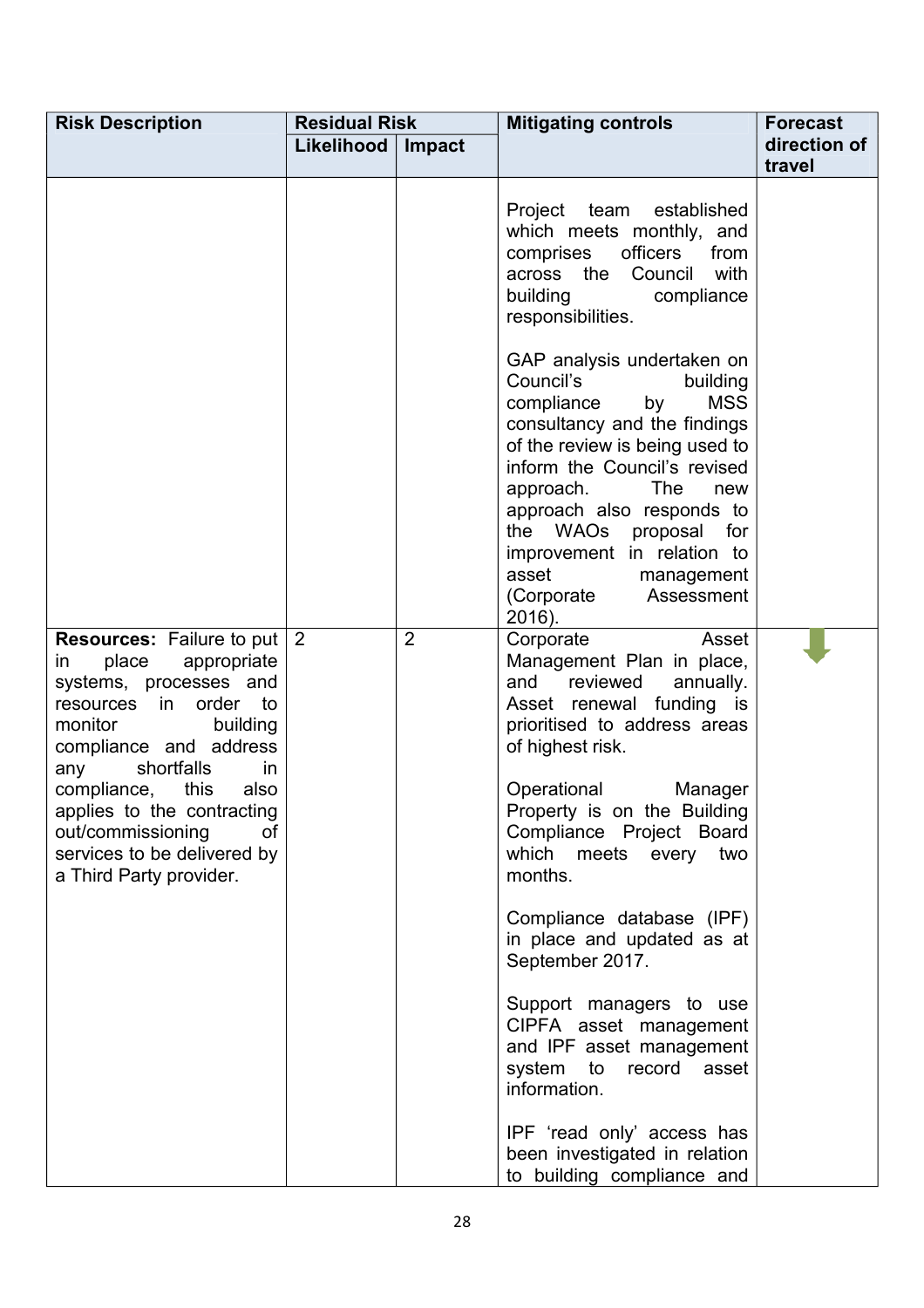| <b>Risk Description</b>                                                                                                                                                                                                                                      | <b>Residual Risk</b> |                | <b>Mitigating controls</b>                                                                                                                                                                                                                                                                                                                | <b>Forecast</b>        |
|--------------------------------------------------------------------------------------------------------------------------------------------------------------------------------------------------------------------------------------------------------------|----------------------|----------------|-------------------------------------------------------------------------------------------------------------------------------------------------------------------------------------------------------------------------------------------------------------------------------------------------------------------------------------------|------------------------|
|                                                                                                                                                                                                                                                              | Likelihood           | Impact         |                                                                                                                                                                                                                                                                                                                                           | direction of<br>travel |
|                                                                                                                                                                                                                                                              |                      |                | will be rolled out to corporate<br>building managers / duty<br>holders<br>including<br>the<br>necessary training required<br>for these staff to access the<br>concerning<br>their<br>data<br>building(s). This will progress<br>following site visits<br><i>in</i><br>January 2018.                                                       |                        |
| <b>Delivery</b><br><b>Service</b><br>&<br><b>Wellbeing:</b><br><b>Risk</b><br><b>of</b><br>injury/harm<br>to<br>service<br>users and or their carers<br>due to failing effectively<br>our<br>building<br>manage<br>compliance risks.                         | $\overline{2}$       | $\overline{4}$ | E-form being developed and<br>will be rolled out in January<br>2018 to enable managers<br>with<br>building compliance<br>responsibilities that is 'duty<br>holders' to send required<br>electronically<br>data<br>to<br>Compliance team.<br>IPF 'read only' access has<br>been investigated in relation<br>to building compliance and     |                        |
|                                                                                                                                                                                                                                                              |                      |                | will be rolled out to corporate<br>building managers / duty<br>holders including<br>the<br>necessary training required<br>for these staff to access the<br>concerning<br>data<br>their<br>building(s). This will progress<br>following<br>site<br>visits<br>in<br>January 2018.<br>Working with all building<br>managers/ duty holders to |                        |
|                                                                                                                                                                                                                                                              |                      |                | ensure they are aware of<br>their responsibilities.                                                                                                                                                                                                                                                                                       |                        |
| <b>Reputation:</b> Erosion of $ 2 $<br>public confidence and trust<br>in the Council as a result<br>of a compliance failure<br>that would damage its<br>attract<br>reputation<br>and<br>negative criticism<br>from<br>Welsh Government<br>our<br>regulators. |                      | $\overline{4}$ | Governance<br>arrangements<br>established<br>to<br>ensure<br>Council meets its statutory<br>obligations.<br>Ensuring<br>adequate<br>resources are in place to<br>maintain<br>to<br>date<br>up<br>compliance data which is<br>now centrally held within the<br>Council.                                                                    |                        |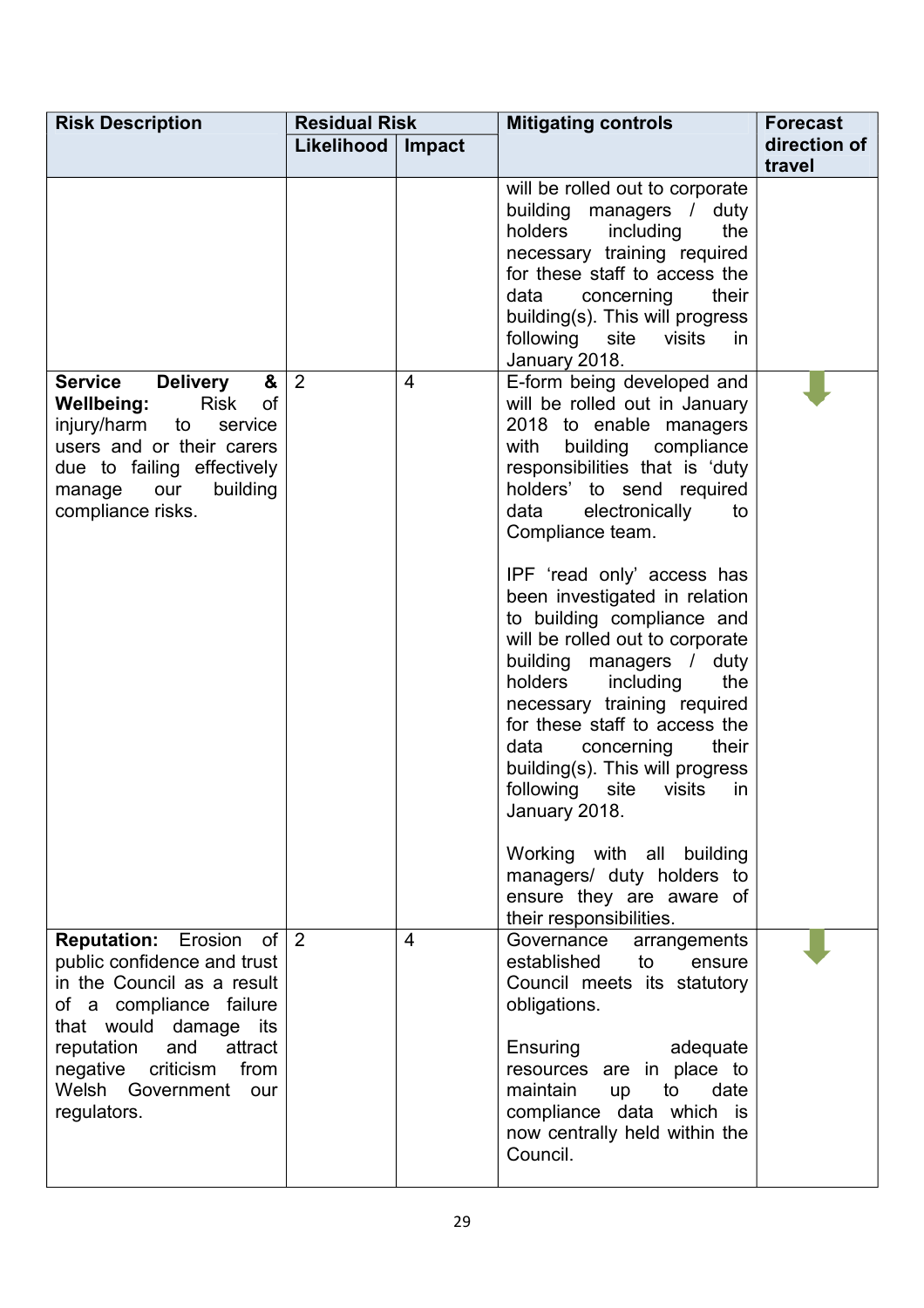| <b>Risk Description</b>                                                                                                                                                                                                                                                                         | <b>Residual Risk</b> |             | <b>Mitigating controls</b>                                                                                                                                                                                                                                                                                        | <b>Forecast</b>        |
|-------------------------------------------------------------------------------------------------------------------------------------------------------------------------------------------------------------------------------------------------------------------------------------------------|----------------------|-------------|-------------------------------------------------------------------------------------------------------------------------------------------------------------------------------------------------------------------------------------------------------------------------------------------------------------------|------------------------|
|                                                                                                                                                                                                                                                                                                 | Likelihood           | Impact      |                                                                                                                                                                                                                                                                                                                   | direction of<br>travel |
|                                                                                                                                                                                                                                                                                                 |                      |             | Working with all building<br>managers/ duty holders to<br>ensure they are aware of<br>their responsibilities.                                                                                                                                                                                                     |                        |
| <b>CR11: Safeguarding</b>                                                                                                                                                                                                                                                                       |                      |             |                                                                                                                                                                                                                                                                                                                   |                        |
| Political & Legislative:<br>Political and legislative<br>repercussions of failing to<br>statutory<br>meet<br>our<br>responsibilities<br>where<br>people are at risk of<br>neglect/abuse and as a<br>consequence<br>our<br>safeguarding procedures<br>are deemed insufficient<br>and ineffective | $\overline{1}$       | $\mathbf 1$ | The Council has a Corporate<br>Safeguarding<br>Policy<br>in<br>Place.<br>Mandatory safeguarding,<br>child protection and Safer<br>Recruitment<br>training<br>provided to staff as well as<br>training on<br>the Council's<br>Corporate<br>Safeguarding<br>Policy.                                                 |                        |
|                                                                                                                                                                                                                                                                                                 |                      |             | Council's<br>Work with<br>the<br>Corporate<br>Safeguarding<br>Steering Group.                                                                                                                                                                                                                                     |                        |
| Failure<br><b>Resources:</b><br>to<br>comply with the corporate<br>safeguarding requirements<br>especially in relation to<br>recruitment<br>staff<br>and<br>training.                                                                                                                           | $\overline{1}$       | $\mathbf 1$ | Recruitment Policy<br>Safer<br>requires checks on staff<br>working with children and<br>young people are carried<br>out.<br>Referral<br>of<br>Safeguarding<br>procedure<br>Concerns<br>in<br>place.<br>Staff Supervision Policy in<br>place with regular monitoring<br>of quality and practice of<br>those staff. |                        |
|                                                                                                                                                                                                                                                                                                 |                      |             | We have a Local Authority<br>Designated Officer who is<br>accountable for safeguarding<br>and the protection of children<br>and young people and adults<br>accordance<br>with<br>in.<br>safeguarding requirements.                                                                                                |                        |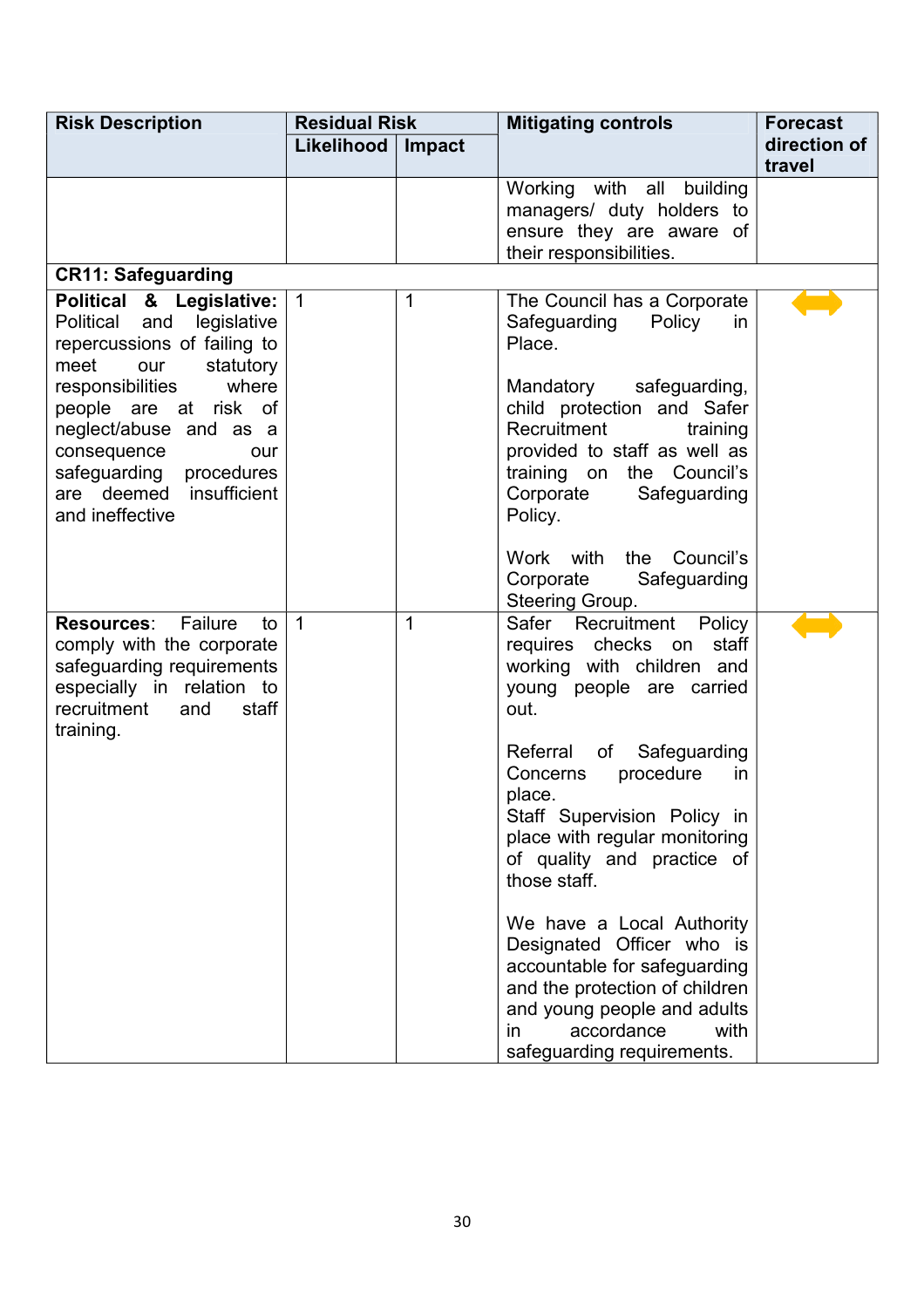| <b>Risk Description</b>                                                                                                                                                                                                                                      | <b>Residual Risk</b> |                | <b>Mitigating controls</b>                                                                                                                                                                                                                                                                                                                                                    | <b>Forecast</b>        |
|--------------------------------------------------------------------------------------------------------------------------------------------------------------------------------------------------------------------------------------------------------------|----------------------|----------------|-------------------------------------------------------------------------------------------------------------------------------------------------------------------------------------------------------------------------------------------------------------------------------------------------------------------------------------------------------------------------------|------------------------|
|                                                                                                                                                                                                                                                              | Likelihood           | Impact         |                                                                                                                                                                                                                                                                                                                                                                               | direction of<br>travel |
| <b>Delivery</b><br><b>Service</b><br>&<br><b>Wellbeing: Failure to put</b><br>place appropriate<br>in<br>safeguards for children<br>and young people and<br>adults resulting in potential<br>harm/injury.                                                    | $\overline{1}$       | $\overline{2}$ | that<br>protection,<br>Ensure<br>fieldwork and<br>contracting<br>services work together to<br>protect vulnerable people<br>take<br>timely<br>and<br>and<br>appropriate action.<br>Information<br>Sharing<br>protocols are in place and<br>used appropriately.                                                                                                                 |                        |
| <b>Reputation:</b> Erosion of 1<br>public confidence and trust<br>in the Council as a result<br>of a Safeguarding incident<br>that would damage its<br>and<br>attract<br>reputation<br>negative criticism from our<br>regulators.                            |                      | $\overline{4}$ | Information<br>Sharing<br>protocols are in place and<br>used appropriately.                                                                                                                                                                                                                                                                                                   |                        |
| <b>CR14: Contract Management</b>                                                                                                                                                                                                                             |                      |                |                                                                                                                                                                                                                                                                                                                                                                               |                        |
| <b>Political &amp; Legislative:</b><br>Political<br>legislative<br>and<br>repercussions<br>for<br>breaching the Council's<br>procurement<br>procedures<br>and/or<br>EU<br>Tendering<br>thresholds which puts the<br>service/Council at risk of<br>challenge. | $\overline{1}$       | $\overline{2}$ | Situation with regard to the<br>finalisation<br>of<br>contracts<br>reported to CMT on monthly<br>basis.<br>Updates regarding contract<br>monitoring and management<br>are considered<br>by Audit<br>Committee.<br>Commissioning arm within<br>Resource Management and<br>Safeguarding provides clear<br>and consistent advice and<br>support<br>contract<br>on<br>management. |                        |
| Failure<br><b>Resources:</b><br>to<br>challenge poor contractual<br>performance<br>and<br>the<br>impact this has on the<br>ability to<br>deliver<br>cost-<br>effective<br>that<br>services<br>meet<br>service<br>user/customer need.                         | $\overline{1}$       | $\overline{2}$ | Situation with regard to the<br>finalisation<br>of<br>contracts<br>reported to CMT on monthly<br>basis.<br>Successfully utilise<br>the<br>Provider<br>Performance<br>Protocol to enable us to<br>address<br>of<br>areas<br>poor<br>performance with providers<br>and taking corrective action<br>where required.                                                              |                        |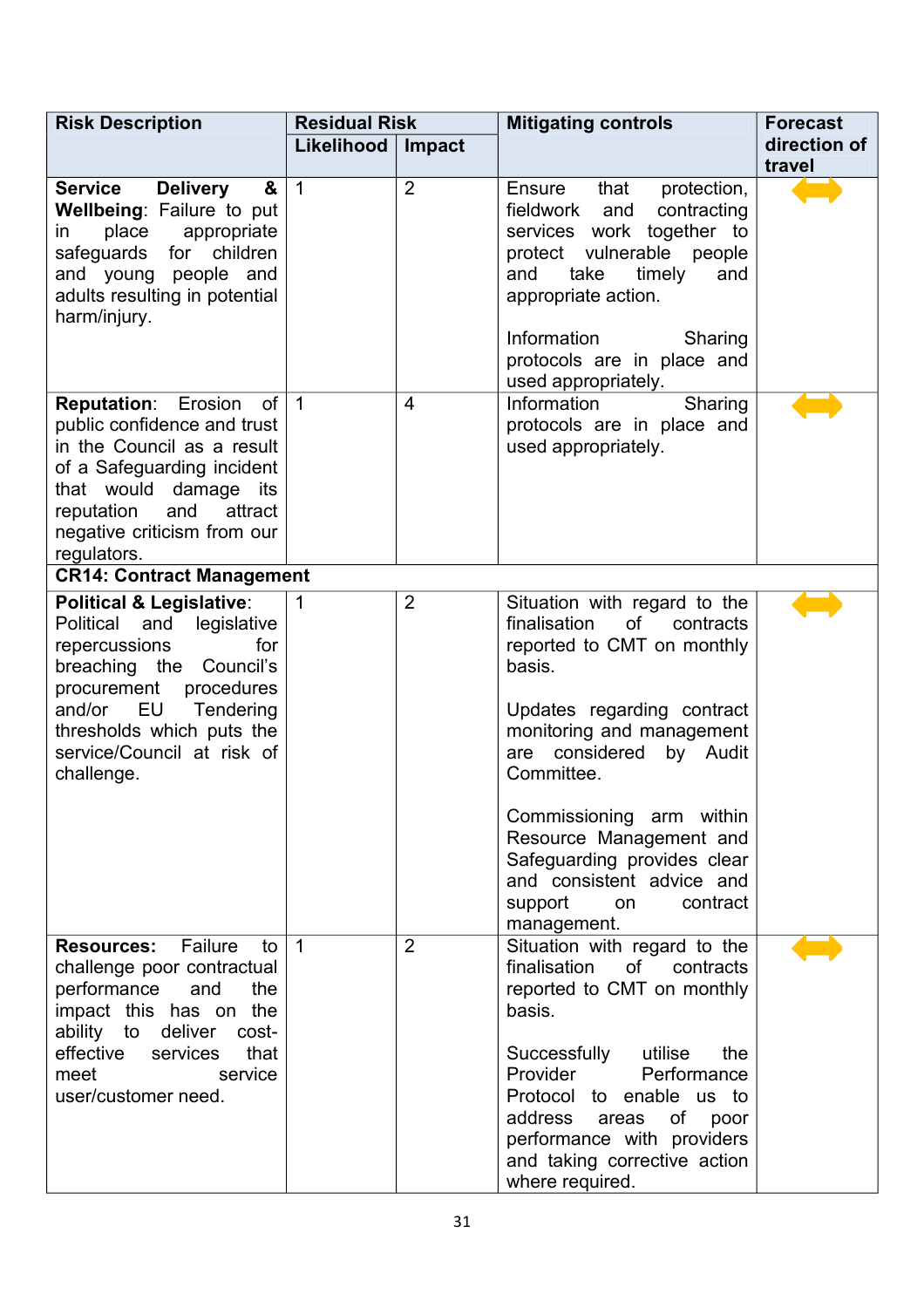| <b>Risk Description</b>                                                                                                                                                                                                                     | <b>Residual Risk</b> |        | <b>Mitigating controls</b>                                                                                                                                                                                                                                                                       | <b>Forecast</b>        |
|---------------------------------------------------------------------------------------------------------------------------------------------------------------------------------------------------------------------------------------------|----------------------|--------|--------------------------------------------------------------------------------------------------------------------------------------------------------------------------------------------------------------------------------------------------------------------------------------------------|------------------------|
|                                                                                                                                                                                                                                             | Likelihood           | Impact |                                                                                                                                                                                                                                                                                                  | direction of<br>travel |
|                                                                                                                                                                                                                                             |                      |        | Commissioning arm within<br>Resource Management and<br>Safeguarding provides clear<br>and consistent advice and<br>support<br>contract<br>on<br>management.                                                                                                                                      |                        |
|                                                                                                                                                                                                                                             |                      |        | Revised Procurement Code<br>of Practice published on<br>StaffNet.<br>Procurement pages on the<br>StaffNet updated with key<br>processes highlighted for all<br>staff.                                                                                                                            |                        |
|                                                                                                                                                                                                                                             |                      |        | More detailed training and<br>discussions taken place in<br>where<br>staff<br>services<br>undertake more procurement<br>activity.                                                                                                                                                                |                        |
|                                                                                                                                                                                                                                             |                      |        | in relation<br>Training<br>to<br>Procurement and Contract<br>Management delivered<br>to<br>staff<br>$\mathsf{in}$<br>2017<br>March<br>Procurement<br>Code<br>0f<br>Practice updated, reviewed<br>via Insight Board and CMT.                                                                      |                        |
| <b>Service</b><br><b>Delivery</b><br>&<br>Failure<br>of<br><b>Wellbeing:</b><br>service arrangement due<br>to poor management/lapse<br>of contract impacts on the<br>ability of the Council to<br>continue to provide priority<br>services. | $\overline{1}$       | 2      | Service<br>performance<br>requirements<br>included<br>in.<br>contract documentation.<br>Successfully<br>utilise<br>the<br>Provider<br>Performance<br>Protocol to enable us to<br>address<br>of<br>poor<br>areas<br>performance with providers<br>and taking corrective action<br>where required. |                        |
| <b>Reputation:</b> Reputational   1<br>damage<br>due to<br>poor<br>of<br>management/lapse<br>contact arrangement.                                                                                                                           |                      | 4      | performance<br>Service<br>requirements<br>included<br>in.<br>contract documentation.                                                                                                                                                                                                             |                        |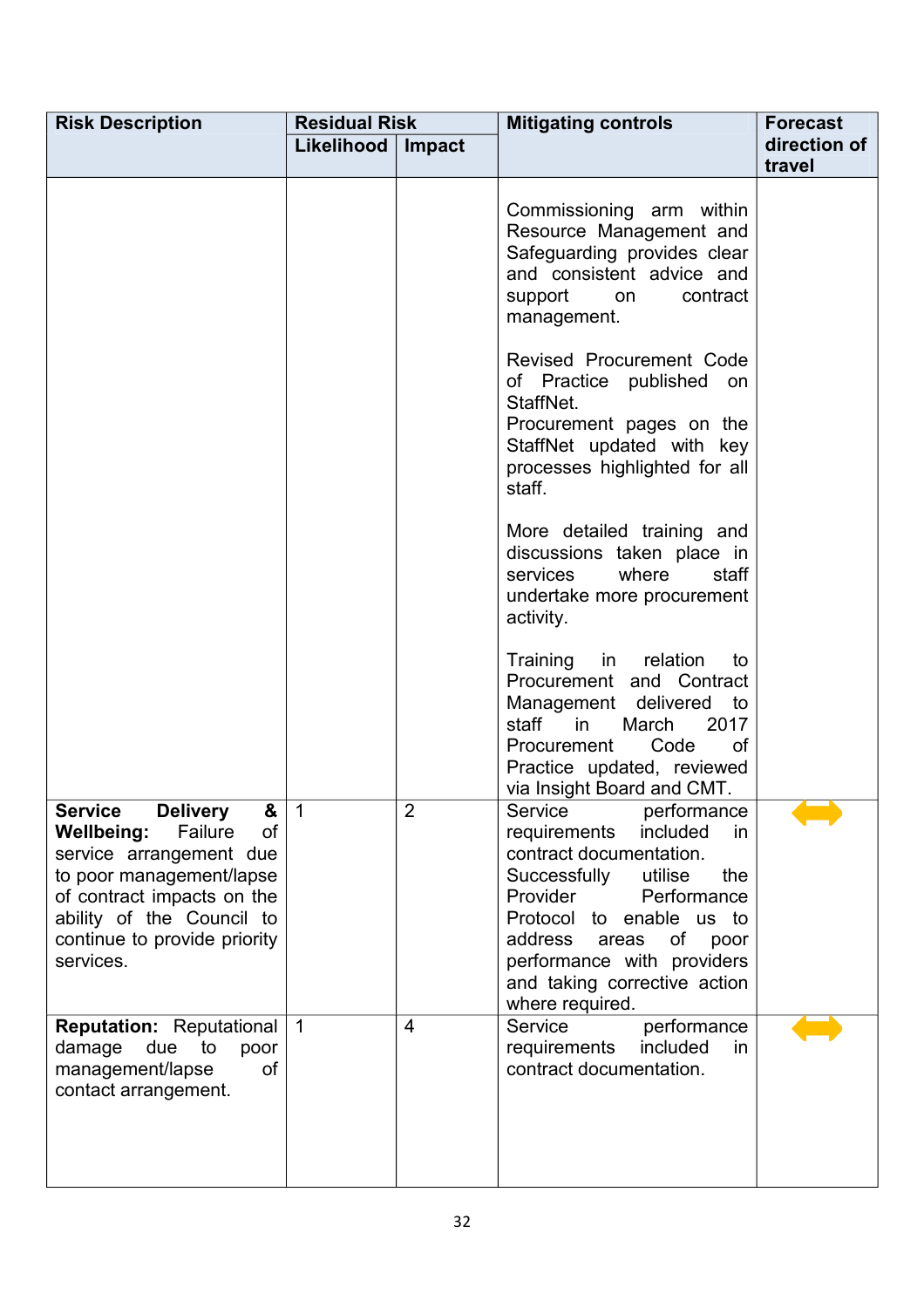| <b>Risk Description</b>                                                                                                                          | <b>Residual Risk</b> |                                                                                                                                                                                                                                                                                                                                                                                                                                                                                                                        | <b>Mitigating controls</b>                                                                                                                                                                                                                                                                              | <b>Forecast</b>        |
|--------------------------------------------------------------------------------------------------------------------------------------------------|----------------------|------------------------------------------------------------------------------------------------------------------------------------------------------------------------------------------------------------------------------------------------------------------------------------------------------------------------------------------------------------------------------------------------------------------------------------------------------------------------------------------------------------------------|---------------------------------------------------------------------------------------------------------------------------------------------------------------------------------------------------------------------------------------------------------------------------------------------------------|------------------------|
|                                                                                                                                                  | Likelihood           | Impact                                                                                                                                                                                                                                                                                                                                                                                                                                                                                                                 |                                                                                                                                                                                                                                                                                                         | direction of<br>travel |
| <b>Service Level Risks</b>                                                                                                                       |                      |                                                                                                                                                                                                                                                                                                                                                                                                                                                                                                                        |                                                                                                                                                                                                                                                                                                         |                        |
| <b>Client</b><br>budgetary<br>pressures impacting<br>on<br>the viability of the DSO<br>trading account.                                          | 3<br>$\mathbf{3}$    | Impact assessment to<br>be<br>undertaken<br>based<br>on<br>contextual<br>pressures.<br>Service delivery to<br>be<br>reviewed in line with impact<br>assessment. Comprehensive<br>financial<br>monitoring<br>to<br>ensure the trading account is<br>sustainable.<br>Workforce planning and sub-<br>contracting<br>arrangements<br>reviewed.<br>Appointment of a Business<br>Development<br>Officer<br>to<br>undertake<br>marketing<br>activities and research to<br>better understand<br>and<br>expand the client-base. |                                                                                                                                                                                                                                                                                                         |                        |
|                                                                                                                                                  |                      |                                                                                                                                                                                                                                                                                                                                                                                                                                                                                                                        | liaison<br>Regular<br>client<br>meetings in place.                                                                                                                                                                                                                                                      |                        |
|                                                                                                                                                  |                      |                                                                                                                                                                                                                                                                                                                                                                                                                                                                                                                        | Attendance at the Schools<br>Performance Board.                                                                                                                                                                                                                                                         |                        |
|                                                                                                                                                  |                      |                                                                                                                                                                                                                                                                                                                                                                                                                                                                                                                        | Client satisfaction surveys<br>are carried out and analysed<br>on a regular basis.                                                                                                                                                                                                                      |                        |
|                                                                                                                                                  |                      |                                                                                                                                                                                                                                                                                                                                                                                                                                                                                                                        | Business Plans in place.                                                                                                                                                                                                                                                                                |                        |
|                                                                                                                                                  |                      |                                                                                                                                                                                                                                                                                                                                                                                                                                                                                                                        | Development of<br>an<br>enhanced talent succession<br>programme.                                                                                                                                                                                                                                        |                        |
| Failure<br>retain<br>to<br>key<br>personnel and ensure that<br>succession planning is in<br>place to drive the service<br>transformation agenda. | $\sqrt{2}$           | 3                                                                                                                                                                                                                                                                                                                                                                                                                                                                                                                      | Continue<br>develop<br>to<br>a<br>Directorate level professional<br>with<br>resource<br>contract<br>commissioning,<br>management,<br>project<br>other<br>management<br>and<br>relevant skills to deliver the<br>transformation<br>service<br>agenda. The<br>Department<br>to invest in its<br>continues |                        |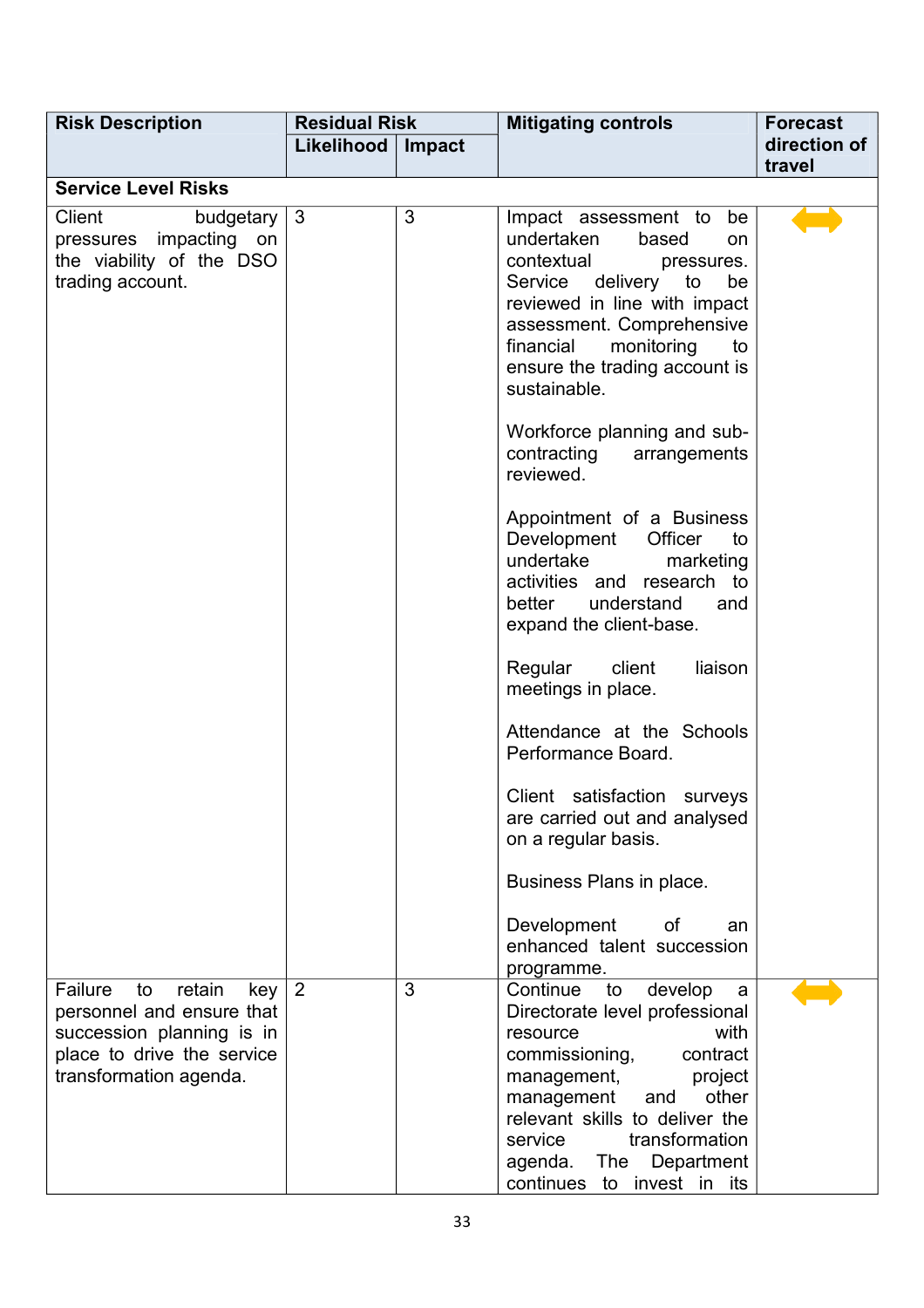| <b>Risk Description</b>                                                                                                                                             | <b>Residual Risk</b> |        | <b>Mitigating controls</b>                                                                                                                                                                                                                | <b>Forecast</b>        |
|---------------------------------------------------------------------------------------------------------------------------------------------------------------------|----------------------|--------|-------------------------------------------------------------------------------------------------------------------------------------------------------------------------------------------------------------------------------------------|------------------------|
|                                                                                                                                                                     | Likelihood           | Impact |                                                                                                                                                                                                                                           | direction of<br>travel |
|                                                                                                                                                                     |                      |        | leadership and development<br>and<br>has<br>programmes<br>supported 50 staff through a<br>Leadership,<br>range<br>of<br>Aspiring Leadership<br>and<br>personalised<br>training<br>programmes.                                             |                        |
| Failure to provide services<br>to clients due to removal<br>of the ring-fencing of the<br><b>Supporting People Grant.</b>                                           | 2                    | 3      | Robust needs assessment<br>mapping undertaken to align<br>priorities and financial plans.<br>Retendering of services in<br>with<br>Commissioning<br>line<br>Plan and available budgets.<br>Robust<br>financial<br>management and control. |                        |
| Financial failure<br><b>of</b><br>a<br>support<br>provider<br>(Supporting People).                                                                                  | $\mathbf{1}$         | 3      | Comprehensive<br>financial<br>checks undertaken of the<br>organisation both at<br>the<br>commissioning stage<br>and<br>through annual reviews.                                                                                            |                        |
| Failure to increase the<br>affordable<br>of<br>supply<br>housing as a result of the<br>decrease in the Social<br>Housing Grant.                                     | $\overline{1}$       | 3      | Development<br>of<br>funding<br>options e.g.<br>Cross<br>subsidisation.                                                                                                                                                                   |                        |
| Detrimental impact on the<br>HRA base budget as a<br>result of National rent<br>policies.                                                                           | $\overline{1}$       | 3      | sensitivity<br>Ongoing<br>and<br>stress testing to mitigate<br>impact.                                                                                                                                                                    |                        |
| Increase in homelessness<br>presentations<br>and<br>acceptances<br>to<br>due<br>legislative/ policy changes<br>i.e. Housing (Wales) Act<br>2014 and Welfare Reform. | 2                    | 3      | Homelessness<br>virtual<br>hub<br>enables<br>proactive<br>a<br>approach<br>to<br>preventing<br>homelessness<br>whilst<br>meeting the requirements of<br>the legislation.                                                                  |                        |
|                                                                                                                                                                     |                      |        | Hub has expanded to include<br>a Support Worker (within the<br>Housing Solutions Team and<br>within<br>the<br>Council's<br>homelessness<br>hostel, Ty<br>lolo) which will allow client<br>support at point of contact.                    |                        |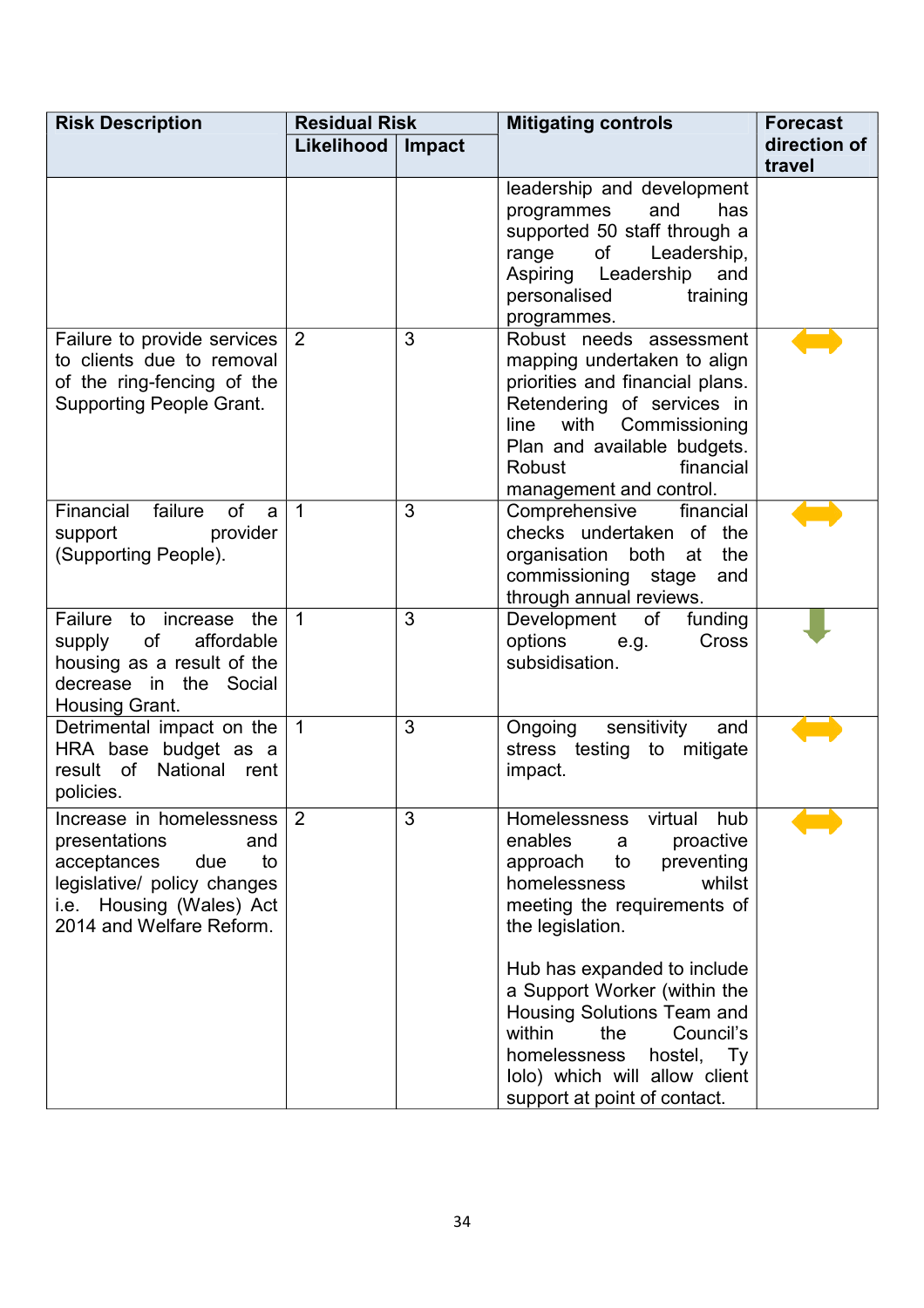| <b>Risk Description</b>                                                                                                                                                                                                                      | <b>Residual Risk</b> |        | <b>Mitigating controls</b>                                                                                                                                                                                                                                        | <b>Forecast</b>        |
|----------------------------------------------------------------------------------------------------------------------------------------------------------------------------------------------------------------------------------------------|----------------------|--------|-------------------------------------------------------------------------------------------------------------------------------------------------------------------------------------------------------------------------------------------------------------------|------------------------|
|                                                                                                                                                                                                                                              | Likelihood           | Impact |                                                                                                                                                                                                                                                                   | direction of<br>travel |
| Increase in eviction rates<br>across social<br>housing<br>sector leading<br>to<br>an<br>homeless<br>in<br>increase<br>presentations aswell as<br>increases in rent arrears<br>for Council owned homes<br>as a result of Universal<br>Credit. | 2                    | 3      | Continue<br>to monitor<br>the<br>impact on Council Housing<br>tenant and Revenue Account<br>associated with Universal<br>Credit changes for social<br>housing.<br>Set up a working group with<br>all local social landlords<br>share best practise and<br>advice. |                        |
| Planned Welfare Reform<br>changes impacting on the<br>viability of short term<br>supported<br>housing<br>schemes for every client<br>group.                                                                                                  | 2                    | 3      | Proposed changes<br>to<br>Universal Credit entitlement<br>are modelled and unviable<br>schemes are closed.<br>Alternative delivery explored.                                                                                                                      |                        |
| Failure to discharge our<br>homelessness duty to a<br>lack of good quality<br>appropriate private sector<br>housing.                                                                                                                         | $\mathbf{3}$         | 3      | Continued engagement with<br>private<br>sector<br>the<br>to<br>establish<br>appropriate<br>accommodation solutions.<br>New accommodation being<br>developed with RSL partners<br>to meet identified needs.                                                        |                        |
| of<br>Short<br>term<br>nature<br>Community<br>Safety<br>budgets resulting<br>in<br>a<br>lack/gap in funding.                                                                                                                                 | 3                    | 3      | with<br>Continue<br>work<br>to<br>funders to establish longer<br>term funding mechanisms.<br>Revised Community Safety<br>structure.                                                                                                                               |                        |

**Appendix C** details the risk evaluation scores for our service specific risks and those corporate level risks which impact on the service.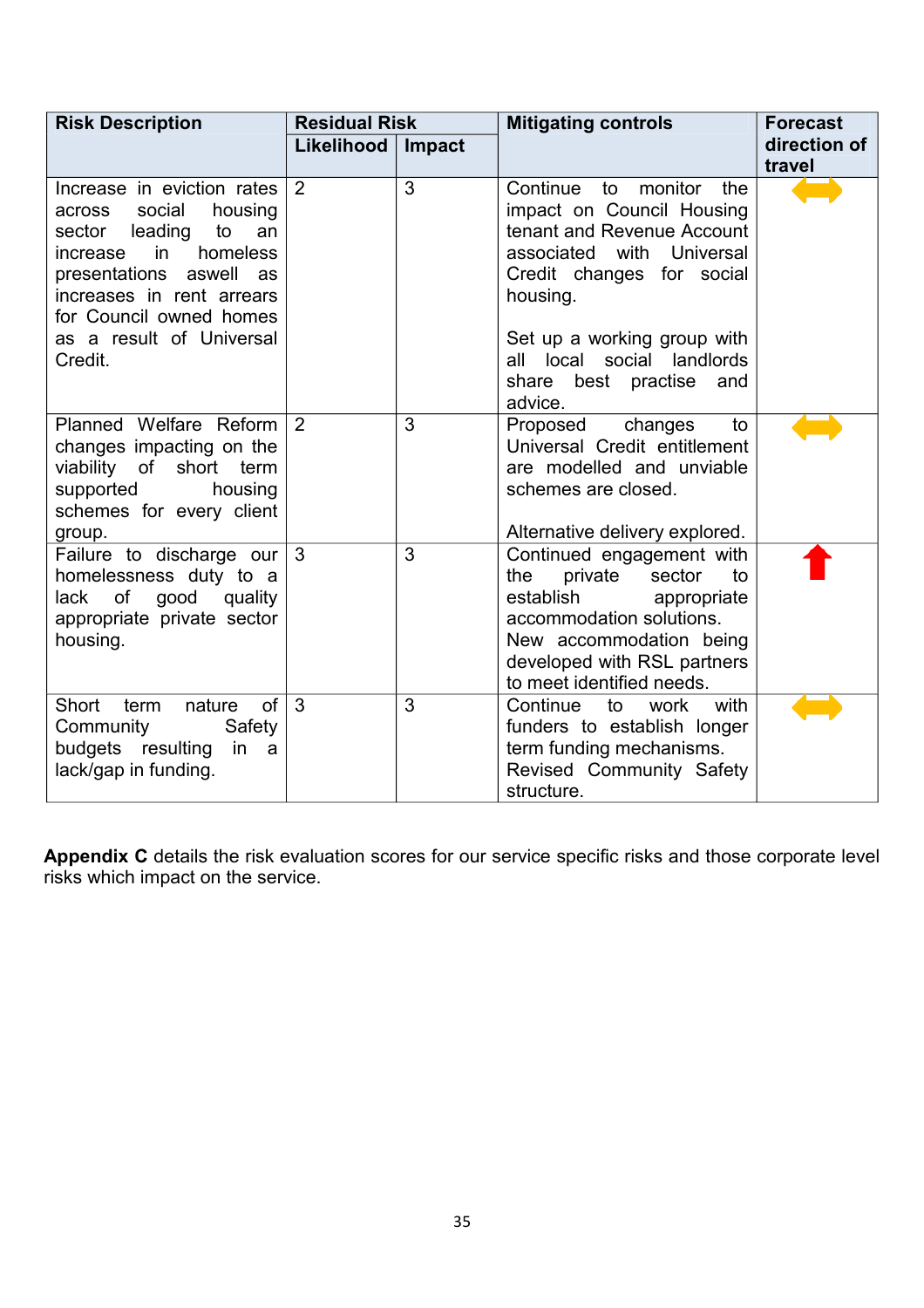## **Housing & Building Services Action Plan 2018/19**

|                            | Well-being Outcome 1: An Inclusive and Safe Vale                                                                                                                                                                                                                                              |                             |                                              |                                                                                                                                                                                                                                   |            |                                                     | <b>Objective 1: Reducing Poverty and Social Exclusion</b>  |                   |                                     |                                                                 |
|----------------------------|-----------------------------------------------------------------------------------------------------------------------------------------------------------------------------------------------------------------------------------------------------------------------------------------------|-----------------------------|----------------------------------------------|-----------------------------------------------------------------------------------------------------------------------------------------------------------------------------------------------------------------------------------|------------|-----------------------------------------------------|------------------------------------------------------------|-------------------|-------------------------------------|-----------------------------------------------------------------|
| <b>Well-being</b><br>goals | A Resilient<br>Wales                                                                                                                                                                                                                                                                          | A Healthier<br><b>Wales</b> |                                              | A More Equal<br><b>Wales</b>                                                                                                                                                                                                      |            | A Wales of<br><b>Cohesive</b><br><b>Communities</b> | A Wales of Vibrant<br>Culture & Thriving<br>Welsh Language |                   | <b>A Prosperous</b><br><b>Wales</b> | A Globally Responsible<br>Wales                                 |
|                            | Our ways of working                                                                                                                                                                                                                                                                           | Long term                   |                                              |                                                                                                                                                                                                                                   | Integrated | Involving                                           | Collaborative                                              |                   | <b>Preventing</b>                   |                                                                 |
| <b>Ref</b>                 | <b>Action</b>                                                                                                                                                                                                                                                                                 |                             | <b>Outcome &amp; Key</b>                     | milestone 2018/19                                                                                                                                                                                                                 |            | <b>KPI</b> (where<br>relevant)                      | <b>Officer</b><br>responsible                              | <b>Start date</b> | <b>Finish date</b>                  | <b>Resources</b><br>required                                    |
| <b>IS002</b>               | Continue to work with<br>partners to deliver the<br>objectives stated within<br><b>Financial Inclusion</b><br>Strategy, including the<br>establishment of a multi<br>landlords group to mitigate<br>the negative effects of<br>Welfare Reform on all<br>social tenants living in the<br>Vale. |                             | priorities.<br>inclusion.                    | The Vale's Financial<br>Inclusion Strategy reflects<br>recent Welsh Government<br>publication and local<br>Improved access to<br>services, timely advice<br>and support enables<br>residents to overcome<br>barriers to financial |            |                                                     | Mike Ingram                                                | April 2018        | March 2019                          | Partnership<br>resource.<br>Potential to<br>remodel<br>services |
| <b>IS002</b>               | Identify a suitable estate<br>based regeneration project<br>in collaboration with the<br>local community and key<br>stake holders.                                                                                                                                                            |                             | Improved living<br>environment and<br>study. | community cohesion,<br>improved local services<br>and resident satisfaction.<br>Undertake a feasibility<br>Community mapping.                                                                                                     |            |                                                     | Mike Ingram                                                | April 2018        | March 2019                          | In budget                                                       |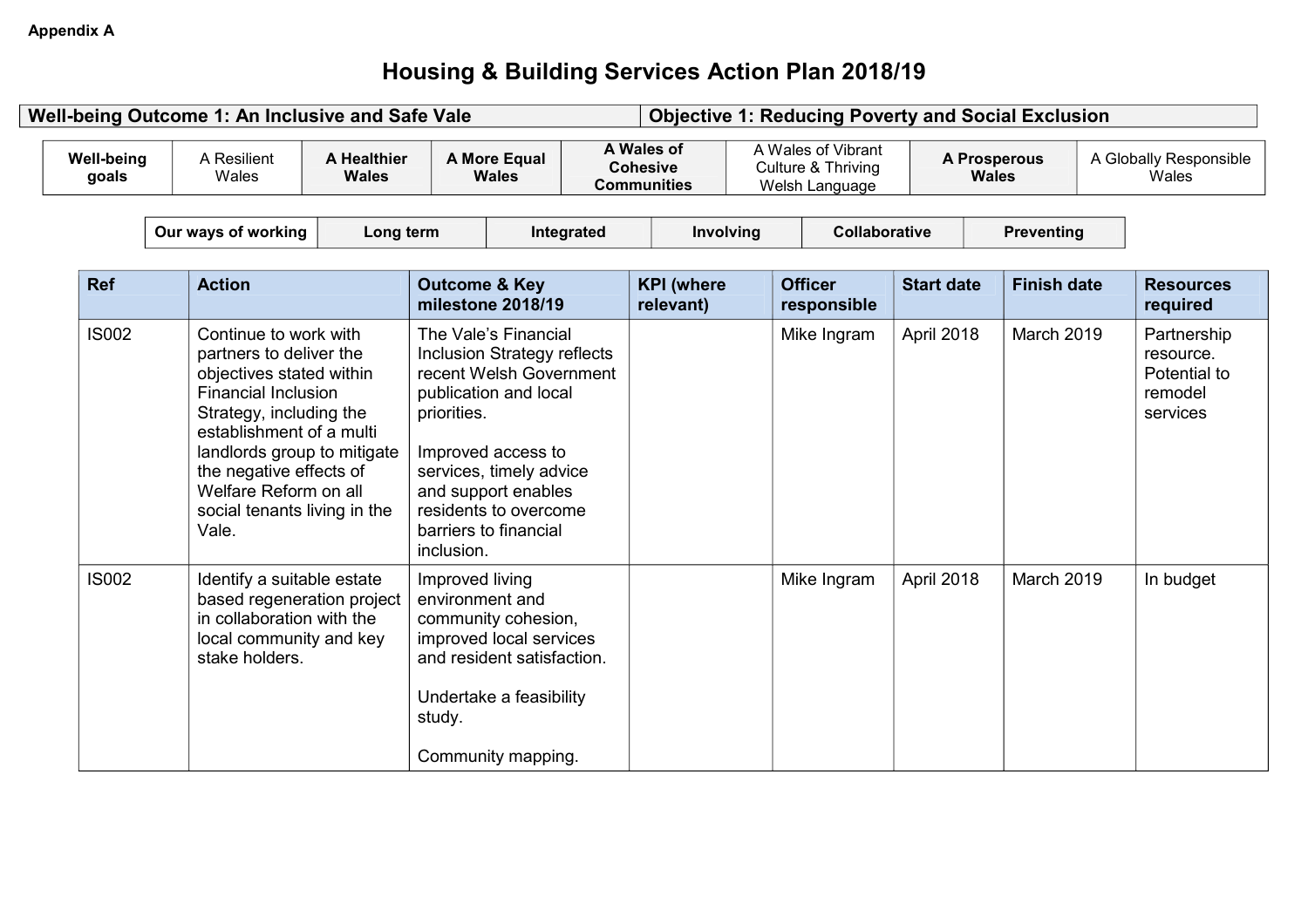| <b>Ref</b>   | <b>Action</b>                                                                                                                                                                                                                                  | <b>Outcome &amp; Key</b><br>milestone 2018/19                                                                                                                                                                                                                                          | <b>KPI</b> (where<br>relevant) | <b>Officer</b><br>responsible | <b>Start date</b> | <b>Finish date</b> | <b>Resources</b><br>required |
|--------------|------------------------------------------------------------------------------------------------------------------------------------------------------------------------------------------------------------------------------------------------|----------------------------------------------------------------------------------------------------------------------------------------------------------------------------------------------------------------------------------------------------------------------------------------|--------------------------------|-------------------------------|-------------------|--------------------|------------------------------|
| <b>IS002</b> | Work with partners to<br>increase the range of<br>projects and initiatives<br>which support<br>employment, healthy<br>living, financial and digital<br>inclusion and deliver the<br>objectives within the<br>Community Investment<br>Strategy. | Residents are supported<br>to deliver the changes<br>they want to see in their<br>neighbourhoods leading to<br>increased community<br>benefits.                                                                                                                                        |                                | Pam Toms                      | April 2018        | March 2019         | <b>TBC</b> with<br>partners  |
| <b>IS003</b> | Provide information and<br>support to residents<br>affected by Welfare<br>Reform / Universal Credit<br>and raise awareness of<br>staff and partners about<br>the impact of the changes.                                                        | Residents affected by<br>Welfare Reform /<br>Universal Credit are<br>informed and supported to<br>help mitigate the impacts<br>of the changes.<br>Improved access to<br>services, timely advice<br>and support enables<br>residents to overcome<br>barriers to financial<br>inclusion. |                                | Mike Ingram                   | April 2018        | March 2019         | In budget                    |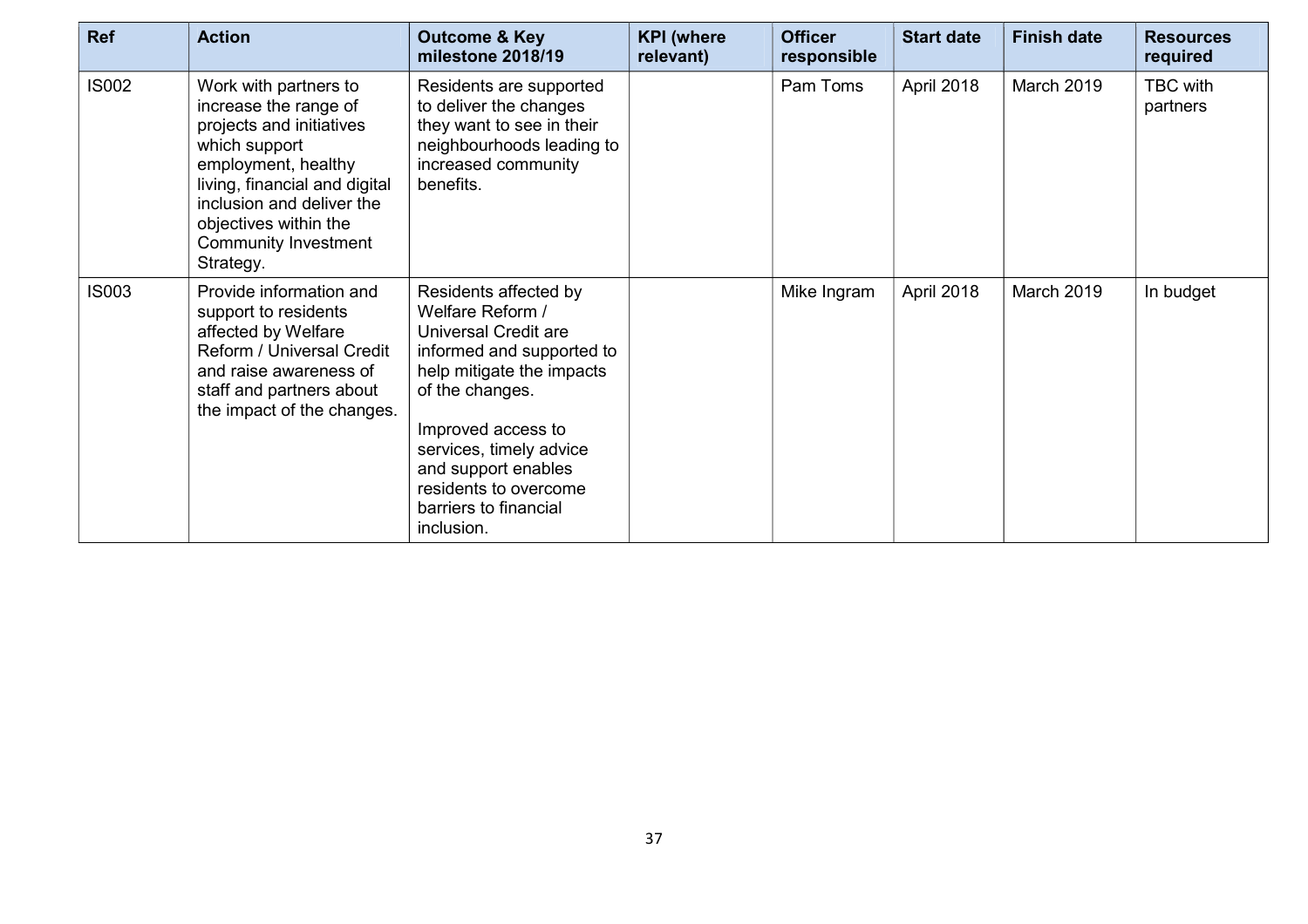Well-being Outcome 1: An Inclusive and Safe Vale **Digective 2: Providing decent homes and safe communities** 

| <b>Well-being</b><br>goals | A Resilient<br>Wales                                                                                                                                    | <b>A Healthier</b><br>Wales | A More Equal<br><b>Wales</b>                                                                                                                                                         |            | A Wales of<br><b>Cohesive</b><br><b>Communities</b> |                          | A Wales of Vibrant<br>Culture & Thriving<br>Welsh Language |                      | <b>A Prosperous</b><br>Wales | <b>A Globally</b><br><b>Responsible Wales</b> |
|----------------------------|---------------------------------------------------------------------------------------------------------------------------------------------------------|-----------------------------|--------------------------------------------------------------------------------------------------------------------------------------------------------------------------------------|------------|-----------------------------------------------------|--------------------------|------------------------------------------------------------|----------------------|------------------------------|-----------------------------------------------|
|                            | Our ways of working                                                                                                                                     | Long term                   |                                                                                                                                                                                      | Integrated | Involving                                           |                          |                                                            | <b>Collaborative</b> | <b>Preventing</b>            |                                               |
| <b>Ref</b>                 | <b>Action</b>                                                                                                                                           |                             | <b>Outcome &amp; Key</b><br>milestone 2018/19                                                                                                                                        |            | <b>KPI</b> (where<br>relevant)                      | <b>Officer</b>           | responsible                                                | <b>Start date</b>    | <b>Finish date</b>           | <b>Resources</b><br>required                  |
| <b>IS007</b>               | Develop and deliver the<br>life cycle renewals /<br>replacement programme<br>to ensure WHQS stock<br>compliance is maintained<br>during 2018/19.        |                             | Tenants and families are<br>provided with decent and<br>safe homes.<br>Council houses continue<br>to meet Welsh Housing<br><b>Quality Standards.</b>                                 |            | N/A                                                 | Andrew<br><b>Treweek</b> |                                                            | April 2018           | March 2019 -<br>ongoing      | <b>WHQS Team</b>                              |
| <b>IS007</b>               | Maintain a focus on the<br>management of empty<br>homes and achieve<br>greater efficiencies<br>through reducing the time<br>taken to re let properties. |                             | Improvement in time<br>taken to re-let properties.<br>Working towards upper<br>quartile benchmark<br>performance<br>(Housemark).                                                     |            | <b>CPM/010</b>                                      | Andrew<br><b>Treweek</b> |                                                            | April 2018           | March 2019                   | In budget                                     |
| <b>IS007</b>               | Implement the new<br><b>Tenant Participation</b><br>Strategy.                                                                                           |                             | Increased range of<br>methods by which tenants<br>can engage with the<br>Council and influence the<br>services they receive.<br>Adoption of the Strategy<br>and approval by Cabinet. |            | N/A                                                 |                          | Mike Ingram                                                | April 2018           | March 2019                   | In budget                                     |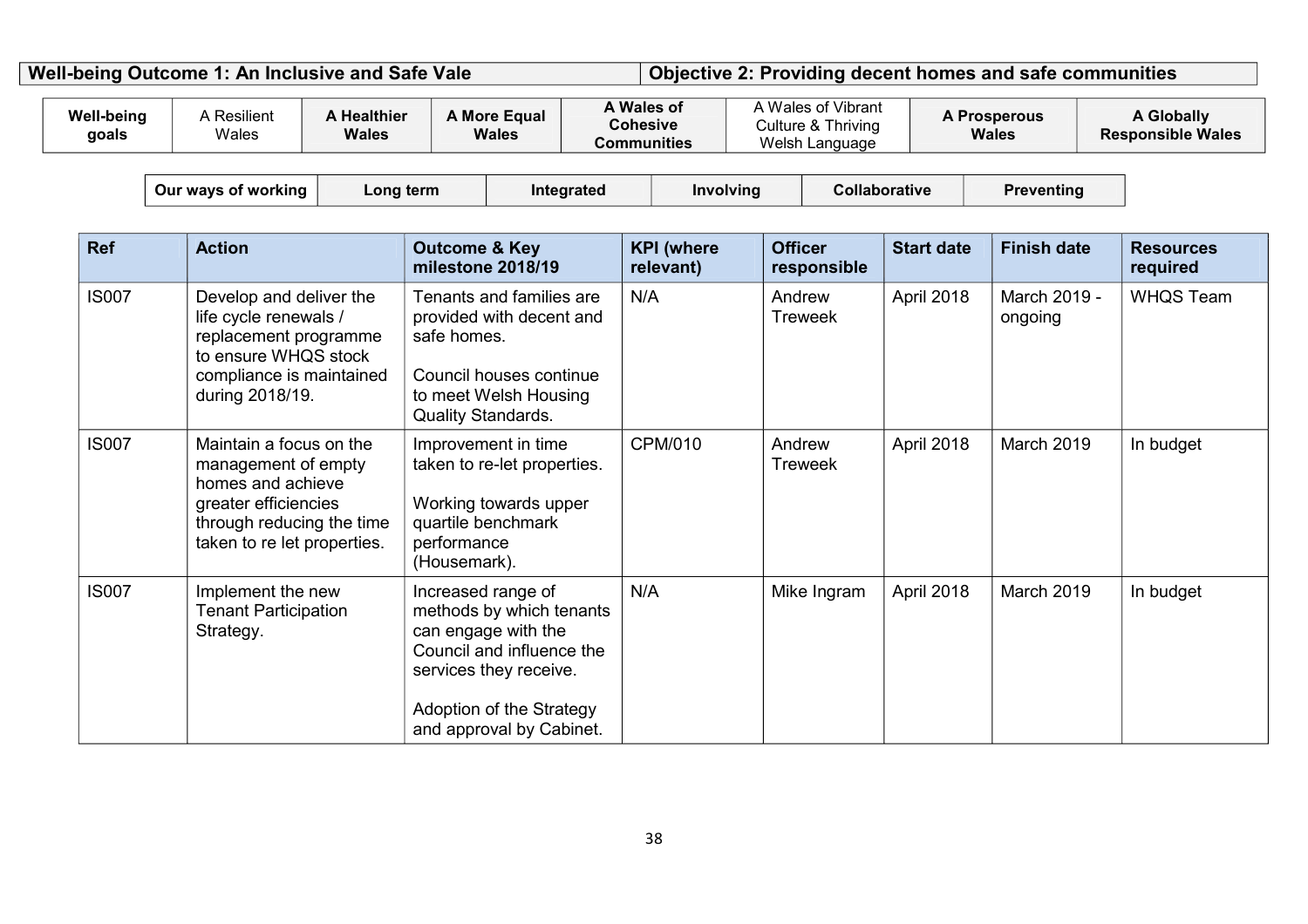| <b>Ref</b>   | <b>Action</b>                                                                                                     | <b>Outcome &amp; Key</b><br>milestone 2018/19                                                                                                                                                                                      | <b>KPI</b> (where<br>relevant) | <b>Officer</b><br>responsible | <b>Start date</b> | <b>Finish date</b> | <b>Resources</b><br>required                                                                      |
|--------------|-------------------------------------------------------------------------------------------------------------------|------------------------------------------------------------------------------------------------------------------------------------------------------------------------------------------------------------------------------------|--------------------------------|-------------------------------|-------------------|--------------------|---------------------------------------------------------------------------------------------------|
| <b>IS007</b> | Improve the quality and<br>range of information<br>provided by the Housing<br>section on the external<br>website. | Improved quality and<br>range of information<br>provided via the Housing<br>website.<br>Increase in the number of<br>services tenants can<br>access on line.<br>To pilot to a Housing rent<br>self service module.                 | N/A                            | Mike Ingram                   | April 2018        | March 2019         | In budget                                                                                         |
| <b>IS007</b> | <b>Complete the Buttrill's</b><br>Environmental<br>Improvement project.                                           | Reduction in number of<br>Voids and improve quality<br>of life for residents.<br>Completion of phase 1<br>(roofing), 2 (externals)<br>and 3 (communal area)<br>and progressed phase 4<br>(environmental spaces) of<br>the project. | N/A                            | Andrew<br><b>Treweek</b>      | April 2018        | November<br>2018   | Development<br>And Investment<br>Team                                                             |
| <b>IS008</b> | Continue to develop and<br>identify opportunities for<br>the Council House<br>development programme.              | Increase in affordable<br>social rented housing.<br>Start onsite development<br>of 11 homes at Holm View<br>and 28 at Brecon Court.                                                                                                | N/A                            | Andrew<br><b>Treweek</b>      | April 2018        | <b>March 2019</b>  | Development<br>Team<br><b>Housing Finance</b><br>Grant 2<br>Housing<br><b>Business</b><br>Account |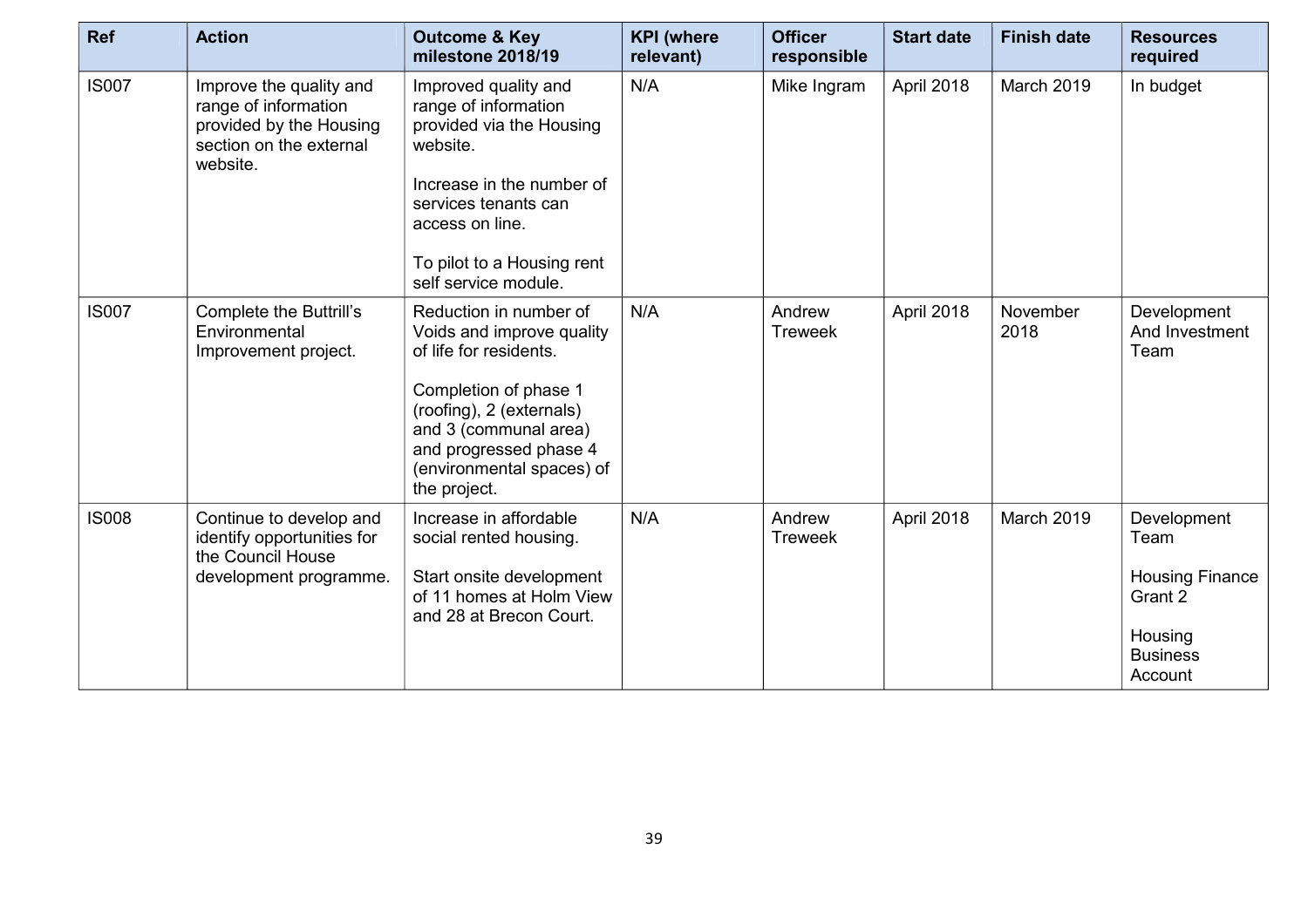| <b>Ref</b>   | <b>Action</b>                                                                                                                                 | <b>Outcome &amp; Key</b><br>milestone 2018/19                                                                                                                                                                                                   | <b>KPI</b> (where<br>relevant) | <b>Officer</b><br>responsible | <b>Start date</b> | <b>Finish date</b> | <b>Resources</b><br>required                                                                                                                                                      |
|--------------|-----------------------------------------------------------------------------------------------------------------------------------------------|-------------------------------------------------------------------------------------------------------------------------------------------------------------------------------------------------------------------------------------------------|--------------------------------|-------------------------------|-------------------|--------------------|-----------------------------------------------------------------------------------------------------------------------------------------------------------------------------------|
| <b>IS008</b> | Produce a Housing<br>Development Strategy.                                                                                                    | To support the<br>development of the<br>Housing Business Plan.<br><b>Housing Development</b><br>Strategy and action plan<br>endorsed by Housing<br><b>Strategic Board &amp; Cabinet</b><br>clearance in July 2018.                              | N/A                            | Andrew<br><b>Treweek</b>      | April 2018        | November<br>2018   | Development<br>And Investment<br>Team                                                                                                                                             |
| <b>IS008</b> | Continue to develop an<br>Asset Management/<br><b>Investment Strategy for</b><br><b>Council Owned Homes.</b>                                  | Set out the Council's<br>development, investment<br>and maintenance<br>programme priorities<br>Continued stock condition<br>survey of council owned<br>housing and related<br>assets to inform an asset<br>management / investment<br>strategy. | N/A                            | Andrew<br><b>Treweek</b>      | April 2018        | August 2018        | Development<br>And Investment<br>Management<br>Team                                                                                                                               |
| <b>IS008</b> | Review the existing<br><b>Council Rent Policy to</b><br>accommodate the new<br>council Housing<br>Development Properties.                     | To improve the viability of<br>new build sites.                                                                                                                                                                                                 | N/A                            | Pam Toms                      | April 2018        | <b>June 2018</b>   | Development<br>And Investment<br>Team                                                                                                                                             |
| <b>IS009</b> | Continue our work with<br>partners to provide<br>appropriate<br>accommodation and<br>support services for<br>particular vulnerable<br>groups. | People maintain their<br>tenancies/ homes through<br>appropriate housing<br>related support.<br>Positive health and social<br>care outcomes associated<br>with effective Supporting<br>People support provision                                 | N/A                            | Pam Toms                      | April 2018        | March 2019         | Grant provided<br>by Welsh<br>Government.<br>The Vale<br>Council and the<br>Regional<br>Collaborative<br>have<br>commissioning<br>and strategic<br>oversight<br>responsibilities. |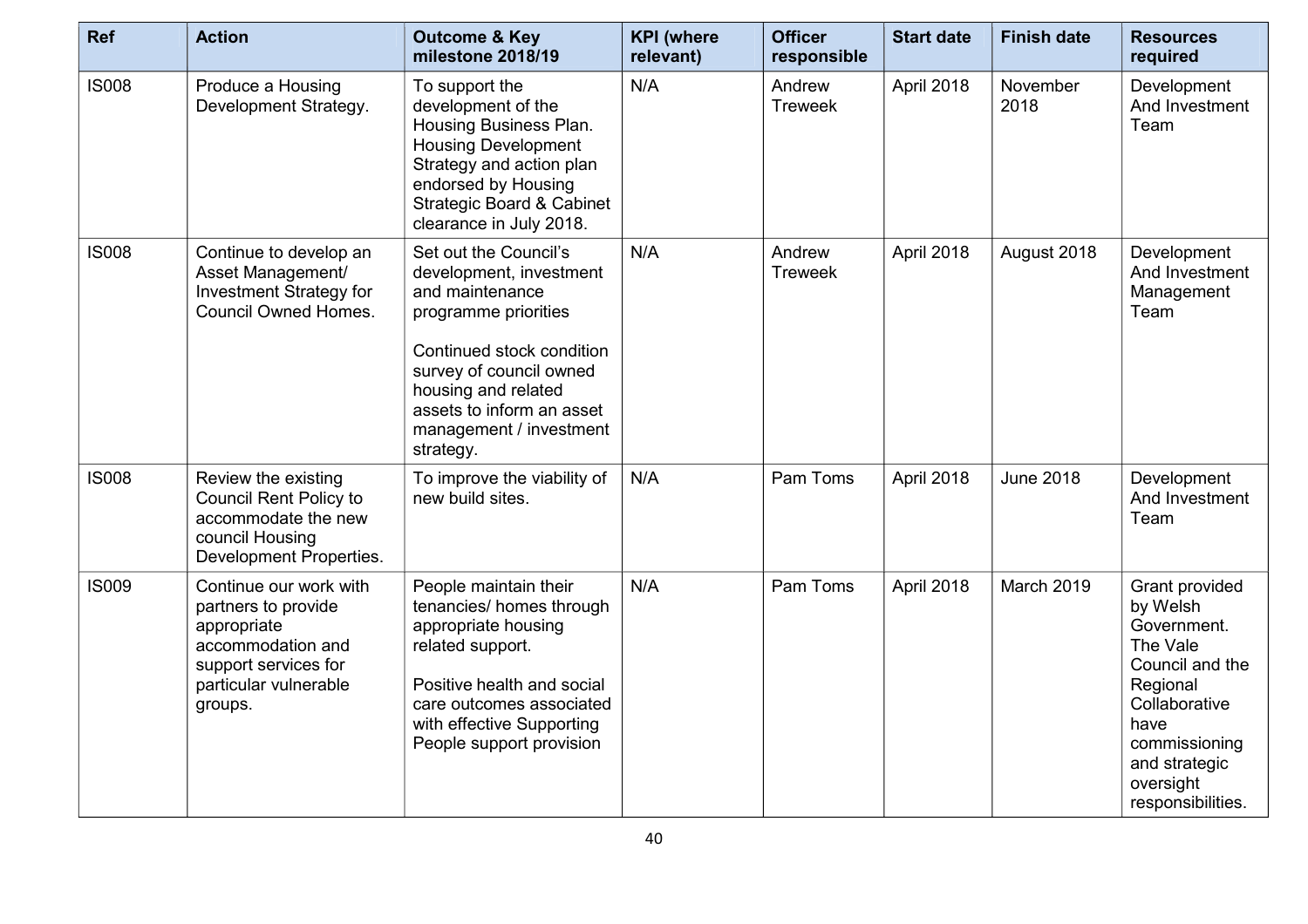| <b>Ref</b>   | <b>Action</b>                                                                                                                                                                        | <b>Outcome &amp; Key</b><br>milestone 2018/19                                                                                               | <b>KPI</b> (where<br>relevant) | <b>Officer</b><br>responsible | <b>Start date</b> | <b>Finish date</b> | <b>Resources</b><br>required                                                       |
|--------------|--------------------------------------------------------------------------------------------------------------------------------------------------------------------------------------|---------------------------------------------------------------------------------------------------------------------------------------------|--------------------------------|-------------------------------|-------------------|--------------------|------------------------------------------------------------------------------------|
| <b>IS009</b> | Upon identification of a<br>suitable site for Gypsy<br>Travellers, make<br>application for Gypsy<br>Traveller site capital<br>funding.                                               | Successful bid for<br>development funding.<br>Purchase of land.                                                                             | N/A                            | Pam Toms                      | April 2018        | March 2019         | In budget and<br>capital funding<br>from WG to be<br>confirmed.                    |
| <b>IS009</b> | Complete the<br>modernisation of<br>communal areas at<br>sheltered housing<br>complexes.                                                                                             | Improve the quality of life<br>for people in sheltered<br>accommodation.                                                                    | N/A                            | Andrew<br><b>Treweek</b>      | April 2018        | March 2019         | <b>Capital Projects</b><br>Team<br>In budget                                       |
| <b>IS009</b> | Work with our partners<br>regionally and lead on the<br>development of the<br>Housing with Care and<br><b>Support for Older People</b><br>Strategy to promote<br>independent living. | Clearly identified older<br>persons housing needs<br>assessment.<br>Meeting the future<br>housing and care needs<br>of an aging population. | N/A                            | Mike Ingram                   | April 2018        | <b>March 2019</b>  | In budget and<br>with partners.                                                    |
| <b>IS009</b> | <b>Review the General Fund</b><br>Housing Service to<br>identify measures to<br>mitigate the funding<br>reduction and associated<br>risks.                                           | A range of actions<br>developed to respond to<br>funding reductions.                                                                        | N/A                            | Pam Toms                      | April 2018        | March 2019         | In budget                                                                          |
| <b>IS011</b> | Work with partners to<br>increase the number of<br>number of sustainable,<br>affordable homes in the<br>Vale.                                                                        | Increase in the number of<br>sustainable, affordable<br>homes.                                                                              | N/A                            | Pam Toms                      | April 2018        | March 2019         | Maximise use of<br>s106, Social<br>Housing and<br><b>Housing Finance</b><br>grant. |
| <b>IS013</b> | Develop a local domestic<br>abuse toolkit for council<br>housing.                                                                                                                    | Giving staff information<br>and resources to improve<br>response to victims of<br>domestic abuse.                                           | N/A                            | Pam Toms                      | April 2018        | March 2019         | In budget                                                                          |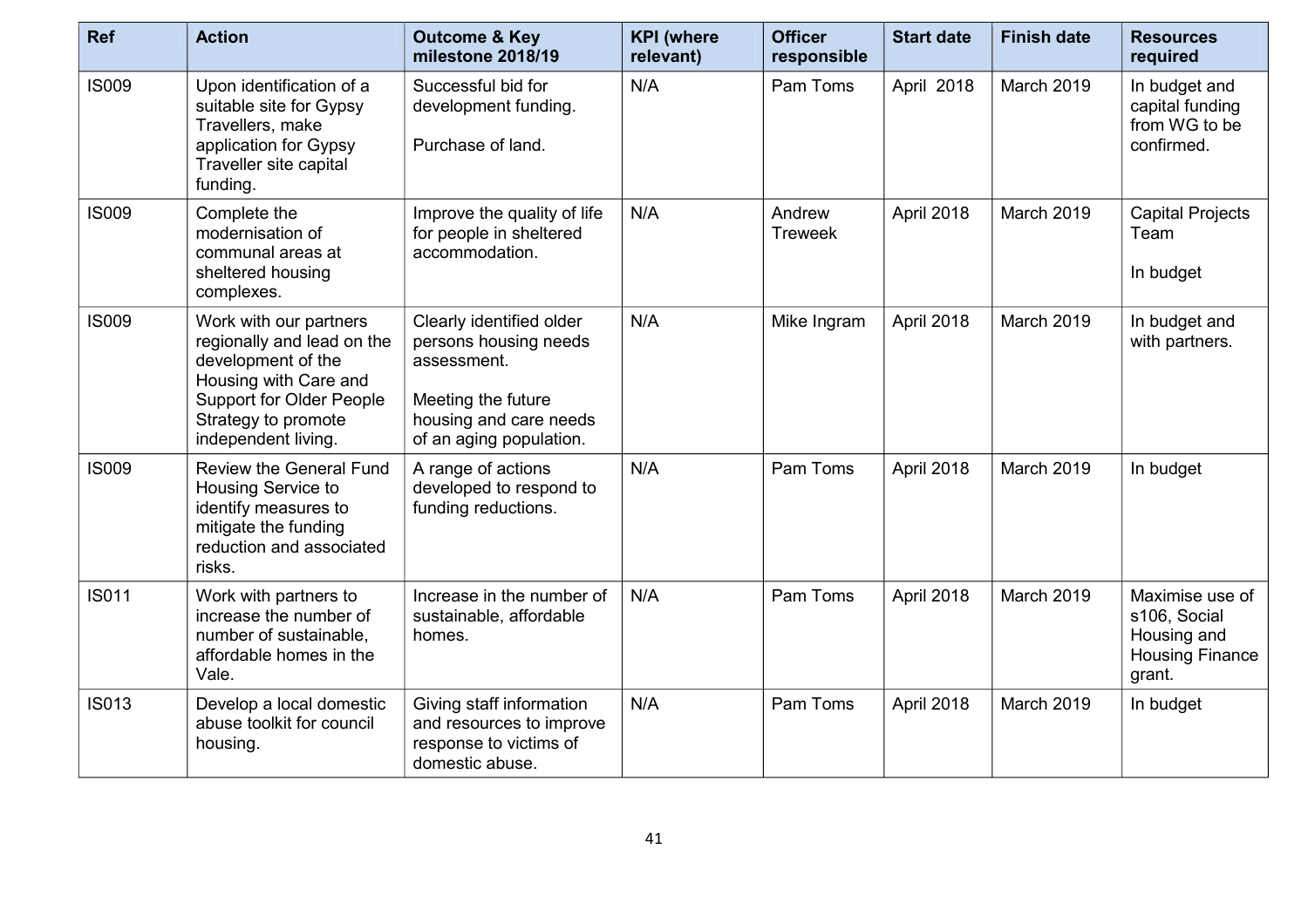| <b>Ref</b>   | <b>Action</b>                                                                                                                                                                  | <b>Outcome &amp; Key</b><br>milestone 2018/19                                                                                                                      | <b>KPI</b> (where<br>relevant)   | <b>Officer</b><br>responsible | <b>Start date</b> | <b>Finish date</b> | <b>Resources</b><br>required |
|--------------|--------------------------------------------------------------------------------------------------------------------------------------------------------------------------------|--------------------------------------------------------------------------------------------------------------------------------------------------------------------|----------------------------------|-------------------------------|-------------------|--------------------|------------------------------|
| <b>IS013</b> | To pilot a domestic<br>abuse referral and<br>assessment service<br>(DARAC)                                                                                                     | Improve multi-agency<br>working and information<br>sharing to identify victims<br>of domestic abuse earlier<br>and to provide a more<br>effective support service. | N/A                              | Deb Gibbs                     | April 2018        | March 2019         | In house / SP<br>Grant       |
| <b>IS013</b> | Focus on delivering a<br>more strategic approach<br>with our partners to how<br>we tackle violence against<br>women, domestic abuse<br>and sexual violence.                    | Development and<br>implementation of a local<br>delivery plan.<br>Multi agency response to<br>victims of domestic abuse.                                           | <b>CPM/124</b><br><b>CPM/232</b> | Deb Gibbs                     | April 2018        | March 2019         | In budget                    |
| <b>IS013</b> | To implement a regional<br>Violence Against Women,<br>Domestic Abuse and<br><b>Sexual Violence</b><br>(VAWDASV) Strategy with<br>Cardiff and Cardiff and<br>Vale Health Board. | Development and<br>implementation of a local<br>delivery plan.<br>Multi agency response to<br>victims of domestic abuse.                                           | N/A                              | Deb Gibbs                     | April 2018        | March 2019         | In budget                    |
| <b>IS013</b> | Continue the roll out of the<br><b>National Training</b><br>Framework for violence<br>against women, domestic<br>abuse and sexual<br>violence.                                 | Equip and train our<br>workforce to better identify<br>and signpost victims.                                                                                       | N/A                              | Deb Gibbs                     | April 2018        | March 2019         | In budget                    |
| <b>IS013</b> | Develop links with our<br>vulnerable residents and<br>hard to reach groups in<br>line with our Community<br>Cohesion Plan.                                                     | Services are tailored to<br>the needs of vulnerable<br>groups.                                                                                                     | N/A                              | Deb Gibbs                     | April 2018        | March 2019         | In budget                    |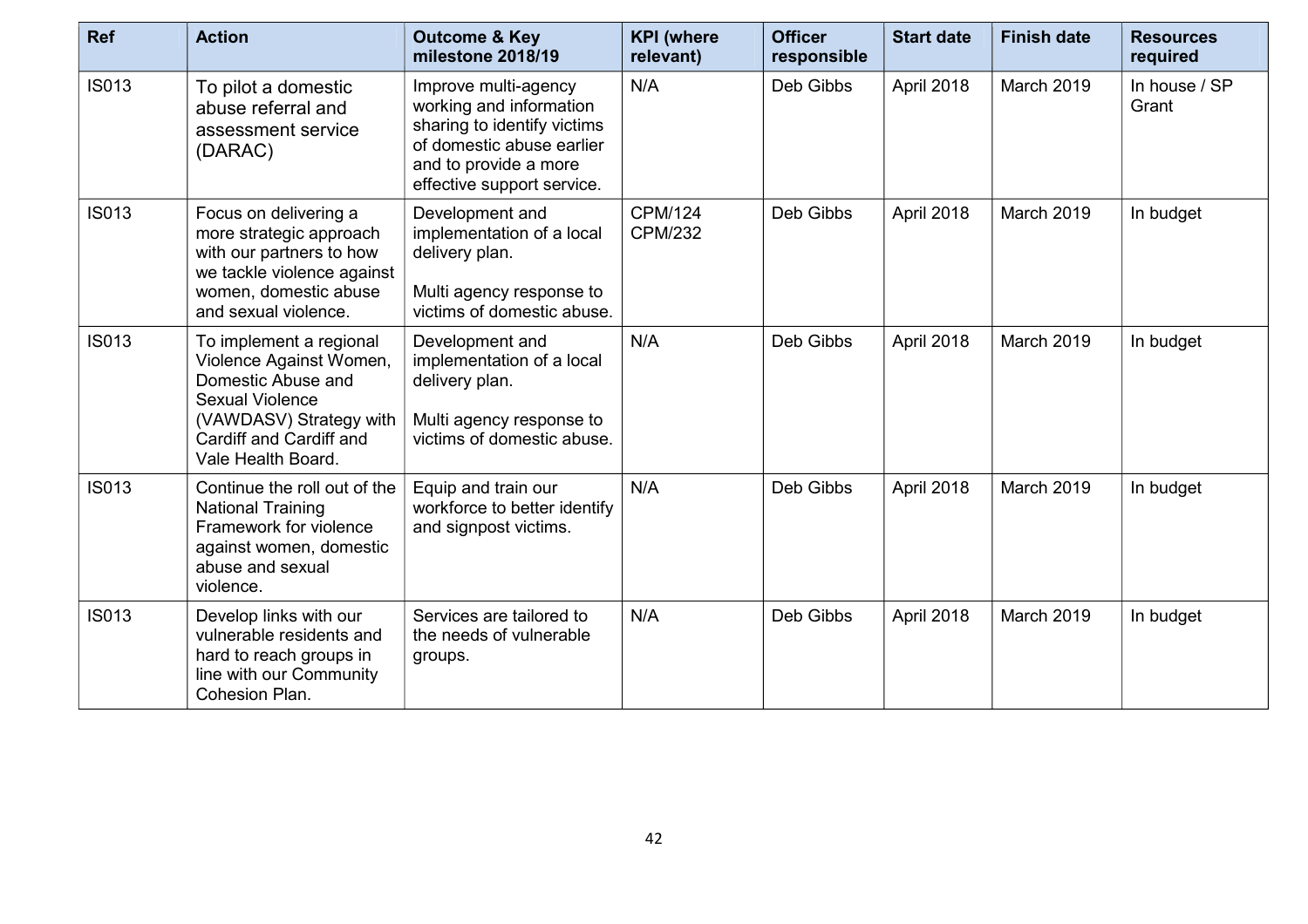| Ref          | <b>Action</b>                                                                                                                                             | <b>Outcome &amp; Key</b><br>milestone 2018/19                                                                                                | <b>KPI</b> (where<br>relevant) | <b>Officer</b><br>responsible | <b>Start date</b> | <b>Finish date</b> | <b>Resources</b><br>required |
|--------------|-----------------------------------------------------------------------------------------------------------------------------------------------------------|----------------------------------------------------------------------------------------------------------------------------------------------|--------------------------------|-------------------------------|-------------------|--------------------|------------------------------|
| <b>IS014</b> | Continue to prevent and<br>tackle incidents of anti-<br>social behaviour including<br>implementing restorative<br>justice approaches for<br>young people. | Reduced incidents of and<br>escalation to anti-social<br>behaviour (ASB) through<br>focus on early intervention<br>and preventative actions. | CPM/030                        | Deborah<br>Gibbs              | April 2018        | March 2019         | In budget                    |
| <b>IS016</b> | Develop a new<br><b>Community Safety</b><br>Strategy.                                                                                                     | Provide safer<br>communities and<br>improving well-being.<br>Consultation.<br>Multi-agency.                                                  | N/A                            | Deborah<br>Gibbs              | April 2018        | March 2019         | In budget                    |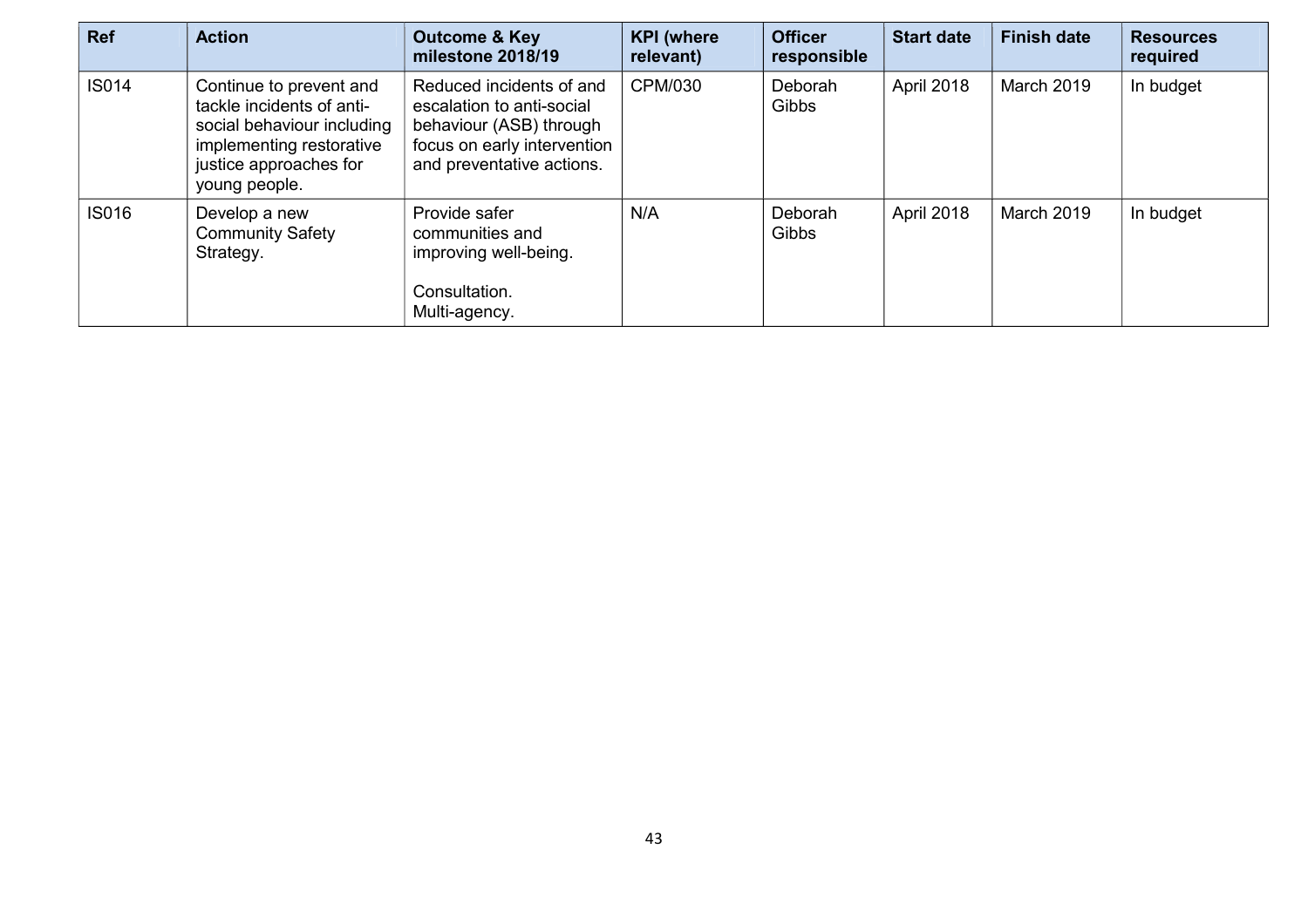| Well-being Outcome 3: An Aspirational Vale |                            |                      |                                    |                              |                                              | <b>Objective 6: Valuing culture and diversity</b>                            |                              |                                        |
|--------------------------------------------|----------------------------|----------------------|------------------------------------|------------------------------|----------------------------------------------|------------------------------------------------------------------------------|------------------------------|----------------------------------------|
|                                            |                            |                      |                                    |                              |                                              |                                                                              |                              |                                        |
|                                            | <b>Well-being</b><br>goals | Resilient ،<br>Wales | <b>A Healthier</b><br><b>Wales</b> | A More Equal<br><b>Wales</b> | A Wales of<br><b>Cohesive</b><br>Communities | A Wales of Vibrant<br><b>Culture &amp; Thriving</b><br><b>Welsh Language</b> | <b>A Prosperous</b><br>Wales | A Globally<br><b>Responsible Wales</b> |

| Our ways of working | Lona term | ™egrateg | Involving | Collaborative | Preventing |
|---------------------|-----------|----------|-----------|---------------|------------|
|---------------------|-----------|----------|-----------|---------------|------------|

| <b>Ref</b>         | <b>Action</b>                                                                                        | <b>Outcome &amp; Key</b><br>milestone 2018/19                                                                                                                                                                                                           | <b>KPI</b> (where<br>relevant) | <b>Officer</b><br>responsible | <b>Start date</b> | <b>Finish date</b> | <b>Resources</b><br>required                                  |
|--------------------|------------------------------------------------------------------------------------------------------|---------------------------------------------------------------------------------------------------------------------------------------------------------------------------------------------------------------------------------------------------------|--------------------------------|-------------------------------|-------------------|--------------------|---------------------------------------------------------------|
| AC <sub>10</sub> - | Improve equality<br>monitoring data to enable-<br>more informed decisions<br>about service delivery. | Accurate and timely data-<br>which informs proposals<br>and decisions about<br>service delivery.<br>Service collects and<br>analyses data for use in-<br><b>EIAs and service</b><br>improvements.<br>More data included in<br>EIAs to inform decisions. | N/A                            | Mike Ingram-                  | <b>April 2018</b> | <b>March 2019</b>  | In budget                                                     |
| AC <sub>12</sub>   | Ensure service delivery-<br>complies with Welsh-<br>language standards.                              | Service delivery complies<br>with the Council's Welsh-<br>language scheme.                                                                                                                                                                              | N/A                            | Mike Ingram-                  | <b>April 2018</b> | <b>March 2019</b>  | Additional<br>resources to<br>be identified<br>within budget. |
| AC <sub>12</sub>   | Promote and provide<br>opportunities for staff to<br>access Welsh language<br>courses.               | Staff are aware of the-<br>requirements of the-<br>Council's scheme and<br>have opportunities to learn-<br>Welsh.-                                                                                                                                      | N/A                            | Mike Ingram-                  | <b>April 2018</b> | <b>March 2019</b>  | In budget                                                     |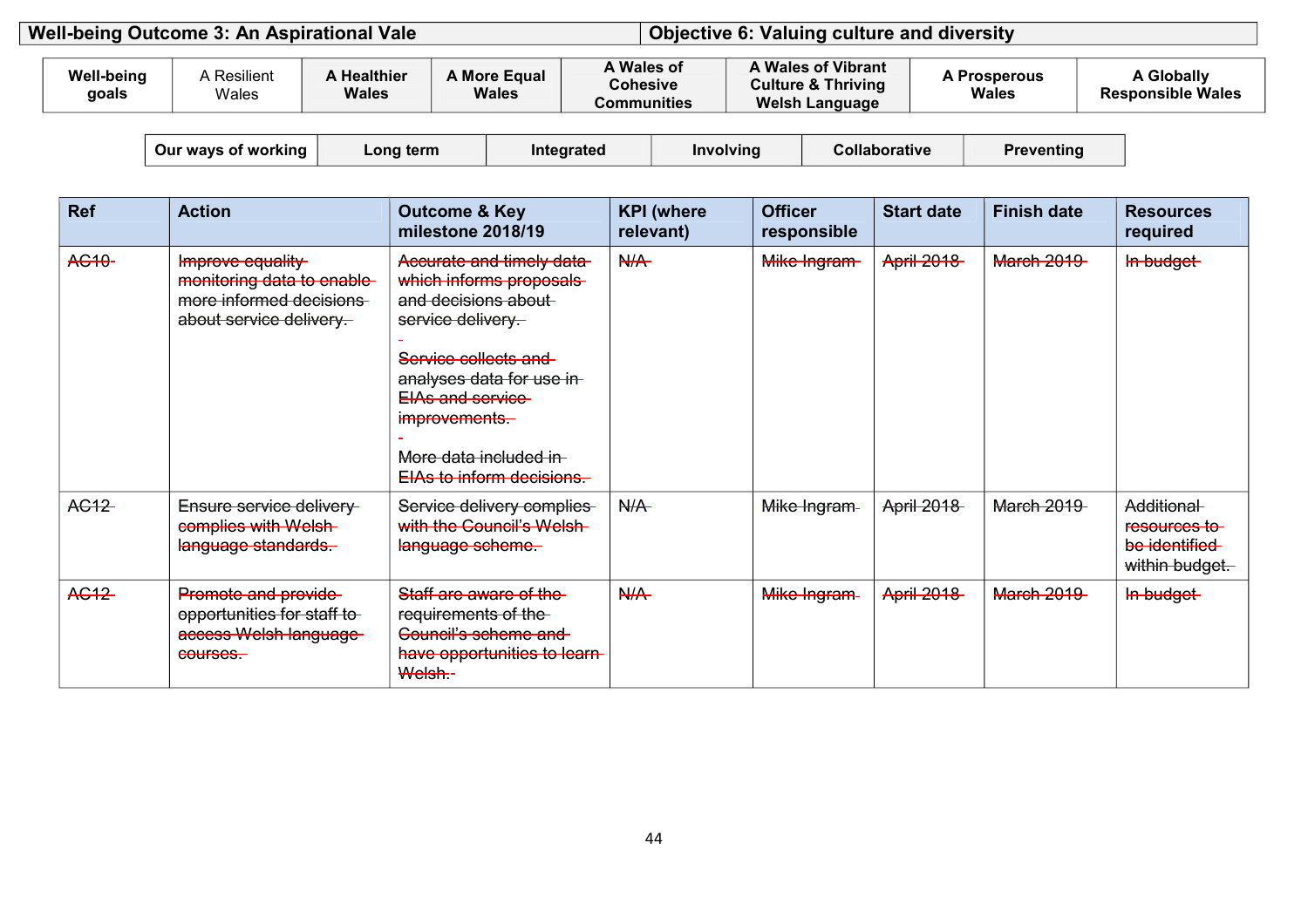| Well-being Outcome 4: An Active and Healthy Vale | Objective 7: Encouraging and promoting healthy lifestyles |
|--------------------------------------------------|-----------------------------------------------------------|
|                                                  |                                                           |

| <b>Well-being</b><br>goals | A Resilient<br>Wales | <b>Healthier</b><br><b>Wales</b> | <b>A More Equal</b><br><b>Wales</b> | A Wales of<br><b>Cohesive</b><br>Communities | <b>A Wales of Vibrant</b><br><b>Culture &amp; Thriving</b><br><b>Welsh Language</b> | <b>Prosperous Wales</b> | ، Globally Responsible<br>Wales |
|----------------------------|----------------------|----------------------------------|-------------------------------------|----------------------------------------------|-------------------------------------------------------------------------------------|-------------------------|---------------------------------|
|----------------------------|----------------------|----------------------------------|-------------------------------------|----------------------------------------------|-------------------------------------------------------------------------------------|-------------------------|---------------------------------|

| ∟ong term ∶<br>Our ways of working<br>Intearated | Involving | Collaborative | Preventing |
|--------------------------------------------------|-----------|---------------|------------|
|--------------------------------------------------|-----------|---------------|------------|

| <b>Ref</b> | <b>Action</b>                                                                                                                                                                             | <b>Outcome &amp; Key milestone</b><br>2018/19                                                                                                                                                                                                  | <b>KPI</b> (where<br>relevant)                  | <b>Officer</b><br>responsible  | <b>Start date</b> | <b>Finish date</b> | <b>Resources</b><br>required |
|------------|-------------------------------------------------------------------------------------------------------------------------------------------------------------------------------------------|------------------------------------------------------------------------------------------------------------------------------------------------------------------------------------------------------------------------------------------------|-------------------------------------------------|--------------------------------|-------------------|--------------------|------------------------------|
| $AH2-$     | Work with partners to<br>deliver the Cardiff & Vale-<br><b>Substance Misuse</b><br>Commissioning Strategy<br>2013-2018, providing<br>support, information and<br>effective interventions. | Prevention and reduction in-<br>cubetance micues and<br><u>Supsianut Thisust and</u><br>rolated harm<br>r <del>ciatcu nam.</del><br>Development of a Cardiff &<br><b>Vale Substance Misuse</b><br><b>Commissioning Strategy</b><br>2013-2018.- | <b>CPM/186</b><br>CDM/405<br><del>UMW 199</del> | <b>Deborah</b><br><b>Gibbs</b> | <b>April 2018</b> | <b>March 2019</b>  | In budget                    |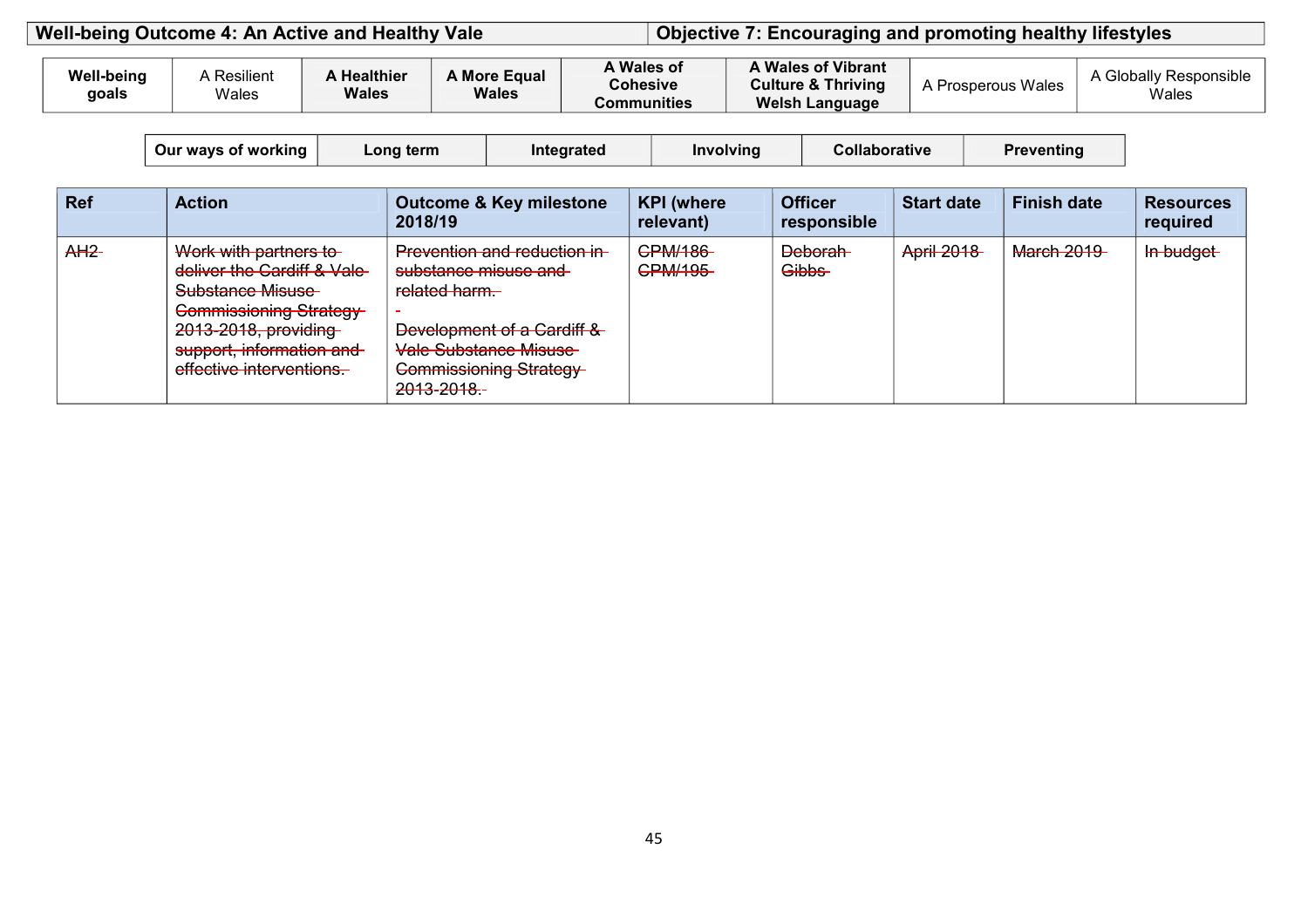**Appendix B** 

### **Integrated Planning**

| ∠ong term<br>Our ways of working | Integrated | Involving | <b>Collaborative</b> | Preventing |
|----------------------------------|------------|-----------|----------------------|------------|
|----------------------------------|------------|-----------|----------------------|------------|

| Ref             | <b>Action</b>                                                                                                                                                                                                       | <b>Outcome &amp; Key</b><br>milestone 2018/19                                                                      | <b>KPI</b> (where<br>relevant) | <b>Officer</b><br>responsible                       | <b>Start date</b> | <b>Finish date</b> | <b>Resources</b><br>required |
|-----------------|---------------------------------------------------------------------------------------------------------------------------------------------------------------------------------------------------------------------|--------------------------------------------------------------------------------------------------------------------|--------------------------------|-----------------------------------------------------|-------------------|--------------------|------------------------------|
| CP1/W           | Restructure the Building<br>Services team to ensure<br>the service remains fit for<br>purpose and is able to<br>respond to the change in<br>priority as the major<br><b>WHQS investment</b><br>programme concludes. | Improved services to<br>tenants and leaseholders.<br>Value for money approach<br>Good tenant satisfaction.         | N/A                            | Mike Ingram                                         | April 2017        | March 2018         | In budget                    |
| CP <sub>1</sub> | Complete a business<br>review of Building<br>Services.                                                                                                                                                              | <b>Ensure Building Services</b><br>are efficient and provide<br>good value for money.                              | N/A                            | Andrew<br><b>Treweek</b>                            | April 2018        | March 2019.        | In budget                    |
| CP <sub>1</sub> | Explore wider business<br>opportunities internally<br>and externally within<br><b>Building Services.</b>                                                                                                            | Increased income and<br>revenue.                                                                                   | N/A                            | Andrew<br><b>Treweek</b>                            | April 2018        | March 2019         | In budget                    |
| CP2/W           | Work towards recruiting<br>graduates, trainees and<br>apprentices across the<br>Housing and Building<br>Services division.                                                                                          | Address the disparity in<br>the age profile of Housing<br>and Building Services.<br>More employees aged 16-<br>24. | N/A                            | Mike Ingram<br>Andrew<br><b>Treweek</b><br>Pam Toms | April 2018        | March 2019         | In budget                    |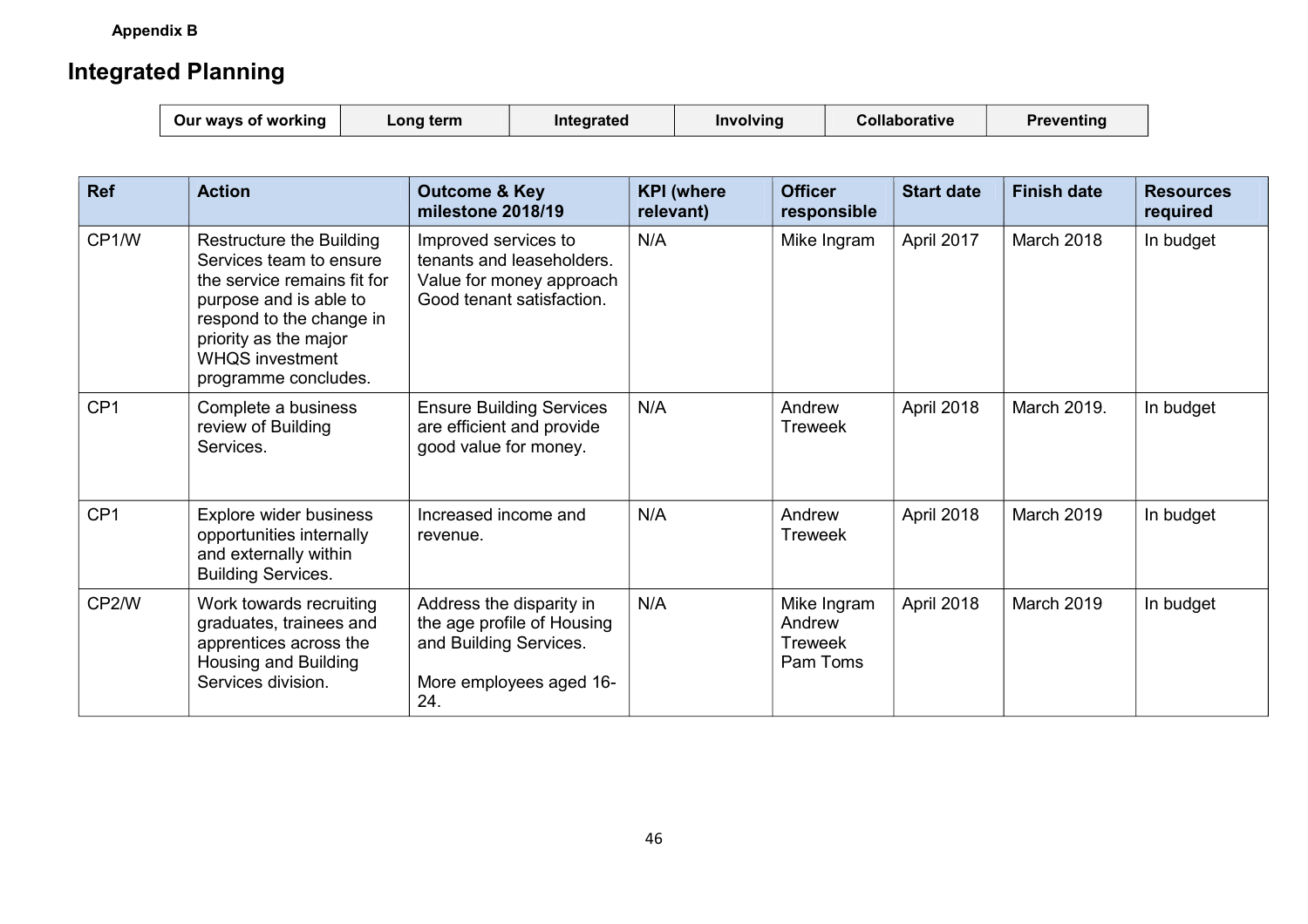| <b>Ref</b>      | <b>Action</b>                                                                                                                                         | <b>Outcome &amp; Key</b><br>milestone 2018/19                                                                                                                                                         | <b>KPI</b> (where<br>relevant) | <b>Officer</b><br>responsible | <b>Start date</b> | <b>Finish date</b> | <b>Resources</b><br>required                             |
|-----------------|-------------------------------------------------------------------------------------------------------------------------------------------------------|-------------------------------------------------------------------------------------------------------------------------------------------------------------------------------------------------------|--------------------------------|-------------------------------|-------------------|--------------------|----------------------------------------------------------|
| CP2/W           | Continue to develop the<br>workforce to enable career<br>progression and fill critical<br>roles.                                                      | Succession planning for<br>the future.<br>Development of an<br>enhanced talent<br>succession programme.                                                                                               | N/A                            | Mike Ingram                   | April 2018        | March 2019         | In budget                                                |
| CP <sub>2</sub> | Review and strengthen the<br>performance management<br>and support arrangements<br>in relation to sickness<br>absence within the<br>service.          | Reduction in sickness<br>absence rates in line with<br>2017/18 targets.<br>Improve staff retention.                                                                                                   | N/A                            | Mike Ingram                   | April 2018        | March 2019         | Officer time/<br>within existing<br>service<br>resources |
| AM1             | Review the management<br>of compliance, and in<br>'compliance<br>particular,<br>data' in relation to the<br>Council's<br>Corporate<br>Building stock. | Ensure that compliance<br>information is up to date<br>and buildings are safe.<br>Identify any gaps in<br>compliance evidence held<br>by the Council and seek to<br>rectify and improve<br>processes. | N/A                            | Andrew<br><b>Treweek</b>      | April 2018        | March 2019         | In budget                                                |
| AM2             | Develop<br>identify<br>and<br>the<br>for<br>opportunities<br>Council<br>House<br>development programme.                                               | New social housing to<br>meet housing need.                                                                                                                                                           | N/A                            | Andrew<br><b>Treweek</b>      | April 2018        | March 2019         | In budget                                                |
| AM <sub>3</sub> | Continue to develop an<br>Asset<br>Management<br>Investment<br>Strategy<br>for<br>Strategy<br>Council<br>owned homes.                                 | Set out the Council's<br>development, investment<br>and maintenance<br>programme priorities                                                                                                           | N/A                            | Andrew<br><b>Treweek</b>      | April 2018        | March 2019         | In budget                                                |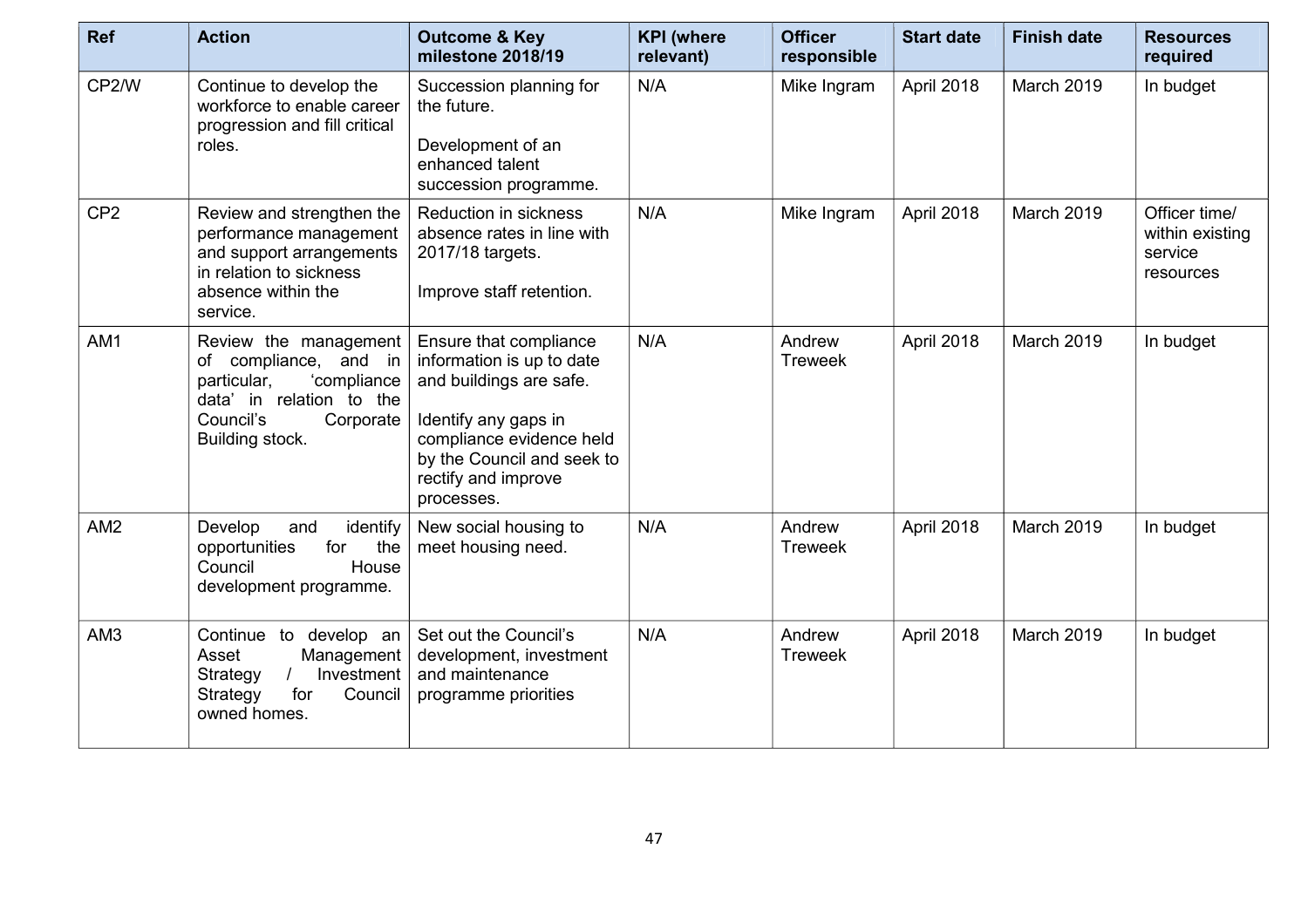| <b>Ref</b>      | <b>Action</b>                                                                                                                                                      | <b>Outcome &amp; Key</b><br>milestone 2018/19                                                                                                               | <b>KPI</b> (where<br>relevant) | <b>Officer</b><br>responsible | <b>Start date</b> | <b>Finish date</b> | <b>Resources</b><br>required |
|-----------------|--------------------------------------------------------------------------------------------------------------------------------------------------------------------|-------------------------------------------------------------------------------------------------------------------------------------------------------------|--------------------------------|-------------------------------|-------------------|--------------------|------------------------------|
| AM4             | Review the Council's<br>Housing stock and<br>develop plans for<br>remodelling certain stock<br>types in specific areas.                                            | Provision of<br>accommodation is<br>targeted at citizens only<br>supported on room rental,<br>under the revisions to the<br>Housing (Wales) Act 2014.       | N/A                            | Andrew<br><b>Treweek</b>      | April 2018        | March 2019         | In budget                    |
| IT1             | Continue to invest in the<br>Keystone asset<br>management system as<br>the primary programme<br>planning tool and ensure<br>that compliance data is up<br>to date. | Keystone is used to plan<br>and monitor work in areas<br>such as responsive and<br>planned repairs, voids and<br>housing management.                        | N/A                            | Andrew<br><b>Treweek</b>      | April 2018        | <b>March 2019</b>  | In budget                    |
| IT2             | Identify a new system to<br>manage the new<br><b>Supporting People</b><br>Gateway process.                                                                         | Identify the system and<br>seek approval from the<br>corporate IT Team.<br>Introduce a Gateway<br>system.                                                   | N/A                            | Pam Toms                      | April 2018        | <b>March 2019</b>  | In budget                    |
| IT <sub>3</sub> | To develop an Agile<br><b>Working Strategy for</b><br>Housing and<br>Neighbourhood Services.                                                                       | Further pilot the Apple<br>photobook and E-forms.<br>Work with the Information<br>Manager to agree a<br>system to extend the E-<br>forms for personal data. | N/A                            | Pam Toms                      | April 2018        | March 2019         | In budget                    |
| IT4             | Explore the market to<br>identify a replacement<br>contractor repairs module.                                                                                      | Identification of a preferred<br>supplier.<br>A system that is capable<br>of integration into existing<br>systems and meets the<br>needs of the business.   | N/A                            | Andrew<br><b>Treweek</b>      | April 2018        | March 2019         | In budget                    |
| IT <sub>5</sub> | Develop a Business<br>Management reporting<br>tool for Building Services.                                                                                          | Improved access to timely<br>and accurate data.                                                                                                             | N/A                            | Andrew<br><b>Treweek</b>      | April 2018        | <b>March 2019</b>  | In budget                    |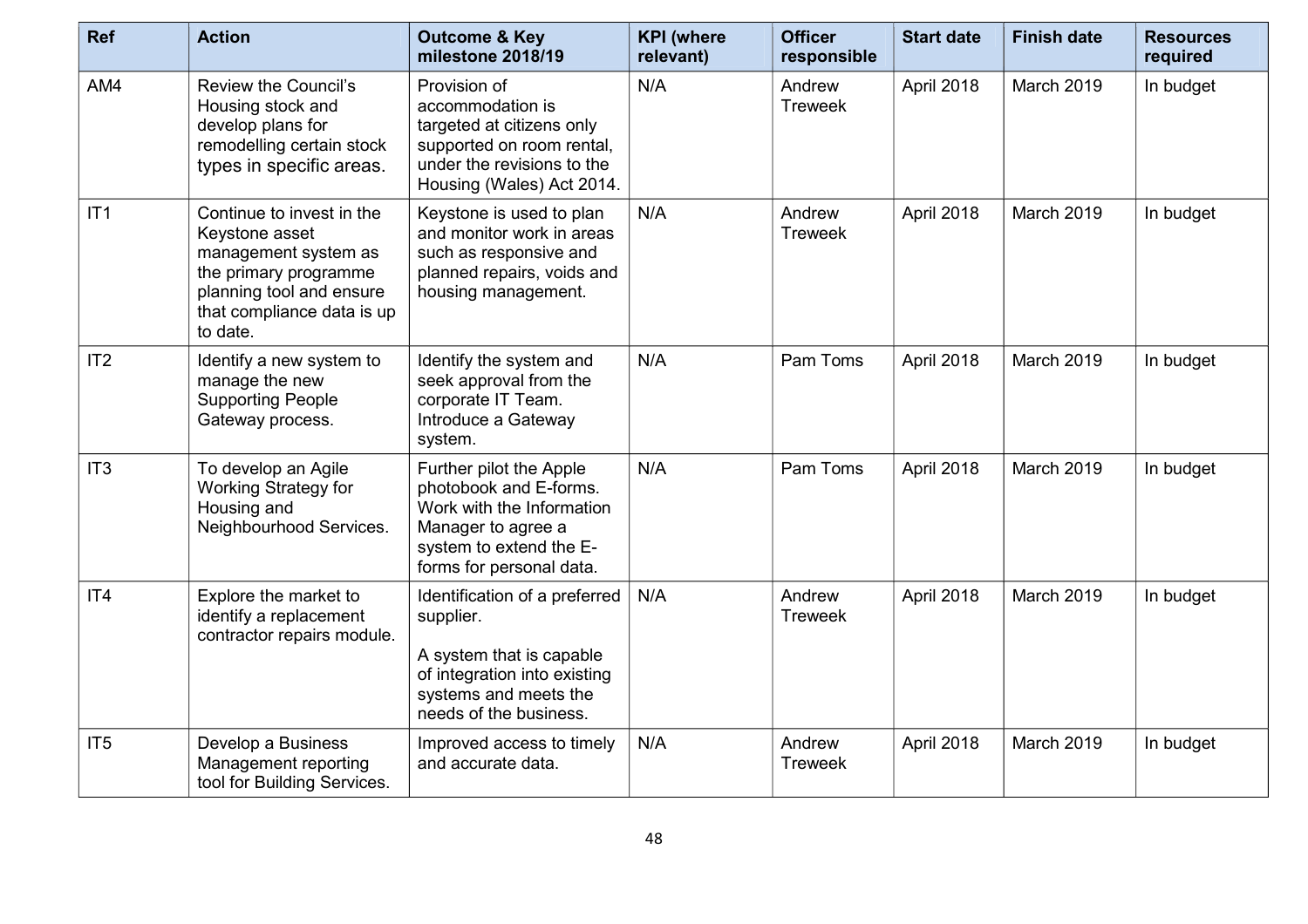| <b>Ref</b>     | <b>Action</b>                                                                                                                                                          | <b>Outcome &amp; Key</b><br>milestone 2018/19                                                                                                         | <b>KPI</b> (where<br>relevant) | <b>Officer</b><br>responsible | <b>Start date</b> | <b>Finish date</b> | <b>Resources</b><br>required          |
|----------------|------------------------------------------------------------------------------------------------------------------------------------------------------------------------|-------------------------------------------------------------------------------------------------------------------------------------------------------|--------------------------------|-------------------------------|-------------------|--------------------|---------------------------------------|
| P <sub>1</sub> | Delivery and completion of<br>Gibbonsdown external<br>wall refurbishment<br>scheme.                                                                                    | Reduce fuel poverty.<br>Families have warmer and<br>energy efficient homes.                                                                           | N/A                            | Andrew<br><b>Treweek</b>      | April 2018        | <b>March 2019</b>  | In budget                             |
| P <sub>2</sub> | Rebuild 3 Hawksley<br>Bungalows.                                                                                                                                       | Families have new warmer<br>energy efficient homes.<br>3 Bungalows refurbished                                                                        | N/A                            | Andrew<br><b>Treweek</b>      | April 2018        | December<br>2018   | Capital<br>Projects Team<br>In budget |
|                |                                                                                                                                                                        | to meet WHQS standard.                                                                                                                                |                                |                               |                   |                    |                                       |
| P <sub>3</sub> | Housing Communal area<br>refurbishment.                                                                                                                                | Maintaining WHQS<br>standards and improving<br>homes and<br>neighbourhoods.                                                                           | N/A                            | Andrew<br><b>Treweek</b>      | April 2018        | March 2019         | In budget                             |
| P <sub>4</sub> | Procurement of a Housing<br><b>Adaptations OT</b><br>framework.                                                                                                        | Improved access and<br>flexibility to OT services.                                                                                                    | N/A                            | Andrew<br><b>Treweek</b>      | April 2018        | March 2019         | In budget                             |
| P <sub>5</sub> | Procurement of private<br>sector housing to meet<br>identified housing needs.                                                                                          | Acquisition of new stock to<br>meet housing demand.                                                                                                   | N/A                            | Andrew<br><b>Treweek</b>      | April 2018        | March 2019         | In budget                             |
| C <sub>1</sub> | To develop joint working<br>with Cardiff to implement a<br>CONTEST response to<br>tackle and prevent<br>terrorism.                                                     | To improve multi agency<br>working and information<br>sharing in order to reduce<br>the opportunity of terrorist<br>attack.                           | N/A                            | Debbie Gibbs                  | April 2018        | March 2019         | In budget                             |
| W1             | Undertake a small<br>restructure in Housing<br><b>Strategy and Supporting</b><br>People to enhance<br>resilience in line with<br><b>Council's Reshaping</b><br>agenda. | Separate the functions of<br>Supporting People and<br>Strategy lead officer<br>functions in order to meet<br>the growing demands of<br>both services. | N/A                            | Pam Toms                      | April 2018        | March 2019         | In budget                             |
| W <sub>2</sub> | Develop of an enhanced<br>talent succession<br>programme.                                                                                                              | Enhance staff progression<br>and retention within the<br>service.                                                                                     | N/A                            | Mike Ingram                   | April 2018        | March 2019         | In budget                             |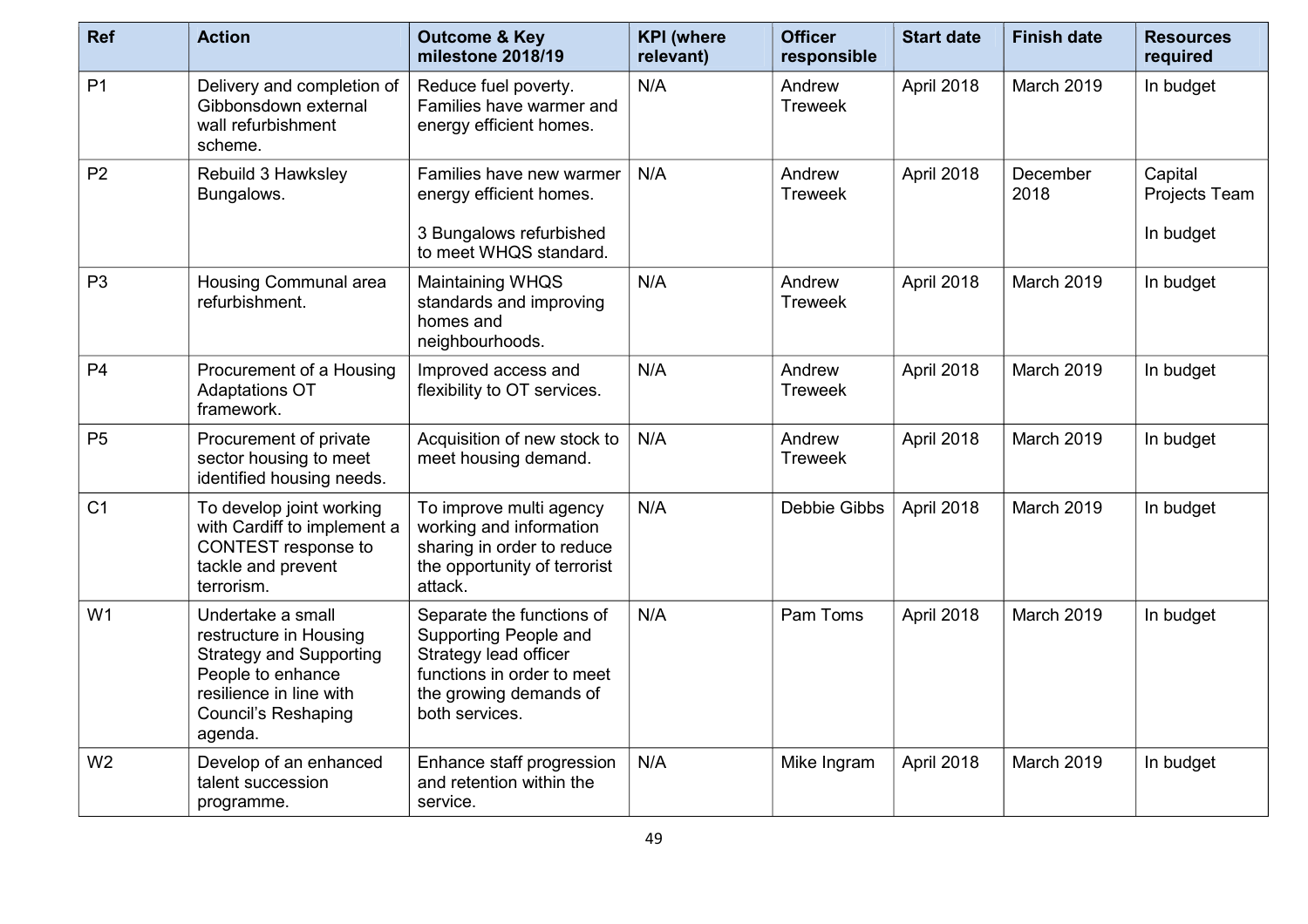| <b>Ref</b> | <b>Action</b>                                                                                                                                                                                            | <b>Outcome &amp; Key</b><br>milestone 2018/19 | <b>KPI</b> (where<br>relevant) | <b>Officer</b><br>responsible | <b>Start date</b> | <b>Finish date</b> | <b>Resources</b><br>required |
|------------|----------------------------------------------------------------------------------------------------------------------------------------------------------------------------------------------------------|-----------------------------------------------|--------------------------------|-------------------------------|-------------------|--------------------|------------------------------|
| W3/C       | To explore the potential for $\vert$ To engage more<br>collaboration with Cardiff apprentices into<br>Vale<br>College to<br>and<br>develop a joint apprentice<br>training programme for<br>construction. | construction.                                 | N/A                            | Andrew<br><b>Treweek</b>      | April 2018        | March 2019         | In budget and<br>with CVC.   |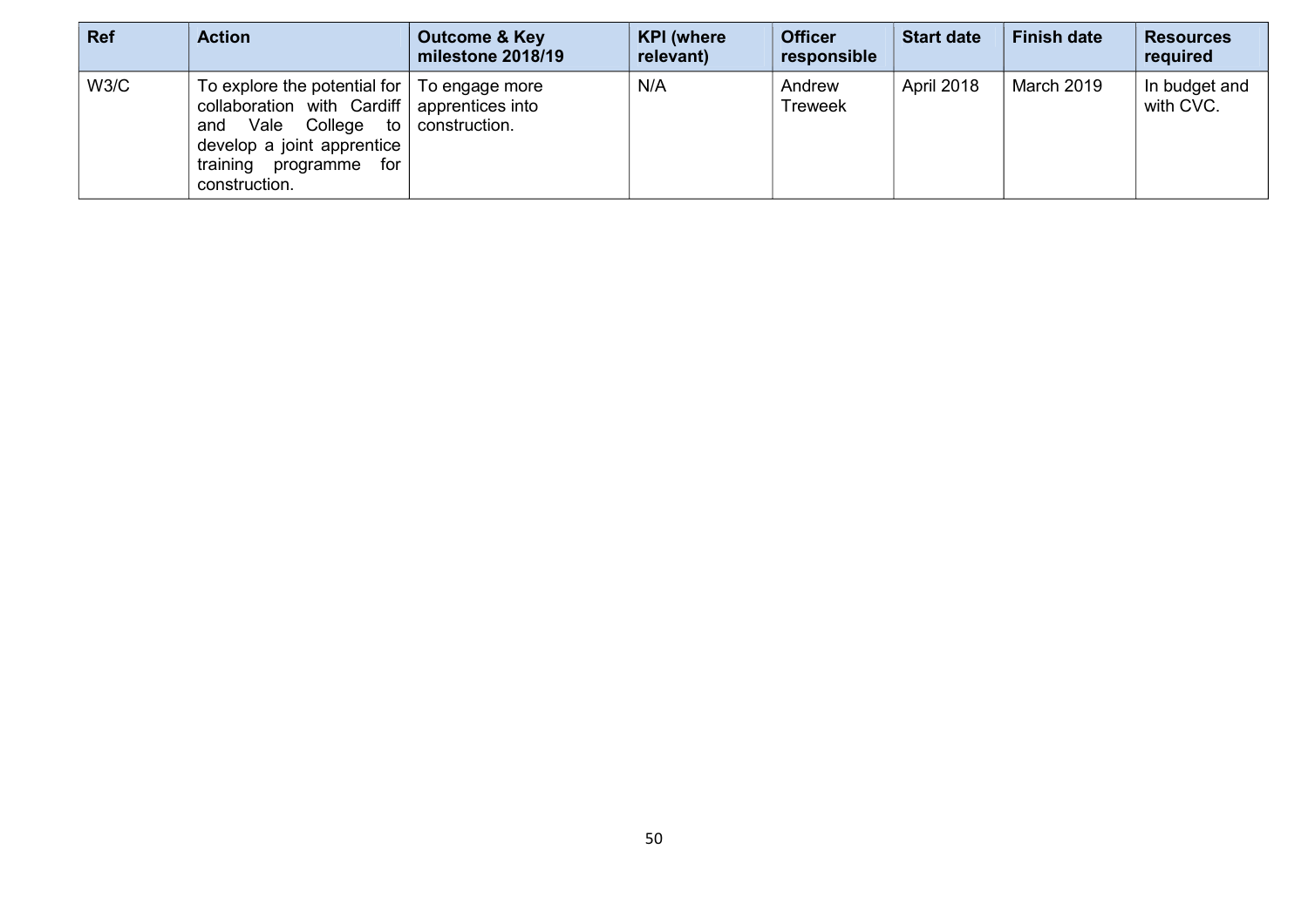#### **Risk Evaluation Scoring**

| <b>Corporate Risks</b>                 |                         |                      |                 |                                  |                |                         |                         |                      |                         |
|----------------------------------------|-------------------------|----------------------|-----------------|----------------------------------|----------------|-------------------------|-------------------------|----------------------|-------------------------|
| <b>Category</b>                        |                         | <b>Inherent Risk</b> |                 | <b>Effectiveness of controls</b> |                |                         |                         | <b>Residual Risk</b> |                         |
|                                        | Likelihood              | Impact               | <b>Total</b>    | Likelihood                       | Impact         | <b>Total</b>            | Likelihood              | Impact               | <b>Total</b>            |
| <b>CR1: Reshaping Services</b>         |                         |                      |                 |                                  |                |                         |                         |                      |                         |
| Political & Legislative                | 3                       | 3                    | 9               | $\overline{2}$                   | $\overline{2}$ | 4                       | 1                       | $\overline{2}$       | $\overline{2}$          |
| <b>Resources</b>                       | 3                       | 3                    | 9               | 3                                | $\overline{2}$ | 6                       | $\overline{2}$          | $\overline{2}$       | 4                       |
| Service Delivery & Well-being          | 3                       | 3                    | 9               | 2                                | 2              | 4                       | $\overline{2}$          | $\overline{2}$       | 4                       |
| Reputation                             | 3                       | $\overline{3}$       | 9               | $\overline{2}$                   | $\overline{2}$ | 4                       | $\overline{2}$          | $\overline{2}$       | 4                       |
| <b>Average risk score</b>              | $\overline{3}$          | $\overline{3}$       | 9               | $\overline{2}$                   | $\overline{2}$ | $\overline{4}$          | $\overline{2}$          | $\overline{2}$       | 4                       |
|                                        |                         |                      |                 |                                  |                |                         |                         |                      | (Medium)                |
| <b>CR4: Home Improvement Programme</b> |                         |                      |                 |                                  |                |                         |                         |                      |                         |
| Political & Legislative                | 4                       | 4                    | 16              | $\overline{2}$                   | $\overline{2}$ | 4                       | $\overline{\mathbf{c}}$ | $\overline{2}$       | 4                       |
| <b>Resources</b>                       | 4                       | $\overline{4}$       | 16              | $\overline{2}$                   | $\overline{2}$ | $\overline{4}$          | $\overline{2}$          | $\overline{2}$       | 4                       |
| Service Delivery & Well-being          | 3                       | 3                    | 9               | $\overline{2}$                   | $\overline{2}$ | $\overline{4}$          | $\overline{2}$          | $\overline{2}$       | 4                       |
| Reputation                             | 3                       | 3                    | 9               | $\overline{2}$                   | $\overline{2}$ | $\overline{\mathbf{4}}$ | $\overline{2}$          | $\overline{2}$       | 4                       |
| <b>Average risk score</b>              | $\overline{\mathbf{4}}$ | $\overline{4}$       | $\overline{16}$ | $\overline{2}$                   | $\overline{2}$ | $\overline{4}$          | $\overline{2}$          | $\overline{2}$       | $\overline{\mathbf{4}}$ |
|                                        |                         |                      |                 |                                  |                |                         |                         |                      | (Medium)                |
| <b>CR6: Workforce</b>                  |                         |                      |                 |                                  |                |                         |                         |                      |                         |
| Political & Legislative                | 3                       | $\mathfrak{S}$       | 9               | $\overline{2}$                   | $\overline{2}$ | 4                       | $\overline{2}$          | 2                    | 4                       |
| Resources                              | 3                       | 3                    | 9               | $\overline{2}$                   | $\overline{2}$ | $\overline{4}$          | $\overline{2}$          | $\overline{2}$       | 4                       |
| Service Delivery & Well-being          | $\overline{2}$          | $\overline{2}$       | 4               | $\overline{2}$                   | $\overline{2}$ | $\overline{4}$          | 1                       | $\mathbf{1}$         | 1                       |
| Reputation                             | $\overline{3}$          | $\overline{3}$       | 9               | $\overline{2}$                   | $\overline{2}$ | $\overline{\mathbf{4}}$ | $\overline{2}$          | $\overline{2}$       | 4                       |
| <b>Average Risk Score</b>              | $\overline{3}$          | $\overline{3}$       | $\overline{9}$  | $\overline{2}$                   | $\overline{2}$ | $\overline{4}$          | $\overline{2}$          | $\overline{2}$       | $\overline{4}$          |
|                                        |                         |                      |                 |                                  |                |                         |                         |                      | (Medium)                |
| <b>CR7: Information Security</b>       |                         |                      |                 |                                  |                |                         |                         |                      |                         |
| Political & Legislative                | 4                       | 3                    | 12              | $\overline{2}$                   | $\overline{2}$ | 4                       | $\overline{2}$          | 2                    | 4                       |
| <b>Resources</b>                       | 4                       | $\overline{3}$       | 12              | $\overline{2}$                   | $\overline{2}$ | $\overline{4}$          | $\overline{2}$          | $\overline{2}$       | 4                       |
| Service Delivery & Well-being          | 4                       | 4                    | 16              | $\overline{2}$                   | $\overline{2}$ | $\overline{\mathbf{4}}$ | $\overline{2}$          | $\overline{2}$       | 4                       |
| Reputation                             | 4                       | 3                    | 12              | $\overline{2}$                   | $\overline{2}$ | $\overline{\mathbf{4}}$ | $\overline{2}$          | $\overline{2}$       | 4                       |
| <b>Average risk score</b>              | $\overline{4}$          | 3                    | 12              | $\overline{2}$                   | $\overline{2}$ | $\overline{4}$          | $\overline{2}$          | $\overline{2}$       | 4                       |
|                                        |                         |                      |                 |                                  |                |                         |                         |                      | (Medium)                |
| <b>CR9: Welfare Reform</b>             |                         |                      |                 |                                  |                |                         |                         |                      |                         |
| Political & Legislative                | 4                       | 3                    | 12              | $\overline{2}$                   | 2              | 4                       | $\overline{\mathbf{c}}$ | 2                    | 4                       |
| <b>Resources</b>                       | 4                       | 3                    | 12              | $\overline{2}$                   | $\overline{2}$ | $\overline{4}$          | $\overline{2}$          | $\overline{2}$       | 4                       |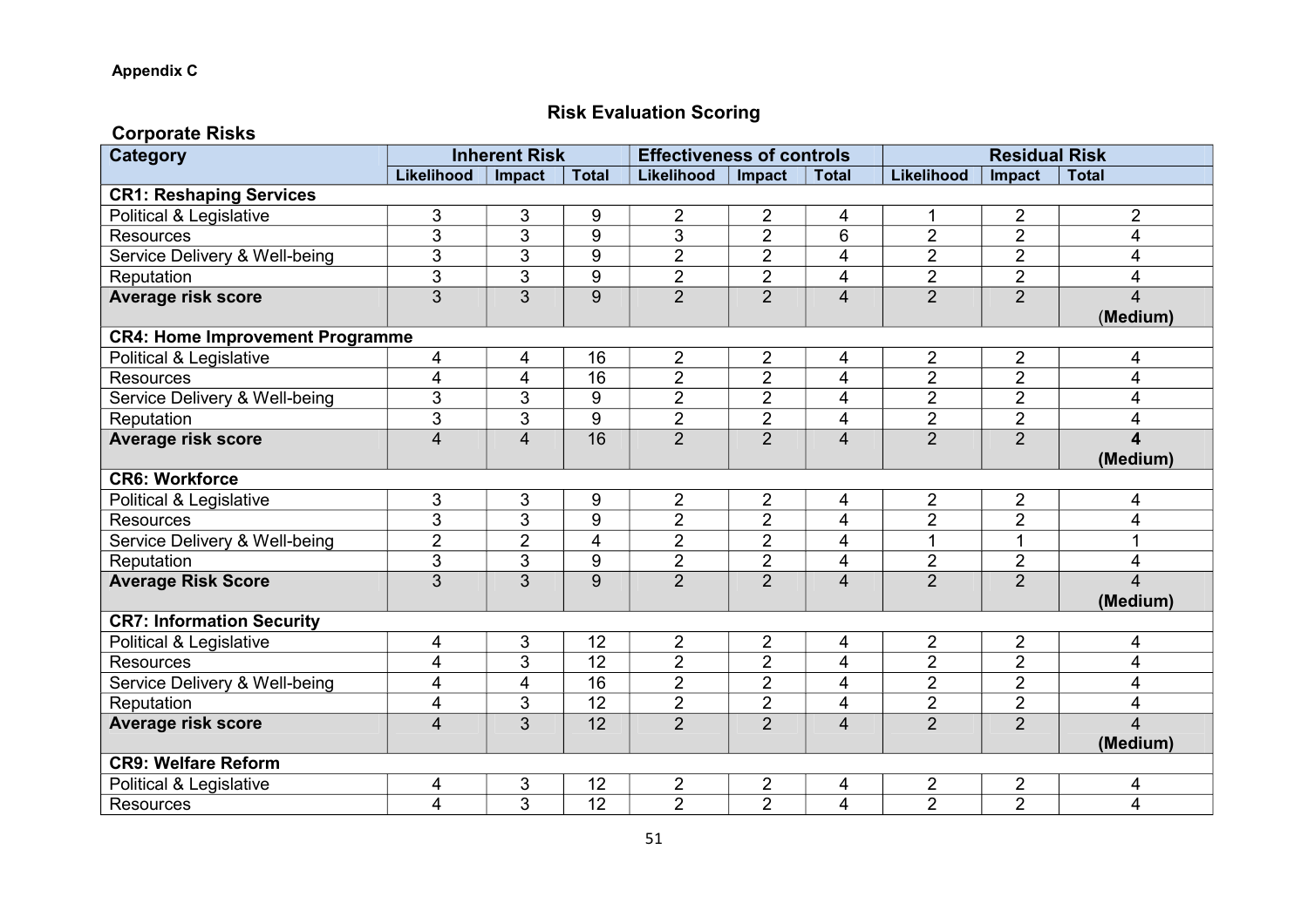| <b>Category</b>                            |                | <b>Inherent Risk</b> |              | <b>Effectiveness of controls</b> |                |                | <b>Residual Risk</b>    |                         |                |
|--------------------------------------------|----------------|----------------------|--------------|----------------------------------|----------------|----------------|-------------------------|-------------------------|----------------|
|                                            | Likelihood     | Impact               | <b>Total</b> | <b>Likelihood</b>                | Impact         | <b>Total</b>   | Likelihood              | Impact                  | <b>Total</b>   |
| Service Delivery & Well-being              | 4              | 3                    | 12           | 3                                | 2              | 6              |                         | 2                       | $\overline{2}$ |
| Reputation                                 | 4              | 3                    | 12           | $\overline{2}$                   | $\overline{2}$ | 4              | $\overline{2}$          | $\overline{2}$          | 4              |
| <b>Average risk score</b>                  | $\overline{4}$ | 3                    | 12           | $\overline{2}$                   | $\overline{2}$ | $\overline{4}$ | $\overline{2}$          | $\overline{2}$          | 4              |
|                                            |                |                      |              |                                  |                |                |                         |                         | (Medium)       |
| <b>CR10: Corporate Building Compliance</b> |                |                      |              |                                  |                |                |                         |                         |                |
| Political & Legislative                    | 3              | 4                    | 12           | $\overline{2}$                   | 1              | $\overline{2}$ | $\overline{2}$          | 4                       | 8              |
| <b>Resources</b>                           | 3              | 4                    | 12           | $\overline{2}$                   | $\overline{2}$ | 4              | $\overline{2}$          | $\overline{2}$          | 4              |
| Service Delivery & Well-being              | 3              | 4                    | 12           | $\overline{2}$                   | 1              | $\overline{2}$ | $\overline{2}$          | 4                       | 8              |
| Reputation                                 | 3              | 4                    | 12           | $\overline{2}$                   |                | $\overline{2}$ | $\overline{2}$          | 4                       | 8              |
| Average risk score                         | $\overline{3}$ | $\overline{4}$       | 12           | $\overline{2}$                   | $\overline{1}$ | $\overline{2}$ | $\overline{2}$          | $\overline{\mathbf{4}}$ | 8              |
|                                            |                |                      |              |                                  |                |                |                         |                         | (Medium/High)  |
| <b>CR11: Safeguarding</b>                  |                |                      |              |                                  |                |                |                         |                         |                |
| Political & Legislative                    | $\overline{2}$ | 3                    | 6            | 3                                | $\overline{2}$ | 6              |                         | $\overline{2}$          | $\overline{2}$ |
| <b>Resources</b>                           | 3              | 3                    | 9            | 3                                | $\overline{2}$ | 6              |                         | $\overline{2}$          | $\overline{2}$ |
| Service Delivery & Well-being              | 3              | 3                    | 9            | 3                                | $\overline{2}$ | 6              |                         | $\overline{2}$          | $\overline{2}$ |
| Reputation                                 | $\overline{2}$ | 4                    | 8            | $\mathfrak{S}$                   | $\overline{ }$ | 3              |                         | 4                       | 4              |
| <b>Average risk score</b>                  | 3              | 3                    | 9            | 3                                | $\overline{2}$ | 6              | $\overline{1}$          | 3                       | 3              |
|                                            |                |                      |              |                                  |                |                |                         |                         | (Medium/Low)   |
| <b>CR14: Contract Management</b>           |                |                      |              |                                  |                |                |                         |                         |                |
| Political & Legislative                    | 3              | 3                    | 9            | 3                                | $\overline{2}$ | 6              |                         | $\overline{2}$          | 2              |
| <b>Resources</b>                           | 3              | 3                    | 9            | 3                                | $\overline{2}$ | 6              |                         | $\overline{2}$          | $\overline{2}$ |
| Service Delivery & Well-being              | $\overline{2}$ | 3                    | 6            | $\overline{2}$                   | $\overline{2}$ | 4              |                         | $\overline{2}$          | $\overline{2}$ |
| Reputation                                 | 3              | 4                    | 12           | $\mathbf{3}$                     | $\overline{A}$ | 3              |                         | 4                       | 4              |
| Average risk score                         | 3              | 3                    | 9            | $\overline{2}$                   | $\overline{2}$ | $\overline{4}$ | $\overline{\mathbf{A}}$ | 3                       | 3              |
|                                            |                |                      |              |                                  |                |                |                         |                         | (Medium/Low)   |

#### **Service Based Risks**

| <b>Risk</b>                            | <b>Inherent Risk</b> |        |              |            | <b>Residual Risk</b> |               |  |  |
|----------------------------------------|----------------------|--------|--------------|------------|----------------------|---------------|--|--|
|                                        | <b>Likelihood</b>    | Impact | <b>Total</b> | Likelihood | Impact               | <b>Total</b>  |  |  |
| <b>SR1:</b> Client budgetary pressures |                      |        | 12           | 3          | 3                    |               |  |  |
| impacting on the viability of the      |                      |        |              |            |                      | Medium/High   |  |  |
| DSO trading account.                   |                      |        |              |            |                      |               |  |  |
| <b>SR2: Failure to retain key</b>      |                      | 3      | 6            | າ          | ິ                    |               |  |  |
| personnel and ensure that              |                      |        |              |            |                      | <b>Medium</b> |  |  |
| succession planning is in place to     |                      |        |              |            |                      |               |  |  |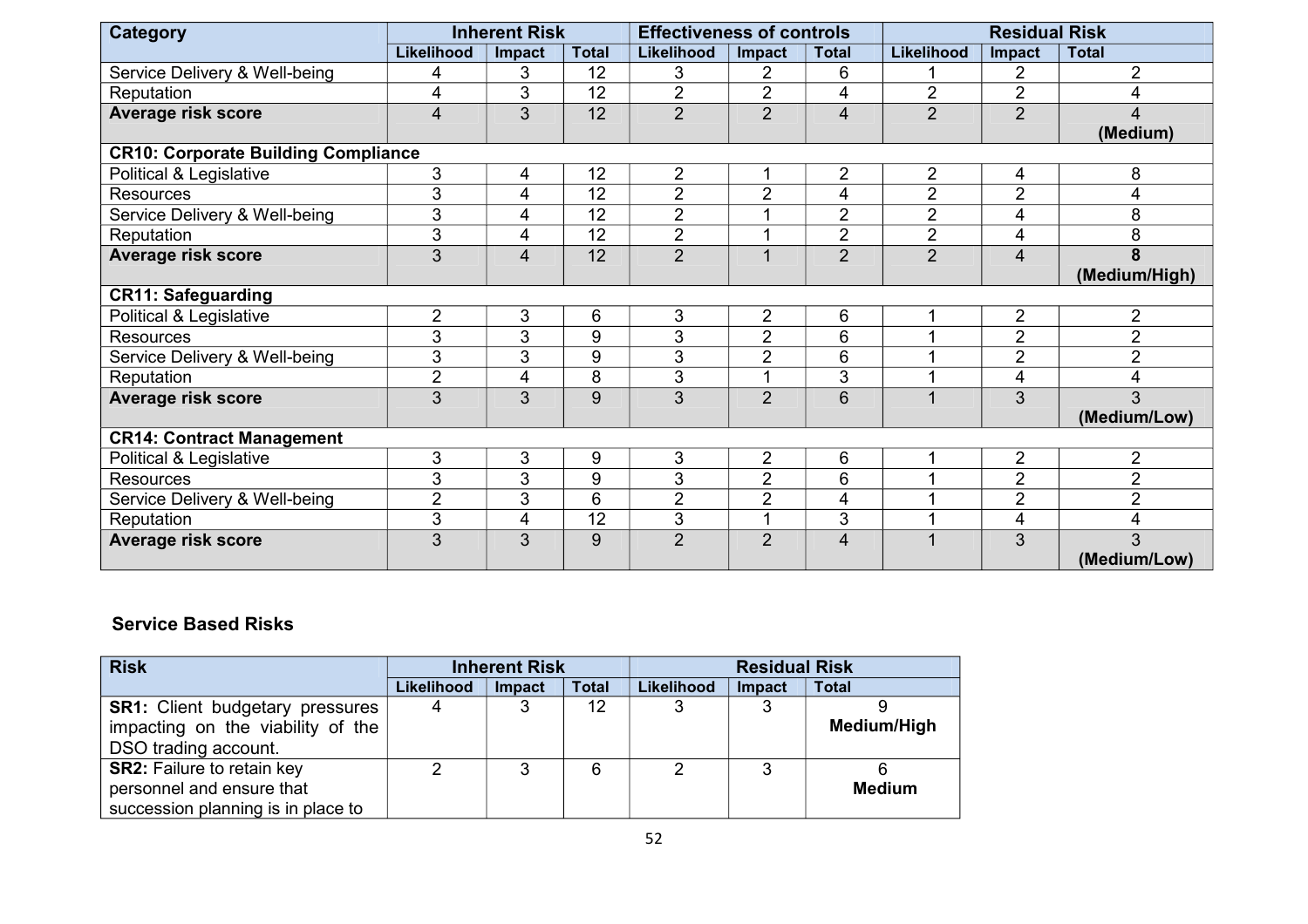| <b>Risk</b>                                                                                                                                                                                                                                  | <b>Inherent Risk</b> |                | <b>Residual Risk</b> |                |                |                         |
|----------------------------------------------------------------------------------------------------------------------------------------------------------------------------------------------------------------------------------------------|----------------------|----------------|----------------------|----------------|----------------|-------------------------|
|                                                                                                                                                                                                                                              | Likelihood           | Impact         | <b>Total</b>         | Likelihood     | Impact         | <b>Total</b>            |
| drive the service transformation<br>agenda.                                                                                                                                                                                                  |                      |                |                      |                |                |                         |
| SR3: Failure to provide services to<br>clients due to removal of the ring-<br>fencing of the Supporting People<br>Grant.                                                                                                                     | $\overline{2}$       | $\overline{3}$ | 6                    | $\overline{2}$ | 3              | 6<br><b>Medium</b>      |
| <b>SR4: Financial failure of a support</b><br>provider (Supporting People).                                                                                                                                                                  | $\overline{1}$       | 3              | 3                    | $\mathbf{1}$   | 3              | 3<br><b>Medium/Low</b>  |
| <b>SR5:</b> Failure to increase the<br>supply of affordable housing as a<br>result of the decrease in the<br>Social Housing Grant.                                                                                                           | 1                    | 3              | $\mathbf{3}$         | $\mathbf{1}$   | 3              | 3<br><b>Medium/Low</b>  |
| <b>SR6:</b> Detrimental impact on the<br>HRA base budget as a result of<br>National rent policies.                                                                                                                                           | $\overline{2}$       | $\overline{3}$ | 6                    | $\mathbf{1}$   | 3              | 3<br><b>Medium/Low</b>  |
| <b>SR7:</b> Increase in homelessness<br>presentations and<br>acceptances<br>due to legislative/ policy changes<br>i.e. Housing (Wales) Act 2014 and<br>Welfare Reform.                                                                       | $\overline{2}$       | $\overline{3}$ | 6                    | $\overline{2}$ | 3              | 6<br><b>Medium</b>      |
| <b>SR8:</b> Increase in eviction rates<br>social<br>housing<br>sector<br>across<br>leading to an increase in homeless<br>presentations aswell as increases<br>in rent arrears for Council owned<br>homes as a result of Universal<br>Credit. | $\overline{2}$       | 3              | 6                    | $\overline{2}$ | 3              | 6<br><b>Medium</b>      |
| <b>SR9:</b> Planned Welfare Reform<br>changes impacting on the viability<br>of short term supported housing<br>schemes for every client group.                                                                                               | $\overline{2}$       | 3              | 6                    | $\overline{2}$ | 3              | 6<br><b>Medium</b>      |
| SR10: Failure to discharge our<br>homelessness duty to a lack of<br>good quality appropriate private<br>sector housing.                                                                                                                      | $\overline{2}$       | $\overline{3}$ | $6\phantom{1}6$      | 3              | $\overline{3}$ | 9<br>Medium/High        |
| <b>SR11:</b><br>Short<br>term<br>of<br>nature<br>Community<br>Safety<br>budgets<br>resulting in a lack/gap in funding.                                                                                                                       | $\overline{3}$       | $\overline{3}$ | 9                    | 3              | 3              | 9<br><b>Medium/High</b> |